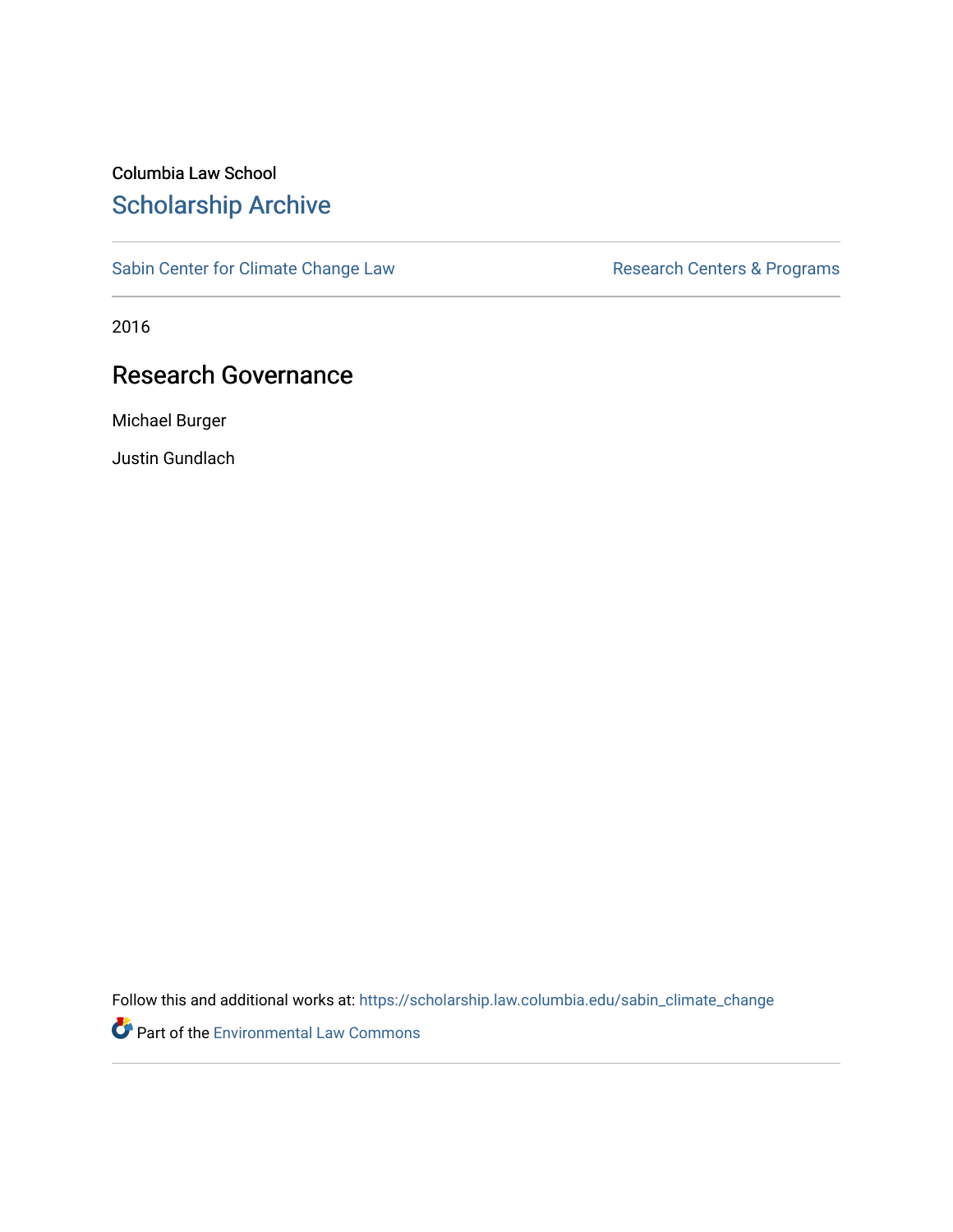

**COLUMBIA LAW SCHOOL** 

SABIN CENTER FOR CLIMATE CHANGE LAW

# **RESEARCH GOVERNANCE**

*A CHAPTER IN* **CLIMATE ENGINEERING AND THE LAW: REGULATION AND LIABILITY FOR SOLAR RADIATION MANAGEMENT AND CARBON DIOXIDE REMOVAL (MICHAEL B. GERRARD AND TRACY HESTER, EDS., FORTHCOMING)**

> By Michael Burger & Justin Gundlach November 2016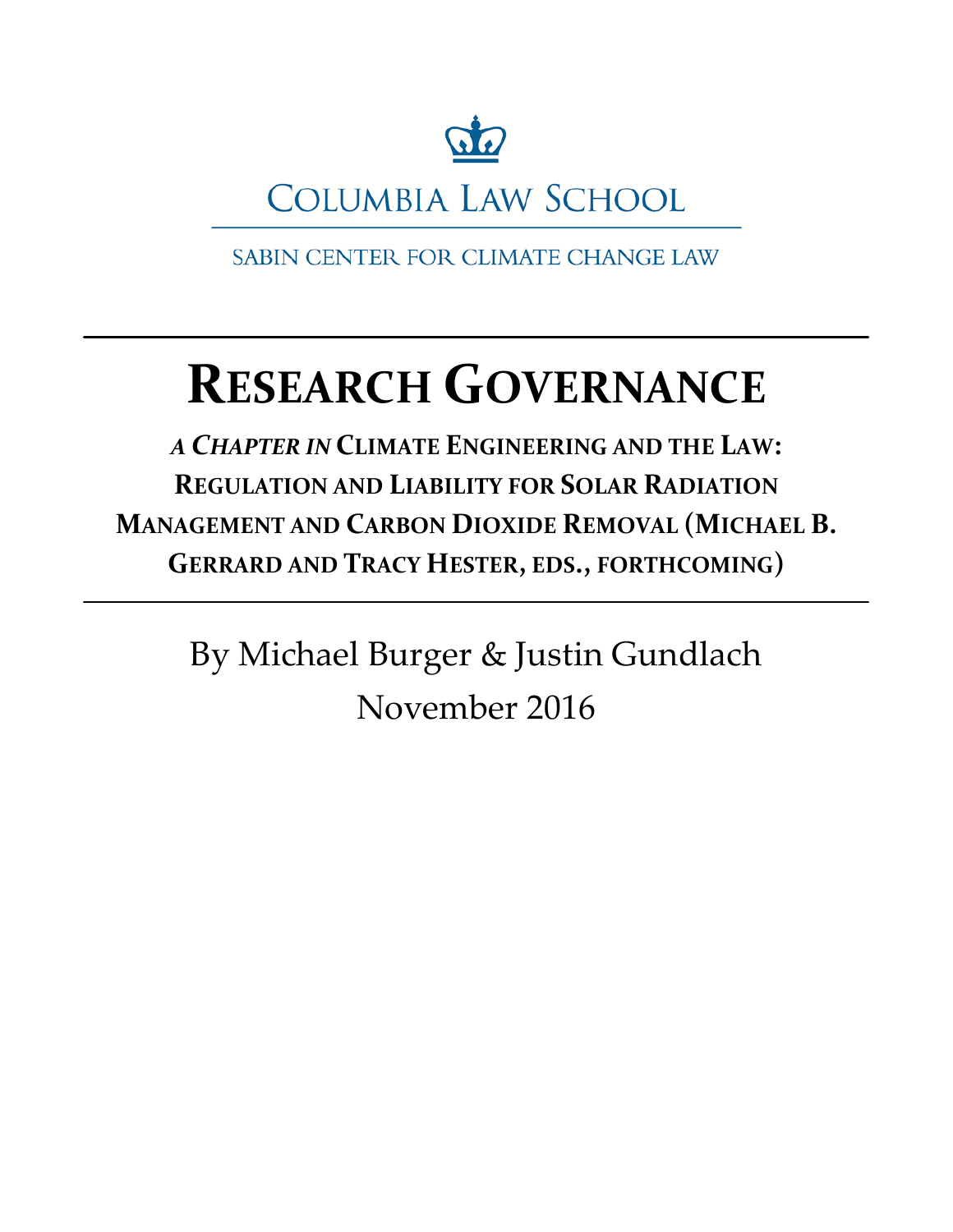© 2016 Michael Burger and Justin Gundlach

The final version of this chapter will appear in Climate Engineering and the Law: Regulation and Liability for Solar Radiation Management and Carbon Dioxide Removal (Michael B. Gerrard and Tracy Hester, eds., forthcoming from Cambridge University Press).

The Sabin Center for Climate Change Law develops legal techniques to fight climate change, trains law students and lawyers in their use, and provides the legal profession and the public with up-to-date resources on key topics in climate law and regulation. It works closely with the scientists at Columbia University's Earth Institute and with a wide range of governmental, non-governmental and academic organizations.

Sabin Center for Climate Change Law Columbia Law School 435 West 116th Street New York, NY 10027 **Tel:** +1 (212) 854-3287 **Email:** columbiaclimate@gmail.com **Web:** http://www.ColumbiaClimateLaw.com **Twitter:** @ColumbiaClimate **Blog:** <http://blogs.law.columbia.edu/climatechange>

*Disclaimer: This paper is the responsibility of The Sabin Center for Climate Change Law alone, and does not reflect the views of Columbia Law School or Columbia University. This paper is an academic study provided for informational purposes only and does not constitute legal advice. Transmission of the information is not intended to create, and the receipt does not constitute, an attorney-client relationship between sender and receiver. No party should act or rely on any information contained in this White Paper without first seeking the advice of an attorney.* 

About the authors: Mike Burger is the Executive Director of the Sabin Center for Climate Change Law and a Lecturer in Law at Columbia Law School. Justin Gundlach is a Climate Law Fellow at the Sabin Center and an Associate Research Scholar at Columbia Law School.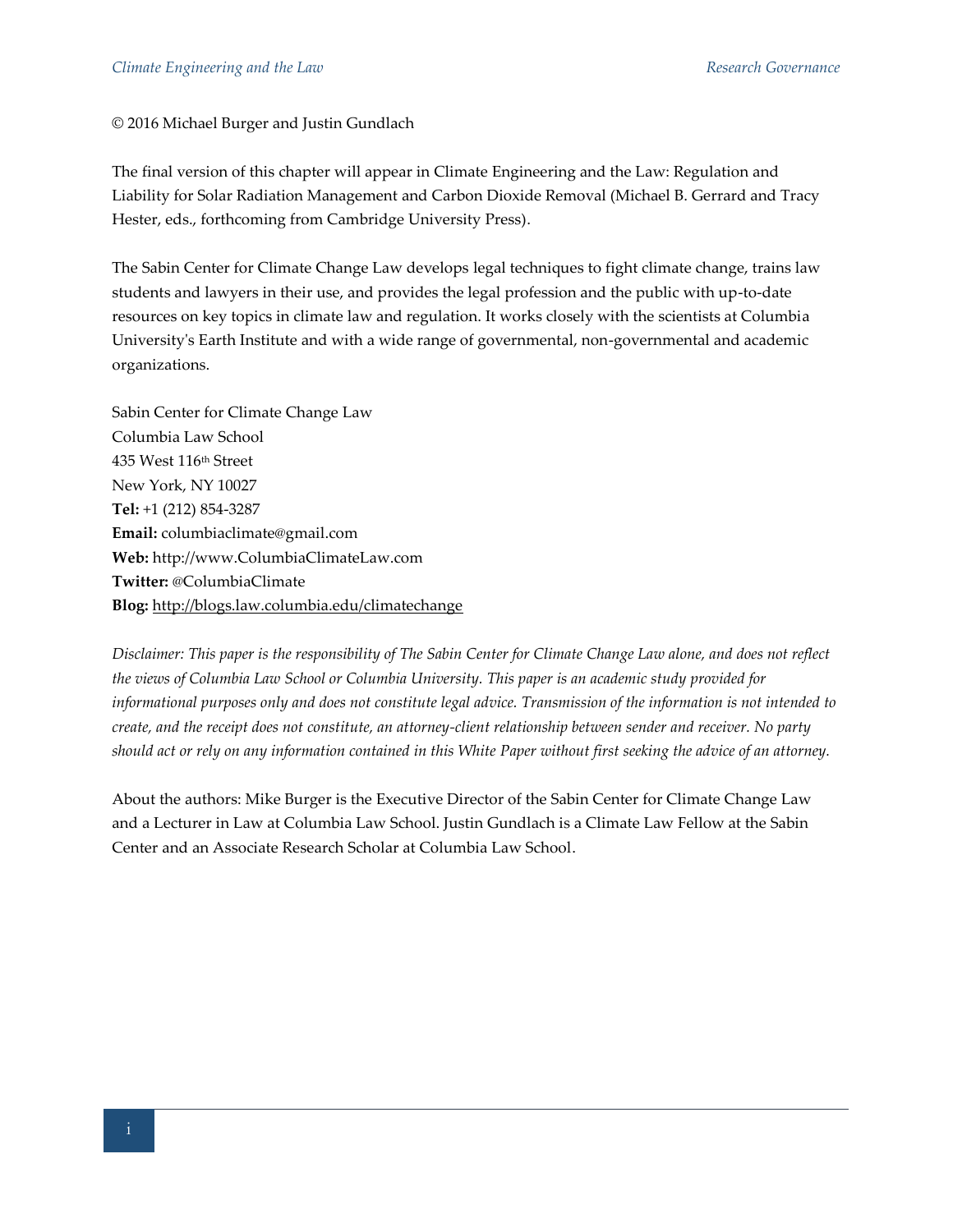#### **CHAPTER 6**

# **RESEARCH GOVERNANCE Michael Burger and Justin Gundlach**

There is a broad consensus on several basic points pertaining to the relationship between climate engineering research and its governance. First, governance should precede deployment of climate engineering technology<sup>1</sup> even if governance does not precede all research.<sup>2</sup> Second, governance will be prompted by research efforts.<sup>3</sup> Third, useful research is unlikely to advance steadily without adequate governance.<sup>4</sup> And fourth, neither climate engineering research nor

<sup>2</sup> *Compare* Edward A. Parson & David W. Keith, *End the Deadlock on Governance of Geoengineering Research*, 339 Science 1279, Mar. 15, 2013 (proposing technical threshold for categories of field research to be subject to or exempt from governance), *with* Clive Hamilton, Geoengineering: Governance Before Research Please, Our World-United Nations University (Sept. 27, 2013), http://bit.ly/1NXs697, *and* Editorial: A Charter for Geoengineering, 485 Nature 415 (May 2012) ("Geoengineers should . . . come together and draft detailed, practical actions that need to be taken to advance governance in the field.").

<sup>3</sup> *See, e.g.*, Government Response to the House of Commons Science and Technology Committee 5th Report of Session 2009-10: The Regulation of Geoengineering 4 (Sept. 2010) ("The Government considers it too early to be able to establish appropriate regulatory frameworks for geoengineering research or deployment on a comprehensive basis without a clear view of what needs to be regulated and how."); David G. Victor, *On the Regulation of Geoengineering*, 24 Oxford Rev. Econ. Pol'y 322, 323–24 (2008).

<sup>4</sup> *See* Editorial: *A Charter for Geoengineering*, 485 Nature 415, May 24, 2012, bit.ly/1mFihma ("More troubling is the lack of an overarching governance framework. \* \* \* Geoengineers should keep trying. They should come together and draft detailed, practical actions that need to be taken to advance governance in the field."); Parson & Keith, *supra* note 2, at 1278; Daniel Bodansky, *The Who, What, and* 

<sup>1</sup> Committee on Geoengineering Climate, National Research Council, Climate Intervention: Reflecting Sunlight to Cool Earth (2015) [hereinafter NRC, Reflecting Sunlight]; Stefan Schäfer et al., The European Transdisciplinary Assessment of Climate Engineering (EuTRACE): Removing Greenhouse Gases from the Atmosphere and Reflecting Sunlight away from Earth 111 (2015), bit.ly/20JsjB8; John Shepherd et al., Royal Society, Geoegineering the Climate: Science, Governance and Uncertainty (2009) [hereinafter Royal Society]; *see also Geoengineering I: Assessing the Implications of Large-Scale Climate Intervention: Hearing Before the H. Comm. on Sci. & Tech.*, 111th Cong. 83 (Statement of Chairman Gordon: "I think we can submit unanimously that this panel would say that there should be no deployment, only research. I don't think you are going to find anybody that is going to disagree with that.").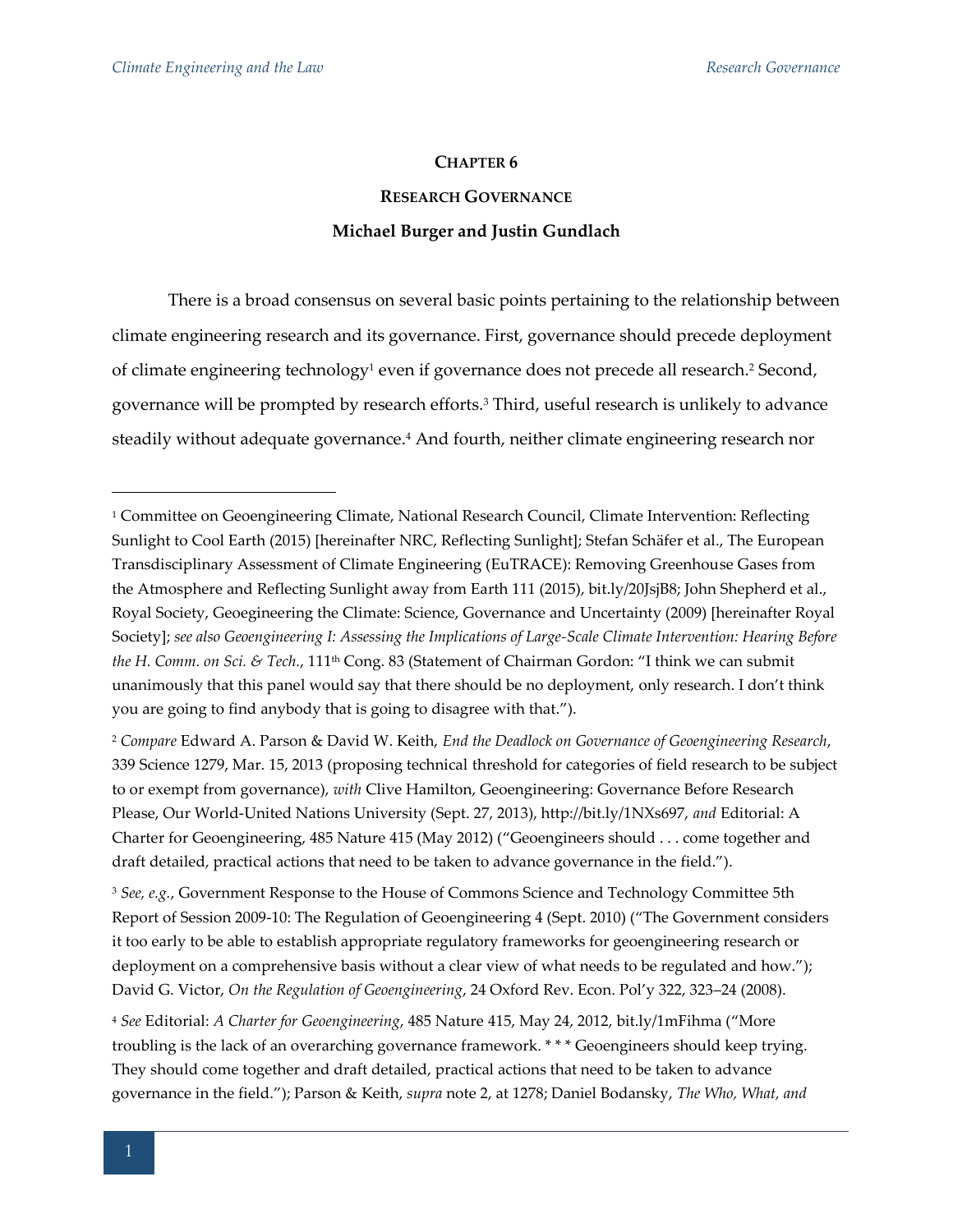institutions engaged in its governance currently exist to a substantial degree.<sup>5</sup> As the U.S. Government Accountability Office (GAO) wrote in its 2010 review of the U.S. federal government's role in climate engineering research efforts, "a general lack of significant efforts to pursue geoengineering is a contributing factor to why geoengineering governance has not been pursued further to date."<sup>6</sup> The consensus that surrounds these conclusions is remarkable, if only because it indicates a fundamental confusion over what comes first, research or governance.

The five years since GAO made the above statement have seen a handful of forays into climate engineering field research, a stack of new articles and reports recommending that climate engineering research proceed, others recommending approaches to its governance, multiple articulations of principles relevant to such governance, and few if any steps toward actual, purposive governance. Thus, in 2016 as in 2010, governance of climate engineering research is still nascent and inchoate. Notably, however, the intervening years saw the launch of "the first coordinated geoengineering research project supported by the National Key Basic Research Program of China,"<sup>7</sup> and a recommendation by the National Research Council that the U.S. undertake its own climate engineering research program.<sup>8</sup>

*Wherefore of Geoengineering Governance*, 121 Climatic Change 539, 546 (Dec. 2013) ("The rationale for international governance in this scenario is to encourage national spending, develop cost-sharing arrangements, and incentivize private investment.").

<sup>5</sup> Piers Forster, *Not enough time for geoengineering to work?*, Bulletin Atomic Scientists, Feb. 2 2015, http://bit.ly/1NRN2Ox ("None of the proposed technologies really exist on anything other than paper"); David W. Keith et al., *Field Experiments on Solar Geoengineering: Report of a Workshop Exploring a Representative Research Portfolio*, 372 Phil. Transactions Royal Soc'y 175 (Dec. 2014) (setting out taxonomy of proposed research projects). The article generally credited as incipient of broader discussions of geoengineering was published in 2006. *See* Paul J. Crutzen, *Albedo Enhancement by Stratospheric Sulfur Injections*, 77 Climatic Change 211 (2006).

<sup>6</sup> GAO, GAO-10-903, Climate Change: A Coordinated Strategy Could Focus Federal Geoengineering Research and Inform Governance Efforts 34 (2010); *see also* Jane C. S. Long et al., *Start Research on Climate Engineering*, 518 Nature 29 (Feb. 5, 2015) ("governance and experimentation must co-evolve.").

<sup>7</sup> Cao Long et al., *Geoengineering: Basic Science and Ongoing Research Efforts in China*, Advances in Climate Change Res. 188, 193 (2015), http://bit.ly/22wOUmr.

<sup>8</sup> NRC, Reflecting Sunlight, *supra* note 1, at 6 (recommending investment into R&D for carbon removal and sequestration), 10 (recommending launch of albedo modification research program).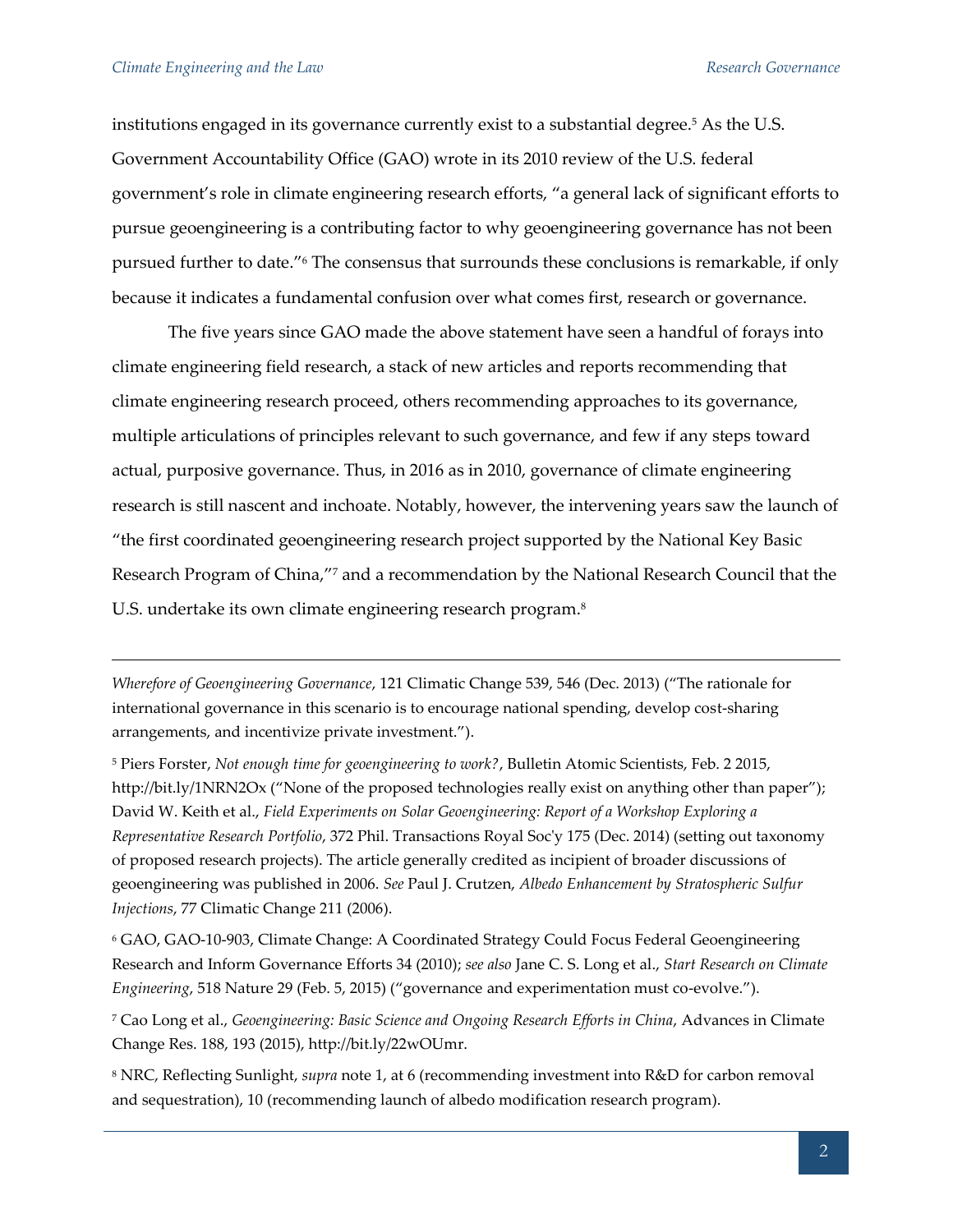This Chapter approaches the complex topic of climate engineering research governance in four Parts. Part I describes the forms research has taken so far and those that are expected in the future. It also offers short summaries of five instances of climate engineering field research conducted since 2009. Part II considers the key issues and concerns that have prompted calls for governance and that have inspired sometimes heated debate of what it should involve. Part III discusses governance directly, including its goals and functions, as well as issues arising from implementation. This Part also surveys the institutional landscape and classifies bodies with potential jurisdiction into three groups: those that are currently serviceable for the governance of research into particular climate engineering technologies, those that seem capable of adapting to the task, and those that will need to be created anew in order to fill critical gaps. Part IV concludes.

# **I. WHAT IS CLIMATE ENGINEERING RESEARCH?**

Climate engineering research has been characterized as "more than simply a scientific procedure: it is a socially constructed and contested phenomenon."<sup>9</sup> The importance of this point is underscored by the fact that knowledge of the climate will always be partial and imperfect, such that any decision to deploy climate engineering technologies will follow not from precise understanding and effective control but from a gamble—possibly a gamble informed by research but necessarily a gamble—that deployment will do more good than harm, at least to the parties participating in the decision.

To date, the bulk of research bearing the "geoengineering" label has involved comparing the outputs of computer models to historical data and conducting laboratory tests.<sup>10</sup> For

<sup>9</sup> Rob Bellamy, *Safety First! Framing and Governing Climate Geoengineering Experimentation*, Climate Geoengineering Governance Working Paper No. 14, at 33 (2014).

<sup>10</sup> *See* Kelsi Bracmort & Richard K. Lattanzio, Cong. Res. Serv., Geoengineering: Governance and Technology Policy 3 (Nov. 2013) ("Little research has been done on most geoengineering methods, and no major directed research programs are in place. Peer reviewed literature is scant. . . ."); *see also* Committee on Geoengineering Climate, National Research Council, Climate Intervention: Carbon Dioxide Removal and Reliable Sequestration 86 (2015) [hereinafter NRC, Carbon Removal] (indicating that nearly all CDR technologies exist only pre-prototype or prototype form).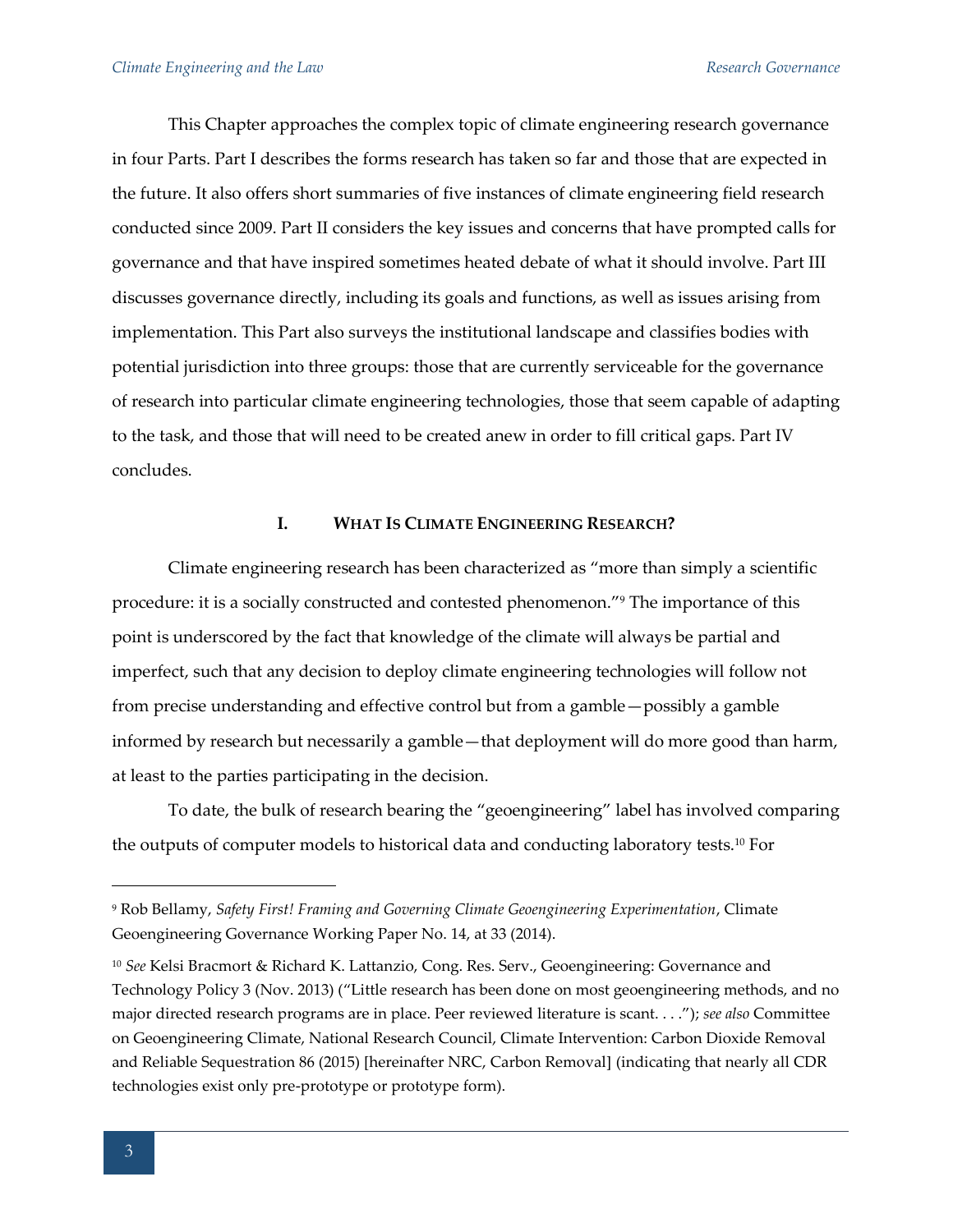instance, a number of models have drawn on data gathered in the aftermath of the 1991 eruption of Mount Pinatubo, which launched a large volume of particulates into the stratosphere and was followed by a period of reduced global temperatures and disruption to precipitation patterns.<sup>11</sup> Such modeling is generally understood to be the first step on any of the paths climate engineering research would take.<sup>12</sup> Subsequent steps on that path have been described as "laboratory" or "indoor" testing, followed by "field" or "outdoor" testing on small, medium, and large scales.<sup>13</sup> However, there is disagreement about whether field testing of some climate engineering technologies can be meaningfully distinguished from deployment for governance purposes.<sup>14</sup>

Although the issues discussed in this Chapter relate to all climate engineering research activities, we devote particular attention to issues arising from field testing. The following brief summaries of field tests conducted since 2009 illustrate what the term "small-scale field testing" has described to date. These field tests, which have generally proven controversial, also provide

<sup>13</sup> *See* NRC, Reflecting Sunlight, *supra* note 1, at 188 (recommending that, for some approaches, "[s]mallscale field experiments" will help reduce uncertainty, verify modeling, and validate theory); Bellamy, *supra* note 9, at 13–14 (reporting research steps anticipated by several authors: non-field experiments, field experiments, and "de facto experiments in deployment"); Jane C.S. Long et al., Bipartisan Pol'y Ctr., Task Force on Climate Remediation Research 29 (2012) [hereinafter "BPC Task Force"] (anticipating "large-scale field tests" will occur "at some point"); Solar Radiation Management Governance Initiative, Solar Radiation Management: the Governance of Research 45–53 (2011) (listing steps or successive "categories" of research activity).

<sup>14</sup> *See* Edward A. Parson & Lia N. Ernst, *International Governance of Climate Engineering*, 14 Theoretical Inquiries in Law 307, 329 (2013) ("there will not be a clean boundary between an early period of 'scientific' governance and some later period of 'operational' governance."); M. Granger Morgan and Katharine Ricke, Cooling the Earth Through Solar Radiation Management: The need for research and an approach to its governance 19 (2010) ("one of the first objectives of an SRM research programme should be to give more precise meaning to the phrase 'modest low-level [field testing].'"); Royal Society, *supra* note 1, at 41 ("In some cases…it is not clear that field trials can usefully be conducted on a limited scale, or without appreciable and widespread environmental impacts.").

<sup>11</sup> *See, e.g.*, Kevin E. Trenberth & Aiguo Dai, *Effects of Mount Pinatubo Volcanic Eruption on the Hydrological Cycle as an Analog of Geoengineering*, Geophysical Res. Letters, Aug. 2007, at 1.

<sup>12</sup> *See, e.g.*, Ben Kravitz et al., *The Geoengineering Model Intercomparison Project (GeoMIP)*, 12 Atmospheric Sci. Letters 162 (2011) (reporting results of comparison how each of several climate models predicts effects of stratospheric geoengineering with sulfate aerosols).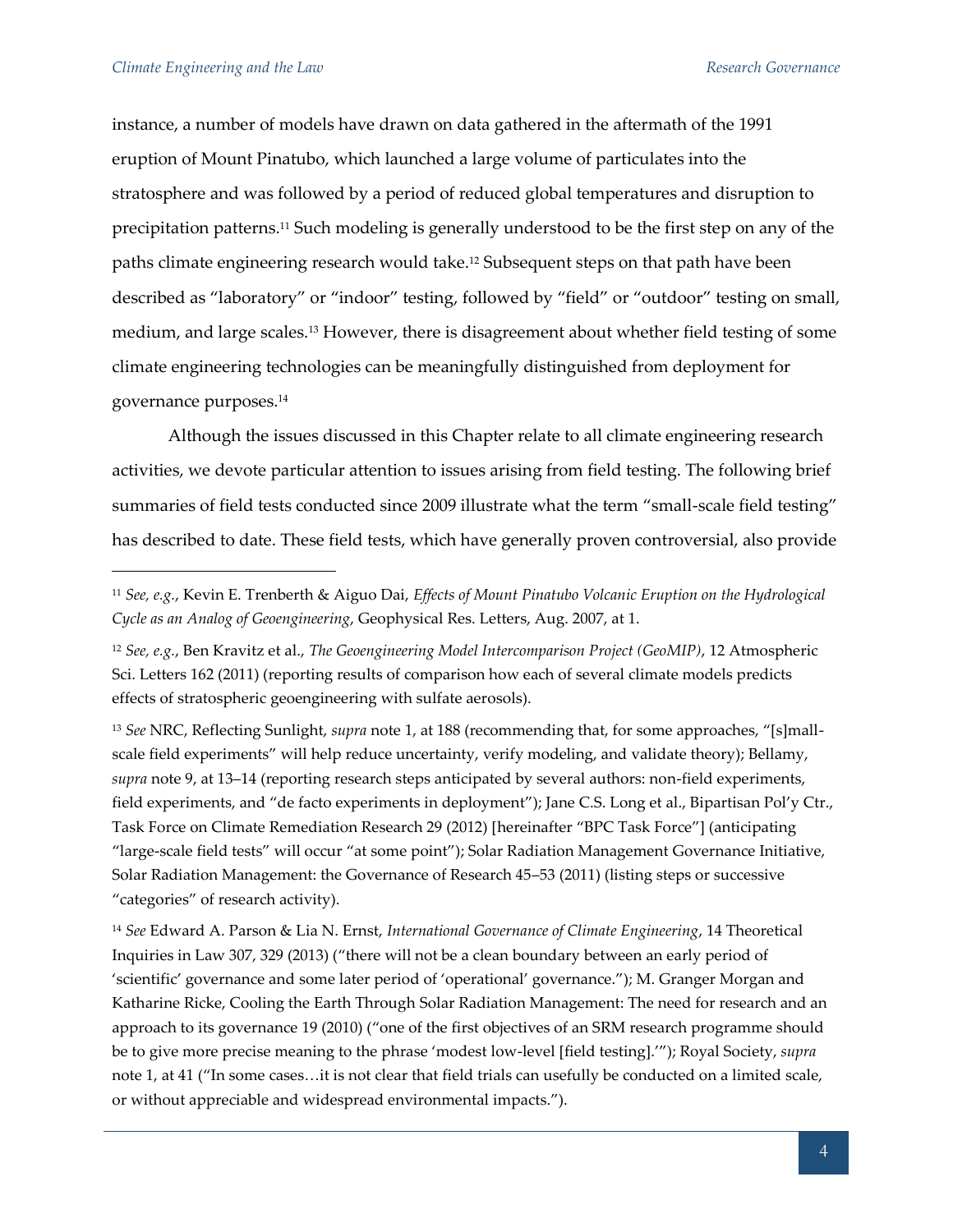a useful illustration of features that inform definitions and categories relevant to climate engineering research.

#### **A. Examples**

# **1. LOHAFEX**

The LOHAFEX project was a collaboration between India's Council of Scientific Industrial Research and the German Alfred Wegener Institute for Polar and Ocean Research, first agreed to in 2007 and carried out in January 2009. "Loha" is the Hindi word for iron, and the project plan involved spreading six tons of iron sulfate dust on the surface of a patch of the Southern Ocean in a planktonic algae fertilization experiment – hence "FEX."<sup>15</sup> This action would test the hypothesis, described in more detail in Chapter 2 of this book, that ocean iron fertilization (OIF) can sequester  $CO<sub>2</sub>$  in the deep ocean by promoting algae blooms that absorb  $CO<sub>2</sub>$  from the ambient air before dying and taking that  $CO<sub>2</sub>$  with their remains below the ocean's surface level.<sup>16</sup> (The hypothesis was not novel,<sup>17</sup> and multiple small-scale field tests had explored it since 1993.18) The LOHAFEX investigators sought and received authorization for their experiment from the parties to the Convention on the Prevention of Marine Pollution by

<sup>15</sup> Press Release, Alfred-Wegener-Institute for Polar and Marine Research, The Indo-German Iron Fertilization Experiment LOHAFEX (Jan. 13, 2009), bit.ly/23JLBZN.

<sup>16</sup> NRC, Carbon Removal, *supra* note 10, at 58.

<sup>17</sup> *See, e.g.*, Fortunat Joos & Ulrich Siegenthaler, *Possible Effects of Iron Fertilization in the Southern Ocean on Atmospheric CO<sup>2</sup> Concentration*, 5 Global Biogeochemical Cycles 135 (1991).

<sup>18</sup> Phillip Williamson et al., *Ocean Fertilization for Geoengineering: A Review of Effectiveness, Environmental Impacts and Emerging Governance*, 90 Process Safety & Envtl. Protection 475 (Nov. 2012) (listing 13 ocean fertilization field experiments conducted between 1993 and 2009: IronEx I (1993); IronEx II (1995); SOIREE (Southern Ocean Iron Enrichment Experiment, 1999); EisenEx (2000); SEEDS I (Subarctic Pacific Iron Experiment for Ecosystem Dynamics Studies, 2001); SOFeX North and SOFeX South (Southern Ocean Iron Experiment, 2002); SERIES (Subarctic Ecosystem Response to Iron Enrichment Study, 2002); CYCLOPS (Cycling of Phosphorus in Eastern Mediterranean, 2002); EIFEX, European Iron Fertilization Study, 2004); SEEDS II (2004); SAGE (SOLAS Air–Sea Gas Exchange experiment, 2004); FEEP (2004); and LOHAFEX (2009)).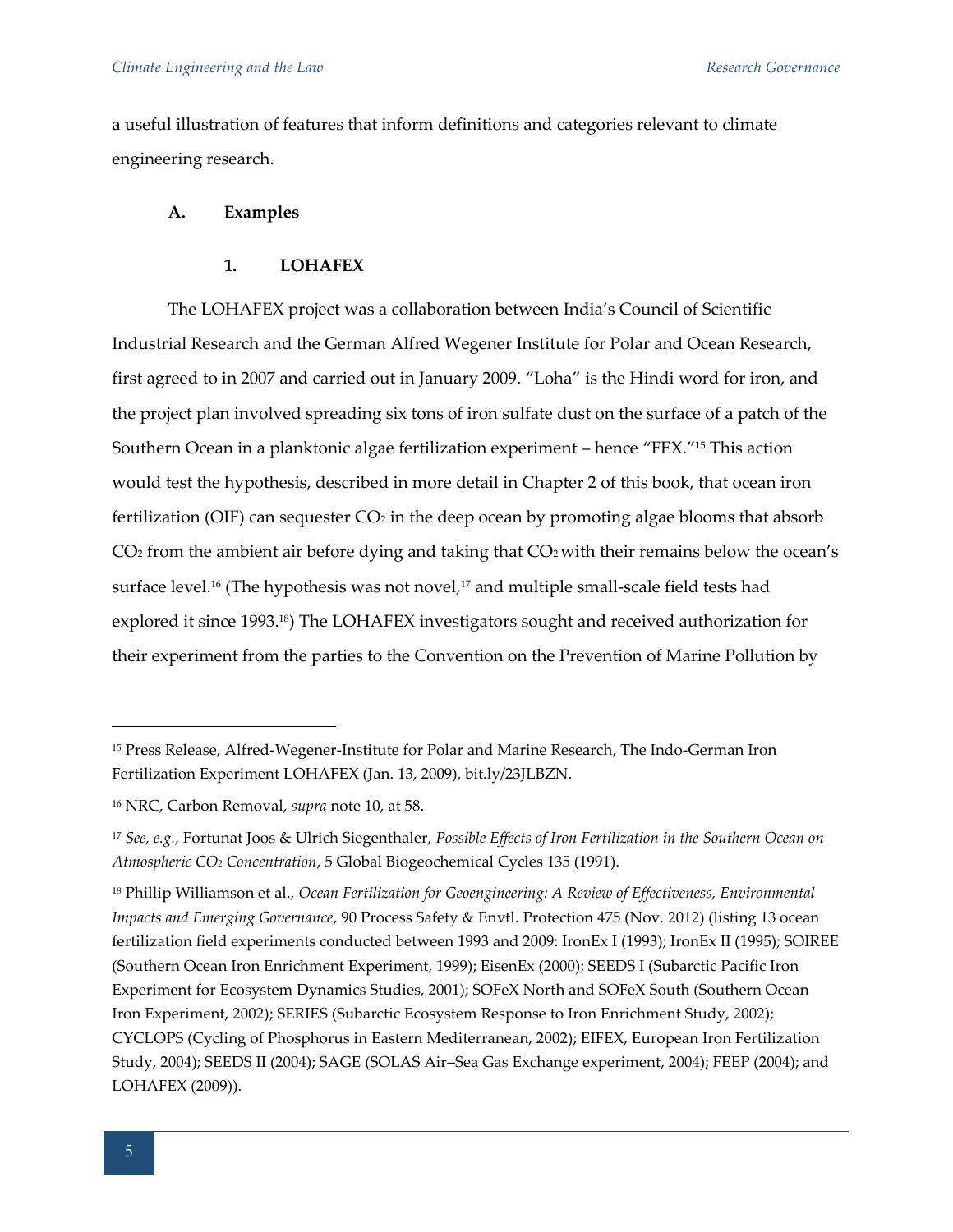Dumping of Wastes and Other Matter (the London Convention) in October 2008,<sup>19</sup> and, after a two-week emergency delay, from the German Ministry for Education and Research.<sup>20</sup> But the authorization followed announcements of disapproval by the German Ministry of Environment and condemnation by a Canadian  $NGO<sub>21</sub><sup>21</sup>$  which both noted the OIF moratorium issued by the (nonbinding) UN Convention on Biological Diversity in May 2008 (discussed in Chapter 3 of this book).<sup>22</sup> On January 27, 2009—the day after the investigators began depositing iron sulfate dust in the Southern Ocean—the German Ministry for Education and Research explained its approval of the project in a statement that referred to the test as an "oceanographic research experiment" and said that "fears of this being a step toward geoengineering are unjustified."<sup>23</sup> Though the Environment Ministry had not backed down,<sup>24</sup> the German Government, citing the London Convention Scientific Group's January 16, 2009 Risk Assessment, endorsed the reasoning of the Ministry for Education and Research.<sup>25</sup> The experiment's findings contributed

<sup>19</sup> Resolution LC-LP.1 (2008); *see also* Scientific Group of London Convention and London Protocol, Int'l Maritime Org., Statement of Concern Regarding Iron Fertilization of the Oceans to Sequester CO<sub>2</sub> at 1, IMO Ref. T5/5.01, LC-LP.1/Circ. (14) (July 13, 2007).

<sup>20</sup> Press Release, Statement von Bundesforschungsministerin Annette Schavan zum deutsch-indischen LOHAFEX-Experiment im Südatlantik, Jan. 27, 2009, bit.ly/1PiSQxW.

<sup>21</sup> *See* UN Convention on Biological Diversity Decision XI/16 "Ocean Fertilization" (May 2008) (calling for moratorium on OIF).

<sup>22</sup> Mason Inman, *Planning for Plan B*, 4 Nature Climate Change 7, 7–8 (2010); *see also* ETC Group, *LOHAFEX Update: Throwing Precaution (and Iron) to the Wind (and Waves)*, Jan. 28, 2009, bit.ly/1SYVH4W.

<sup>23</sup> Statement von Bundesforschungsministerin Annette Schavan zum deutsch-indischen LOHAFEX-Experiment im Südatlantik, Jan. 27, 2009 (author's translation).

<sup>&</sup>lt;sup>24</sup> German Ministry for Environment, Press Release No. 025/09: Federal Environment Ministry regrets approval by Federal Research Ministry of iron enrichment experiment (Jan. 26, 2009), http://bit.ly/1NtWXbE ("takes note with regret of the decision by the Federal Research Ministry to approve the LOHAFEX experiment.").

<sup>25</sup> Deutscher Bundestag, 16. Wahlperiod, Antwort der Bundesregierung auf die Kleine Anfrage der Abgeordneten Eva Bulling-Schröter, Lutz Heilmann, Hans-Kurt Hill und der Fraktion Die Linke, Drucksache 16/11689: Polarstern-Expedition und Algendüngung, Feb. 9, 2009, http://bit.ly/1IdIfXF (responding to parliamentary query about decision to authorize conduct of experiment).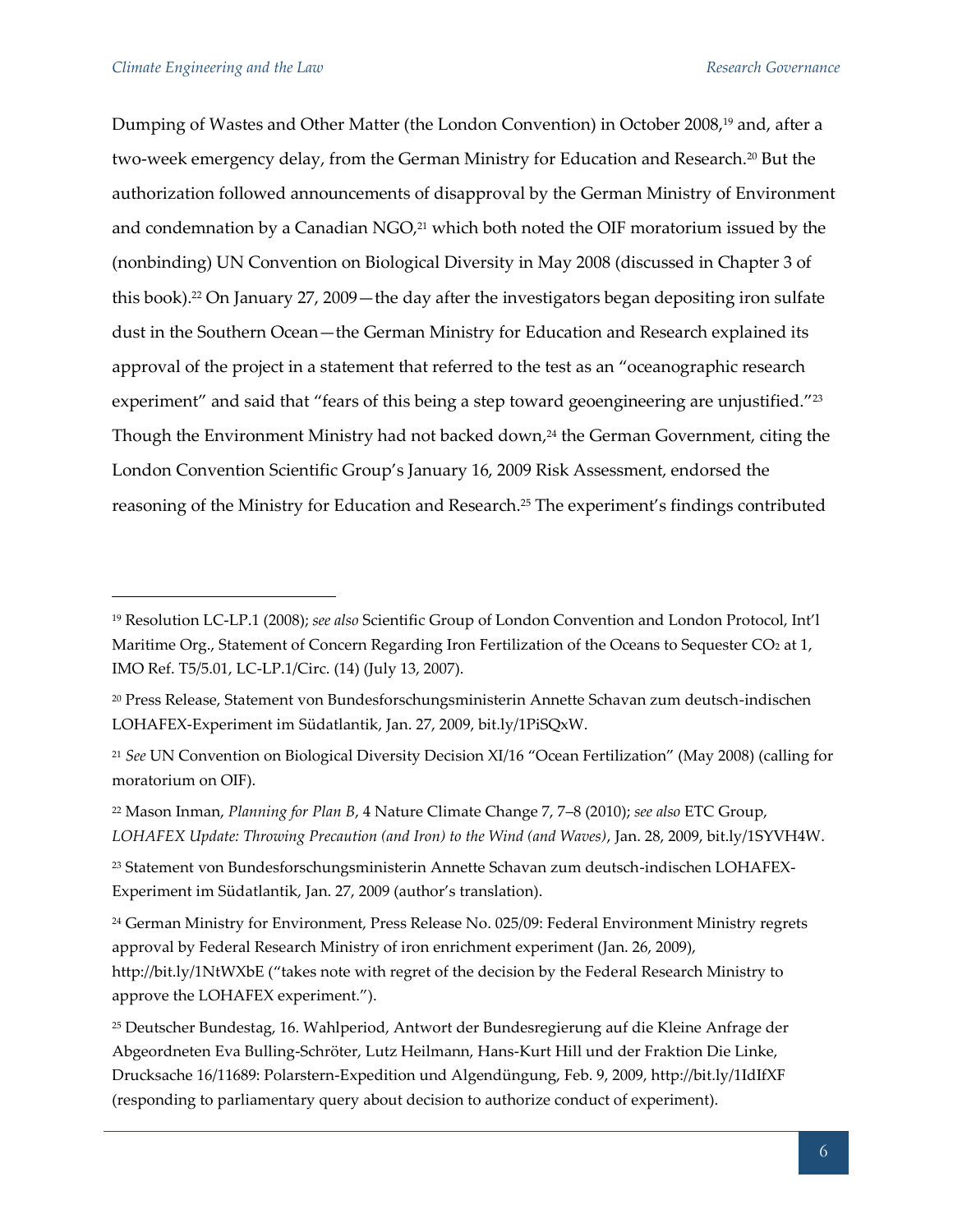to mounting evidence that OIF is not an effective means of extracting ambient  $CO<sub>2</sub>$  from the atmosphere in climatically relevant amounts and sequestering it in the deep ocean.<sup>26</sup>

# **2. Aerosol Sulfate Injection in Russia**

In 2009, about 200 miles south of Moscow, a Russian team led by Yuri Izrael of the Moscow Institute of Global Change conducted a field test to evaluate how much injecting sulfate aerosols into the troposphere would reduce incoming solar radiation.<sup>27</sup> The Russian military supplied the team with the helicopter and truck from which the sulfates would be released.<sup>28</sup> Based on preliminary modeling, the research team had concluded that the test would not cause any adverse environmental impacts and, because of its benign nature and small scale, should not be subject to the restrictions codified in the international ENMOD agreement—the 1978 Convention on the Prohibition of Military or Any Other Hostile Use of Environmental Modification Techniques (which is discussed in Chapter 3 of this book).<sup>29</sup> On this basis, the team did not announce the field test to any international organizations—or really anyone at all before going ahead.<sup>30</sup> Two papers published by the team characterize the experiment as showing that the release of aerosol sulfates reduced insolation (i.e., the amount of solar radiation reaching the surface) to a degree consistent with what the team's models had predicted.<sup>31</sup> Few have sought to build on those results. One non-technical reason could be that

<sup>29</sup> Aaron Welch et al., *Climate Engineering: The Way Forward?*, 2 Envtl. Dev. 57, 63 (2012).

<sup>30</sup> *Id.*

<sup>26</sup> Catherine Brahic, *Hungry Shrimp Eat Climate Change Experiment*, New Scientist, Mar. 25 2009, http://bit.ly/1RtZVkw ("Early results from the latest field experiment suggest the technique will fail."); *see also* NRC, Carbon Removal, *supra* note 10, at 63 ("Given these limitations and unknowns, the committee concludes that the risks and costs [of OIF] currently outweigh the benefits."), 109 ("there is a near consensus that at climatically relevant levels of deployment potential risks [of OIF] outweigh potential benefits.").

<sup>27</sup> Yuri A. Izrael et al., *Field Studies of a Geo-Engineering Method of Maintaining a Modern Climate with Aerosol Particles*, 34 Russian Meteorology & Hydrology 635 (2009); Yuri A. Izrael et al., *Field Experiment on Studying Solar Radiation Passing Through Aerosol Layers*, 34 Russian Meteorology & Hydrology 265 (2009).

<sup>28</sup> Eli Kintisch, *Exclusive Excerpt: Hack the Planet*, WIRED, Mar. 24, 2010, http://bit.ly/1QUFMm6.

<sup>31</sup> *See* note 27, *supra*.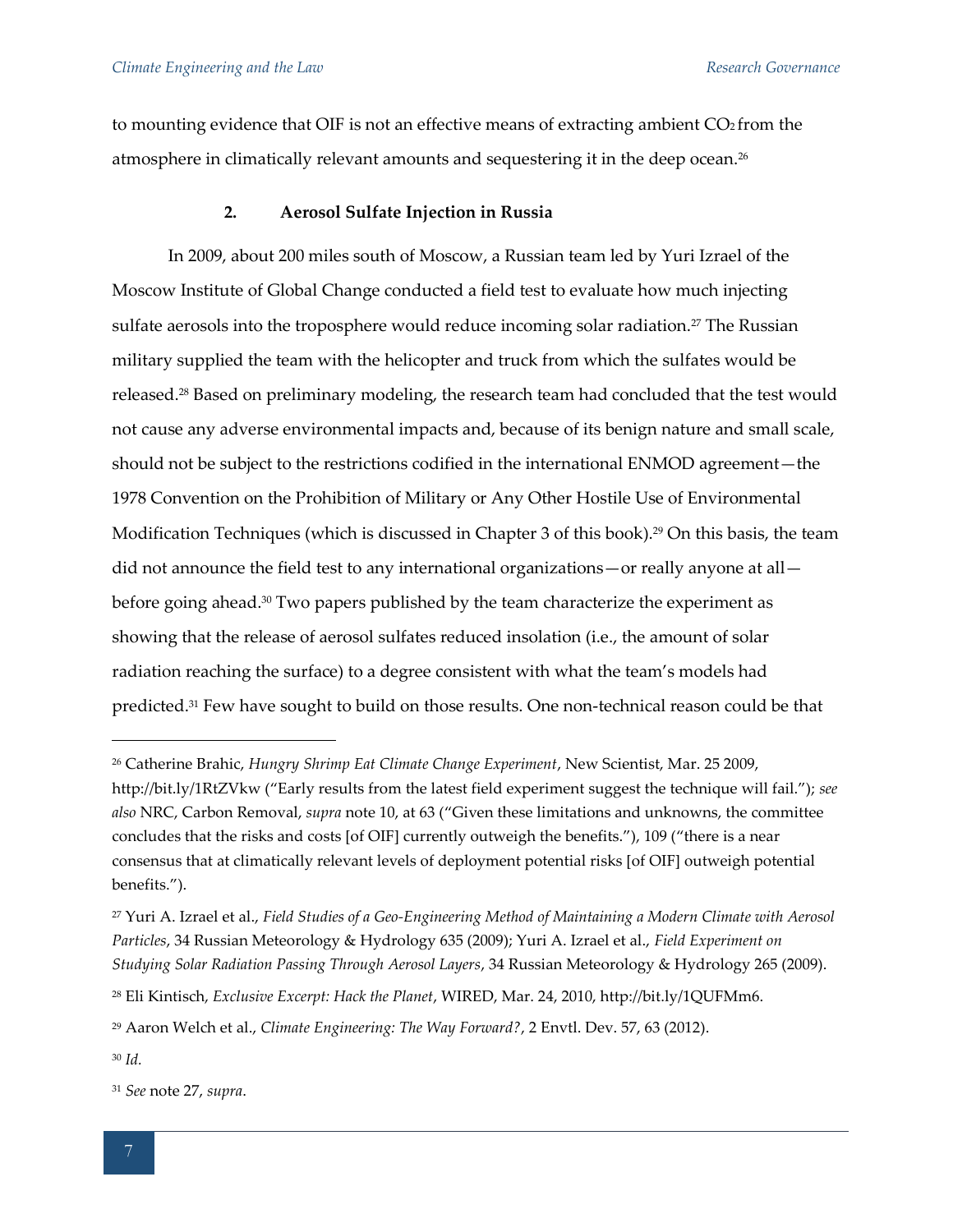Izrael is known as an advocate for SRM, and was known as such before leading the field test. $32$ Another could be that the secrecy with which the test was carried out reduced confidence in the reported findings.

#### **3. SPICE**

The Stratospheric Particle Injection for Climate Engineering (SPICE) project, funded in 2010 by the British Government as one of a trio of climate engineering research initiatives,<sup>33</sup> ultimately provided more insights into research governance than into technical aspects of climate engineering. Plans for the project included study of various aerosol particles' characteristics, study of delivery vehicles and systems, and further modeling.<sup>34</sup> The planned delivery vehicle field test involved attaching a hose to a balloon, floating the balloon one kilometer off the ground, pumping water from the ground up to the nozzle of the hose, and measuring various results, including what happened to the water sprayed from the hose and how the hose and other equipment behaved throughout. Two different university ethics committees reviewed and approved the plan.<sup>35</sup> This modest test was meant to inform further plans for floating a larger balloon 20–25 kilometers up and spraying a sulfate aerosol into the air. However, the planned field test fell apart after some research team members' publication of applications for patents on pump components that would be used in the test.<sup>36</sup> There was a forceful negative reaction from several nongovernmental organizations and some members of

<sup>32</sup> Kintisch, *supra* note 28; V.P. Meleshko et al., *Is Aerosol Scattering in the Stratosphere a Safety Technology Preventing Global Warming?*, 35 Russian Meteorology & Hydrology 433, 434 (2009) (citing Yuri A. Izrael, *An Efficient Way to Regulate the Global Climate Is the Main Objective of the Solution of the Climate Problem*, No. 10 Russian Meteorology & Hydrology (2005)).

<sup>33</sup> The other two are the Integrated Assessment of Geoengineering Proposals, http://iagp.ac.uk/ (visited Dec. 18, 2015), and the Climate Geoengineering Governance project, Geoengineering Governance Research, *About the Project*, http://bit.ly/1RXfyjI (visited Dec. 18, 2015).

<sup>34</sup> SPICE Project, *Aims and Background*, http://bit.ly/1Yw9vCs (visited Dec. 21, 2015).

<sup>35</sup> *See* Jack Stilgoe, Experiment Earth 1 (2015).

<sup>36</sup> Erin Hale, *Geoengineering Experiment Cancelled Due to Perceived Conflict of Interest*, The Guardian, May 16, 2012, http://bit.ly/1OiY95e.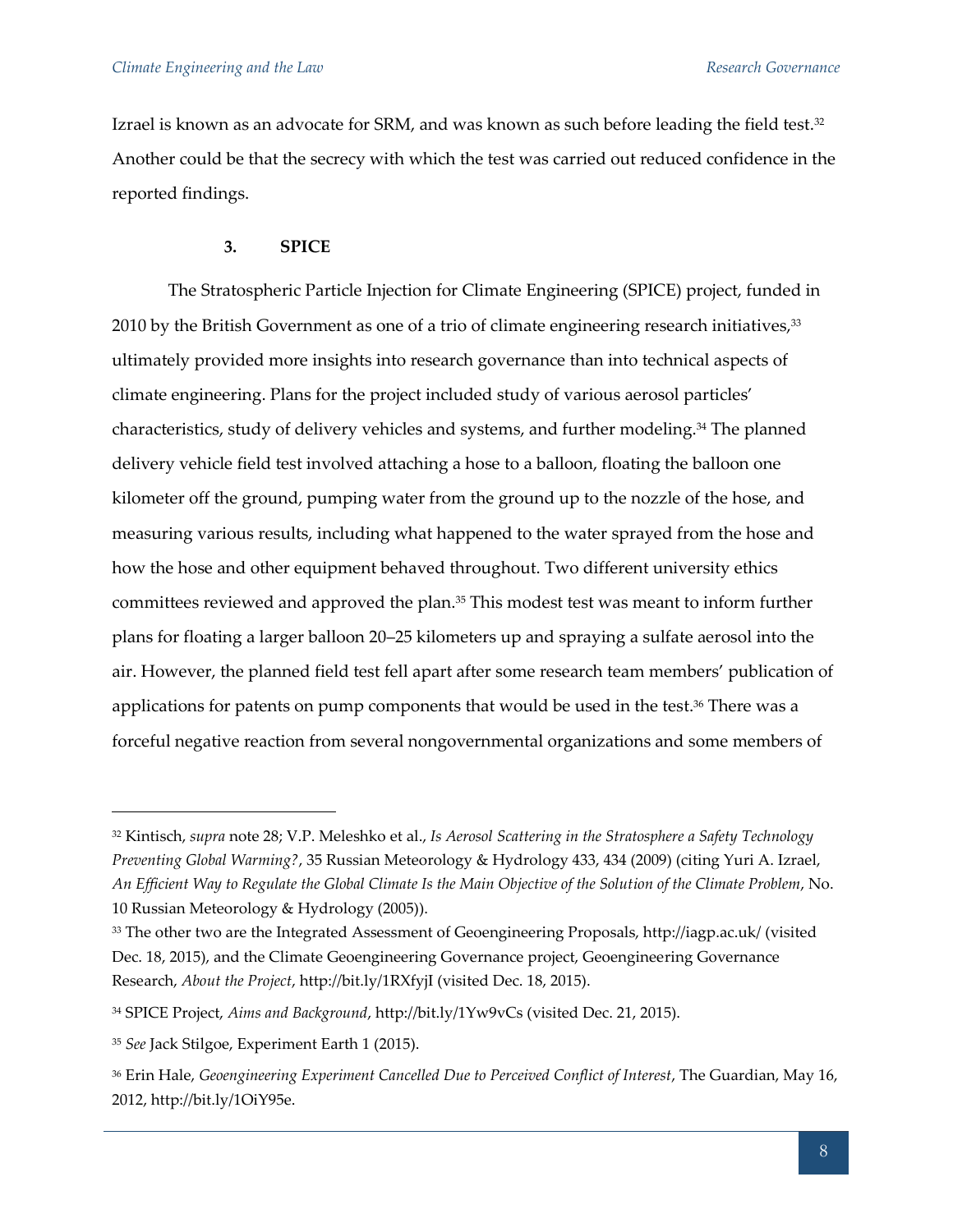the public, $37$  apparently out of concerns that the experiment was a first step onto a slippery slope that would end in climate engineering driven by military and commercial interests.<sup>38</sup> After one of the agencies funding SPICE announced in September 2011 the decision to delay the test, the principal investigator finally cancelled it in April 2012.<sup>39</sup>

# **4. E-PEACE**

The Eastern Pacific Emitted Aerosol Cloud Experiment, or E-PEACE was conducted in July and August 2011 off the California coast with funding from the National Science Foundation and the Office of Naval Research. It sought to better understand the relationships among aerosols that marine vessels emit, marine clouds' characteristics and behavior, and those clouds' albedo.<sup>40</sup> Marine cloud "brightening" has been on the list of theoretical climate engineering options since 1990 when Jonathan Latham first began exploring how to respond to global warming by making deliberate use of the cloud-changing effects of emissions from marine vessels.<sup>41</sup> A host of research projects since then, including efforts to build wind-powered

<sup>39</sup> Phil Macnaghten & Richard Owen, *Good Governance for Geoengineering*, 479 Nature 293 (2011); *see also*  SPICE, Work Package 2: Delivery Methods - Putting Particles up into the Stratosphere, http://bit.ly/1Yq3BTs (visited Dec. 18, 2015) ("The design produced by Work Package 2 will not now be tested outside . . . . The decision to call-off the test-bed was made by the project management team because external delays to the project had reduced the time available for performing adequate stakeholder engagement prior to any test-bed activities. As such it was felt inappropriate to continue with a test-bed without such stakeholder engagement.").

<sup>40</sup> Lynn M. Russell, *Offsetting Climate Change by Engineering Air Pollution to Brighten Clouds*, The Bridge: Frontiers of Engineering, Winter 2012, at 10 ("The E-PEACE results provide a proof of concept that cloud brightening to reduce global mean warming is possible, with existing, decades-old technology, for some cloud conditions.").

<sup>37</sup> Letter from ETC et al. to Chris Huhne, Secretary of State for Energy and Climate Change, Sept. 26, 2011, http://bit.ly/1Ik9EHf.

<sup>38</sup> *Id.*; *see also* Stilgoe, *supra* note 35, at 139; Nick Pidgeon et al., *Deliberating Stratospheric Aerosols for Climate Geoengineering and the SPICE Project*, 3 Nature Climate Change 451, 455 (2013).

<sup>41</sup> J. Latham, *Control of Global Warming?*, 347 Nature 339 (1990); *see also* J. Latham et al., *Marine Cloud Brightening*, 370 Phil. Transactions Royal Soc'y A 4217 (2012); Christopher Mims, *"Albedo Yachts" and Marine Clouds: A Cure for Climate Change? A deep dive into one of the least scary geoengineering schemes to*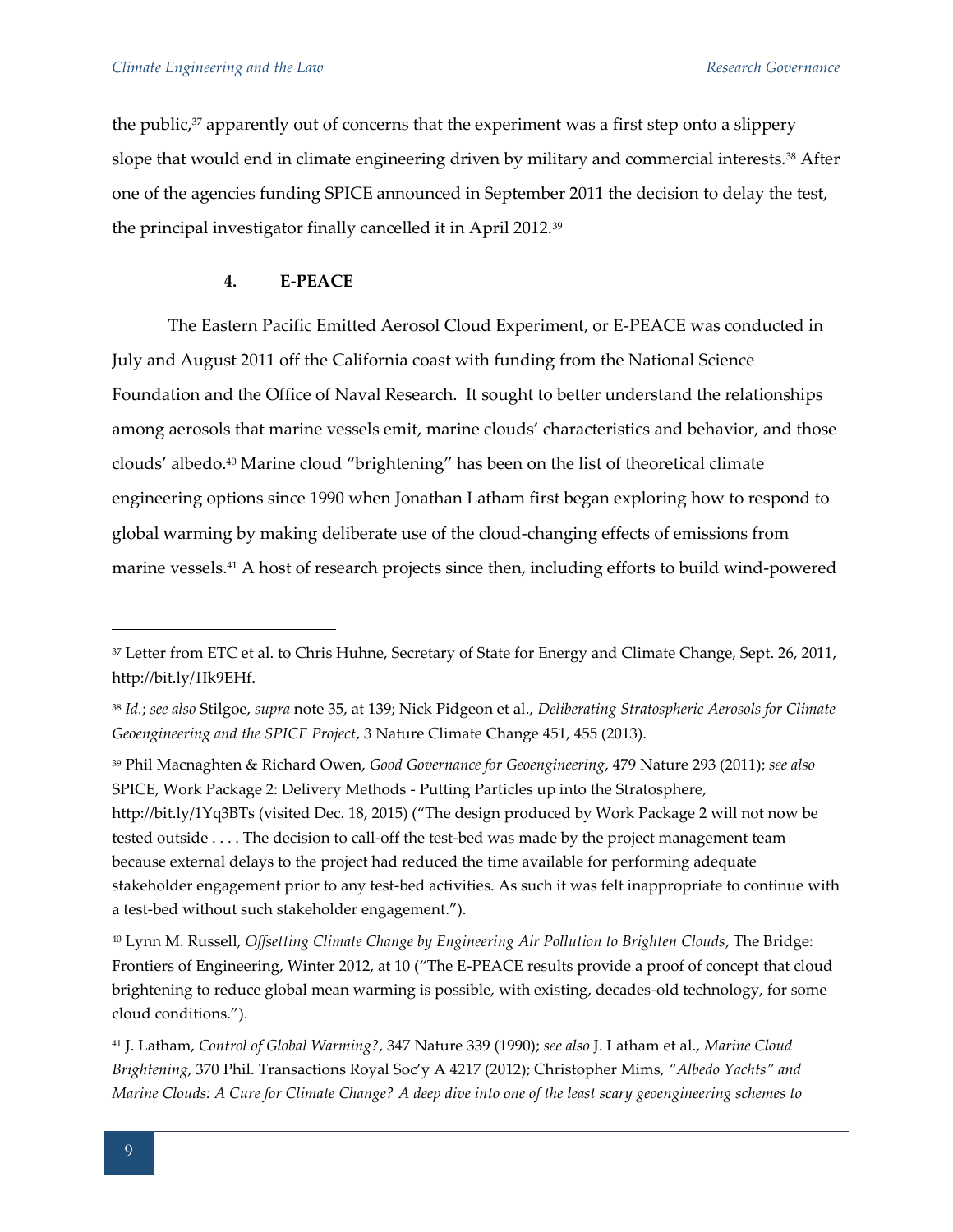vessels and energy-efficient spraying apparatus,<sup>42</sup> have given shape to Latham's initial vision. E-PEACE involved coordinated efforts to emit smoke (from a ship) and salt aerosols (from aircraft) into cloud formations, and to measure the effects on cloud size and albedo.<sup>43</sup> Notably, however, according to its principal investigator and the agencies that funded it, E-PEACE was not expressly a climate engineering experiment, but merely a scientific experiment devised to answer narrow questions about cloud perturbation.<sup>44</sup> Given the clear relevance of this sort of inquiry to climate engineering via marine cloud brightening, however, commentators quickly observed that "we're seeing . . . research that could give geoengineering answers, but isn't labelled as such."<sup>45</sup> Issues relating to such "dual-purpose" research are discussed in section II.B below.

*control global warming*, Scientific Am., Oct. 21, 2009, http://bit.ly/1OXBKEV; S. Twomey, *Influence of pollution on the short-wave albedo of clouds*, 34 J. Atmos. Sci. 1149 (1977).

<sup>42</sup> *See* Gary Cooper et al., *Preliminary results for salt aerosol production intended for marine cloud brightening, using effervescent spray atomization*, Phil. Trans. R. Soc. A 372: 20140055, at 1, 9–10 (2014), http://dx.doi.org/10.1098/rsta.2014.0055 ("existing snow making equipment can be adapted to launch the nuclei 60–100m into the air, requiring approximately 20kW of additional power"); Robert Wood & Thomas P. Ackerman, *Defining Success and Limits of Field Experiments to Test Geoengineering by Marine Cloud Brightening*, 121 Climatic Change 459 (2013); Stephen Salter et al., *Sea-Going Hardware for the Cloud Albedo Method of Reversing Global Warming*, 366 Phil. Transactions Royal Soc'y A 3989 (2008), http://bit.ly/1OwINtX.

<sup>43</sup> Lynn M. Russell et al., *Eastern Pacific Emitted Aerosol Cloud Experiment*, Am. Meteorological Soc'y 709, 713–14 (May 2013).

<sup>44</sup> *See id.*

 $\overline{a}$ 

<sup>45</sup> Richard Black, *Geoengineering: Risks and Benefits*, BBC News, Aug. 24, 2012, http://bbc.in/1NOWoto; Jack Stilgoe et al., *Public Engagement with Biotechnologies Offers Lessons for the Governance of Geoengineering Research and Beyond*, 11 PLoS Biol. e1001707, (Nov. 2013), http://1.usa.gov/1kqUuo1 ("The E-PEACE project has clear relevance to geoengineering research but has not labelled itself as a geoengineering research project, so has avoided some of the attention attracted by SPICE."); *see also* R. Wood et al., *The VAMOS Ocean-Cloud-Atmosphere-Land Study Regional Experiment (VOCALS-REx): Goals, Platforms, and Field Operations*, 11 Atmospheric Chem. Phys. 627 (2011), http://bit.ly/22xfGek (similarly omitting mention of geoengineering from characterization experiment's motive or results).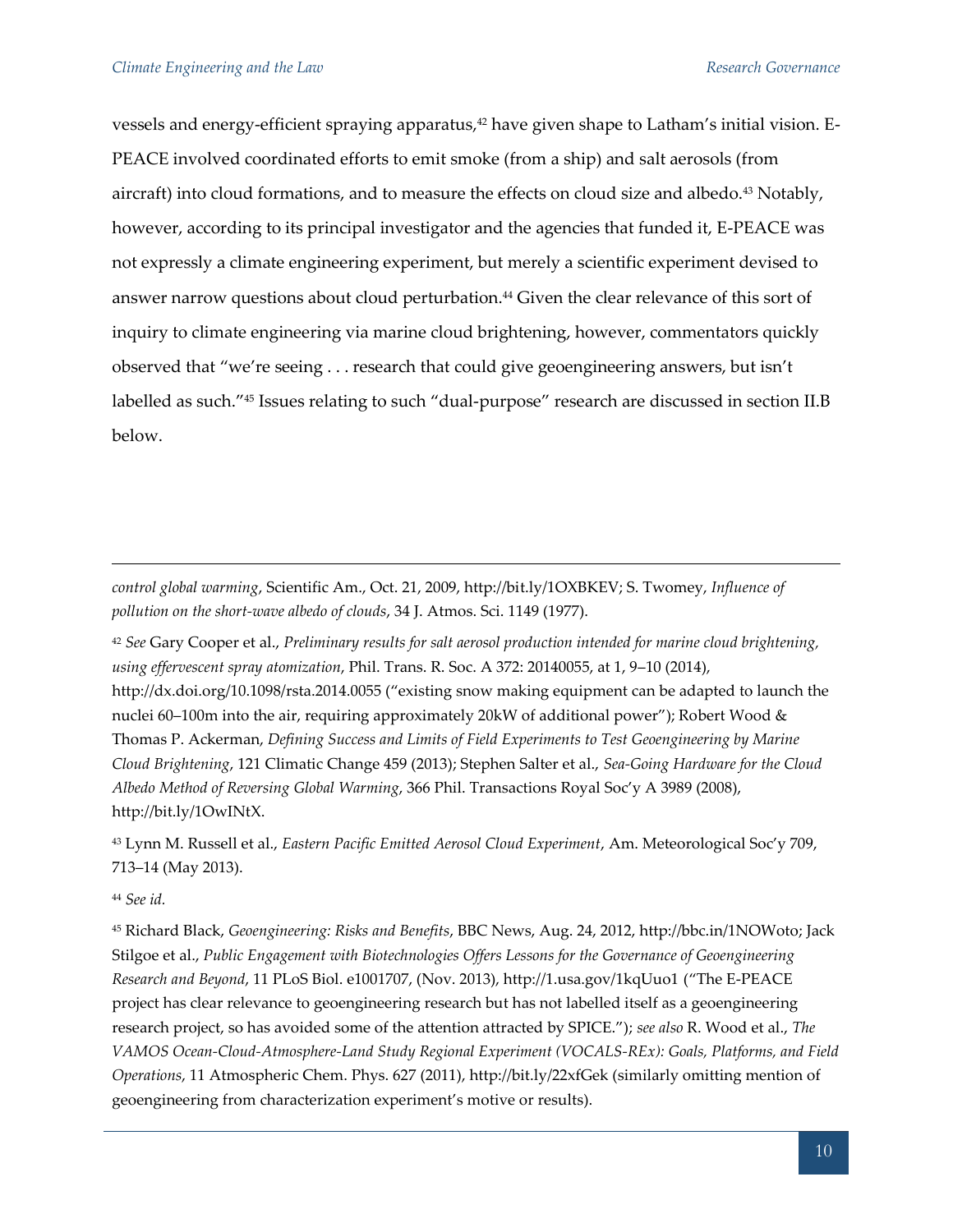#### **5. The Haida Salmon Restoration Corporation**

In the summer of 2012, about 180 miles off of Canada's west coast, the Haida Salmon Restoration Corporation, a for-profit venture led by an American entrepreneur and supported financially by a Haida Nation village reliant on the regional salmon fishery, conducted a controversial OIF field test involving 100 tons of iron-rich dust.<sup>46</sup> Whereas LOHAFEX had led to conflicts among authorities with overlapping oversight responsibilities, the company undertaking the Haida test did not seek permissions from any authority at all notwithstanding allegedly pertinent Canadian environmental regulations and Canada's ratification of the London Convention and London Protocol.<sup>47</sup> A second feature propelled the controversy still further: the company had planned to repay its Haida Nation investors by selling carbon emissions credits for the carbon capture and sequestration it expected to accomplish via OIF.<sup>48</sup> Condemnations of the "rogue geoengineering experiment" noted that the company had dumped five times as much material as any previous OIF test, and had performed so little data collection that its carbon-related results were difficult to discern.<sup>49</sup> Canada's environmental agency investigated whether the test violated international or Canadian law, though several commentators have apparently concluded that it did not violate international law,<sup>50</sup> and others have noted that Canada may have failed to enact or enforce laws

<sup>46</sup> Jeff Tollefson, *Ocean-Fertilization Project Off Canada Sparks Furor*, 490 Nature 458 (Oct. 2012).

<sup>47</sup> *Id.*; Statement of Concern Regarding the Iron Fertilization in Ocean Waters West of Canada, LC 34/15 (2012), Annex 7, paras. 1-2 ("Parties to the London Convention and London Protocol (LC/LP) express grave concern regarding the deliberate ocean fertilization activity that was recently reported to have been carried out in July of 2012 in waters off the Canadian west coast").

<sup>48</sup> Tolefsson, *supra* note 46, at 458.

<sup>49</sup> *Id.* (quoting LOHAFEX principle investigator as saying: "I'm not going to condemn it offhand, but this is just not the way to do this experiment.").

<sup>50</sup> *Compare* Parson & Keith, *supra* note 1, at 1278 ("the project was apparently done without knowledge of Canadian authorities, yet violated no international law"), *with* Robert F. Service, *Legal? Perhaps. But Controversial Fertilization Experiment May Produce Little Science*, Science, Oct 23, 2012 ("while the London Protocol is binding, it only applies to the release of material intended to be dumped as waste, not released as part of a scientific experiment."), *and* Dene Moore, *Ocean fertilization experiment loses in B.C. court; charges now likely*, The Globe & Mail, Feb. 3, 2014, http://bit.ly/1OhR0vX.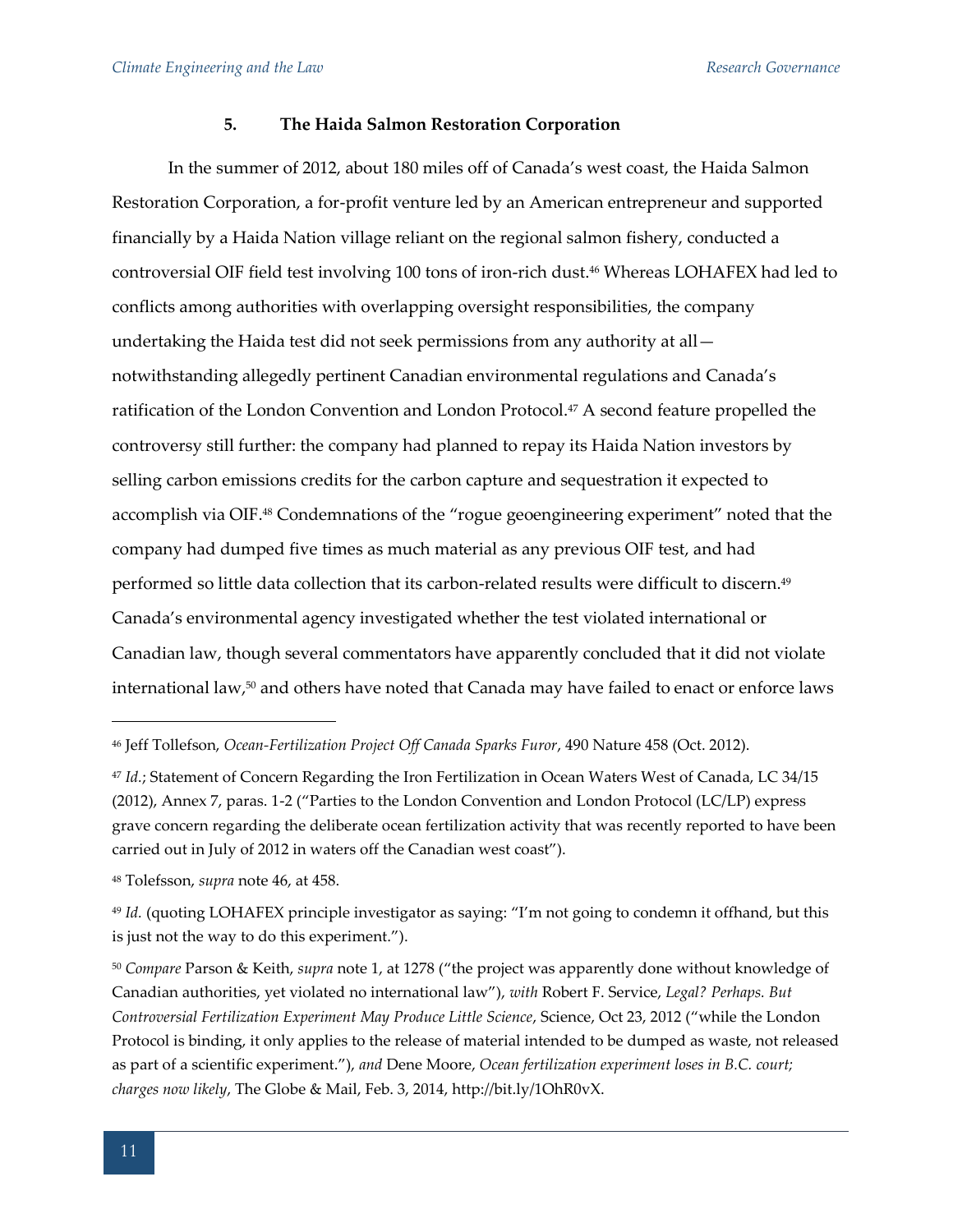called for by international agreements.<sup>51</sup> In any case, the test did seem to accomplish its stated primary purpose of promoting the phytoplankton that would support a larger salmon fishery.<sup>52</sup> Notwithstanding the controversy over the climate engineering component of the test, the company's website continues to list arguments and support for the idea that OIF can sequester  $CO<sub>2</sub>$  in the deep ocean.<sup>53</sup>

# **B. Defining Climate Engineering Research**

Defining climate engineering research requires the articulation of three things: first, what climate engineering is; next, what distinguishes research that counts as climate engineering research from research that does not; and last, what distinguishes research from deployment of climate engineering technologies. This subsection discusses each of these in turn.

As also discussed in Chapter 1 of this book, the Royal Society and the Intergovernmental Panel on Climate Change have defined geoengineering as the "deliberate large-scale manipulation of the planetary environment to counteract anthropogenic climate change."<sup>54</sup> By

<sup>51</sup> Grant Wilson, *Murky Waters: Ambiguous International Law for Ocean Fertilization and Other Geoengineering*, 49 Tex. Int'l L.J. 507, 544 (2014) ("determining whether Canada failed at its duty to enforce the LP is difficult").

<sup>52</sup> *See* Peng Xiu et al., *Satellite Bio-Optical and Altimeter Comparisons of Phytoplankton Blooms Induced by Natural and Artificial Iron Addition in the Gulf of Alaska*, 145 Remote Sensing of Env't 38 (2014); Sonia D. Batten & James F. R. Gower, *Did the Iron Fertilization Near Haida Gwaii in 2012 Affect the Pelagic Lower Trophic Level Ecosystem?*, 36 J. Plankton Res. 925 (2014).

<sup>53</sup> Haida Salmon Restoration Corporation, *References and Citations*, http://bit.ly/2aqhv7R (visited July 4, 2016). The company has also, however, fired and brought suit against Russ George, who spearheaded the controversial experiment. *See Geo-engineering Guru Misled Haida Group, Documents Allege*, Epoch Times, Feb. 26, 2014, bit.ly/1W9a70W. For further information on legal proceedings and investigations concerning this experiment, *see* Joshua Learn, "Geoengineering: Legal mess hampers understanding of a major CO2 sequestration test," Climate Wire, Nov. 13, 2014, http://bit.ly/29nIWPh.

<sup>54</sup> Royal Society, *supra* note 1; *see also* Climate Change 2013: The Physical Science Basis, Working Group I Contribution to the Fifth Assessment Report of the Intergovernmental Panel on Climate Change 29 (Sept. 2013) ("Methods that aim to deliberately alter the climate system to counter climate change"); *see also* Wilfried Rickels et al., Kiel Earth Institute, Large-Scale Intentional Interventions into the Climate System? Assessing the Climate Engineering Debate; Scoping report conducted on behalf of the German Federal Ministry of Education and Research (2011).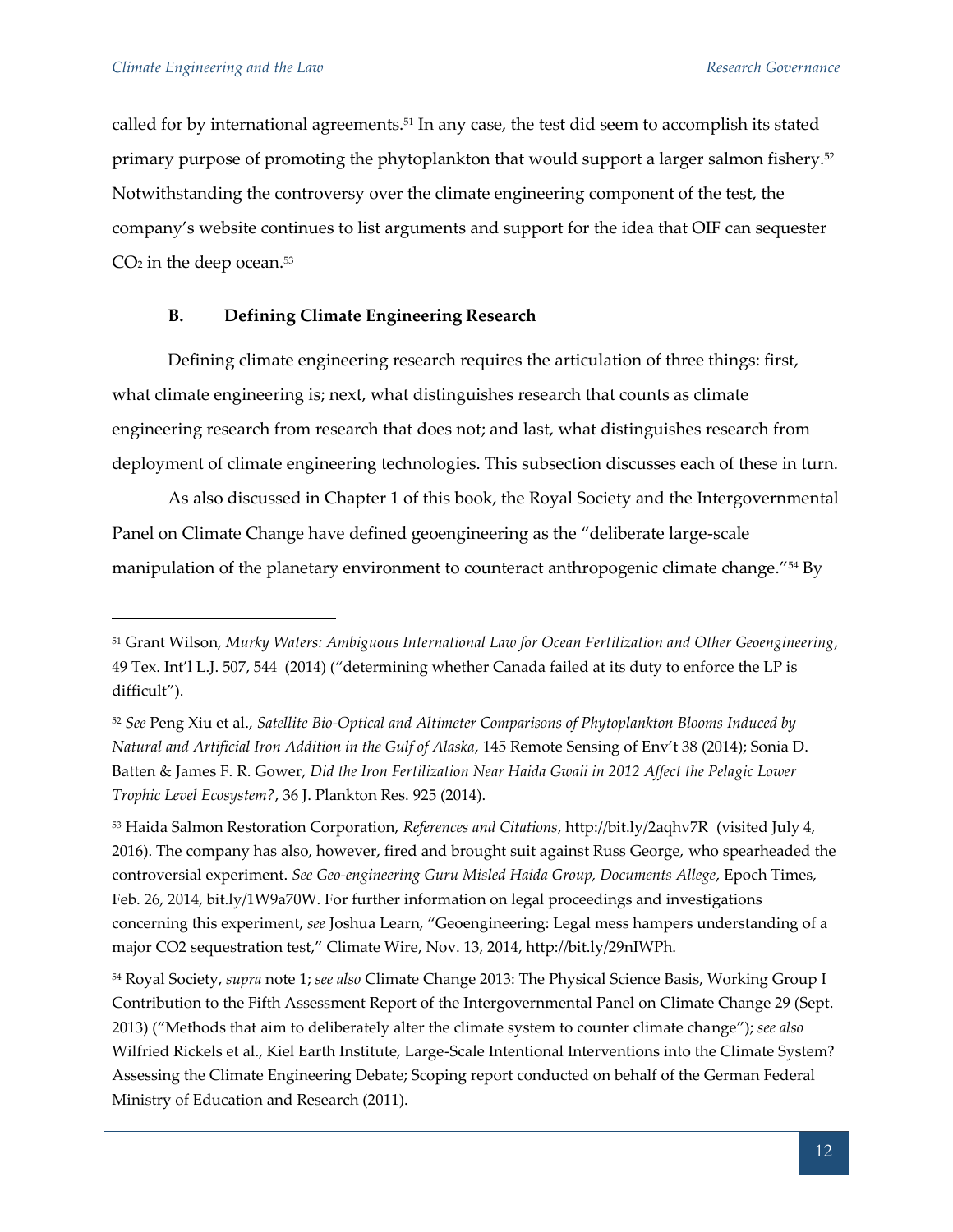this definition, geoengineering is intentional—incidental large-scale alterations of the climate do not count—and only occurs when the alterations are undertaken on a large scale, not a small one (though there are some discussions of regional-level geoengineering).<sup>55</sup> In addition, by this widely-adopted definition,<sup>56</sup> some forms of geoengineering that capture and sequester greenhouse gases so closely resemble forms of mitigation that the British House of Commons Science and Technology Committee identifies carbon capture and storage technologies as "mitigation" if they are coupled with a power generating facility but as geoengineering if they operate independently.<sup>57</sup> Other forms, such as brightening elements of the landscape to increase albedo, overlap with adaptation measures intended to reduce temperatures in urban heat islands.<sup>58</sup> A subtle but important further aspect of what geoengineering encompasses relates to

<sup>55</sup> *See* Olivier Boucher et al., *Rethinking Climate Engineering Categorization in the Context of Climate Change Mitigation and Adaptation*, 5 WIREs Climate Change 23, 27 (2013) ("Planting trees on a small plot of land or whitening roofs in a small urban area do not constitute [climate engineering] as their impact on the climate system will be negligible…. [Climate engineering] can be considered to start when there is a measurable climate impact at the regional or global scale."). Notably, the definition used by the National Academies of Science does not include a scalar criterion, and so encompasses all "intentional efforts to remove carbon dioxide from the atmosphere" and "to increase the amount of sunlight that is scattered or reflected back to space." NRC, Carbon Removal, *supra* note 10, at 2 (Box S.1). By contrast, the IPCC and the Umweltbundesamt (German Federal Environment Agency) emphasize the relevance of scale to its preferred definition. *See* IPCC Working Group III Technical Support Unit, Meeting Report of the IPCC Expert Meeting on Geoengineering 2 (Ottar Edenhofer et al., eds. 2012), bit.ly/1l5qICW ("scale and intent are of central importance"); Ralph Bodle, Sebastian Oberthür et al., Umweltbundesamt, Options and Proposals for the International Governance of Geoengineering 45–47 (2014) [hereinafter "UBA"], bit.ly/1RMhew5.

<sup>56</sup> *See, e.g.*, Anna-Maria Hubert & David Reichwein, Inst. for Advanced Sustainability Studies, An Exploration of a Code of Conduct for Responsible Scientific Research Involving Geoengineering 18 (May 2015) [hereinafter "IASS Code of Conduct"] (proposing definition for inclusion in Code of Conduct for Responsible Scientific Research Involving Geoengineering that elaborates slightly on Royal Society's definition).

<sup>57</sup> House of Commons (U.K.) Science and Technology Committee, *The Regulation of Geoengineering*, Fifth Report of Session 2009-10, at 20, Mar. 18, 2010, http://bit.ly/1j7aLvE ; BPC Task Force, *supra* note 13, at 7 (same); *see also* Boucher et al., *supra* note 55, at 23 (noting overlap and suggesting clarification through proposed categories and subcategories).

<sup>58</sup> Boucher et al., *supra* note 55, at 26–27, 32 (noting overlaps and suggesting clarification through proposed categories and subcategories).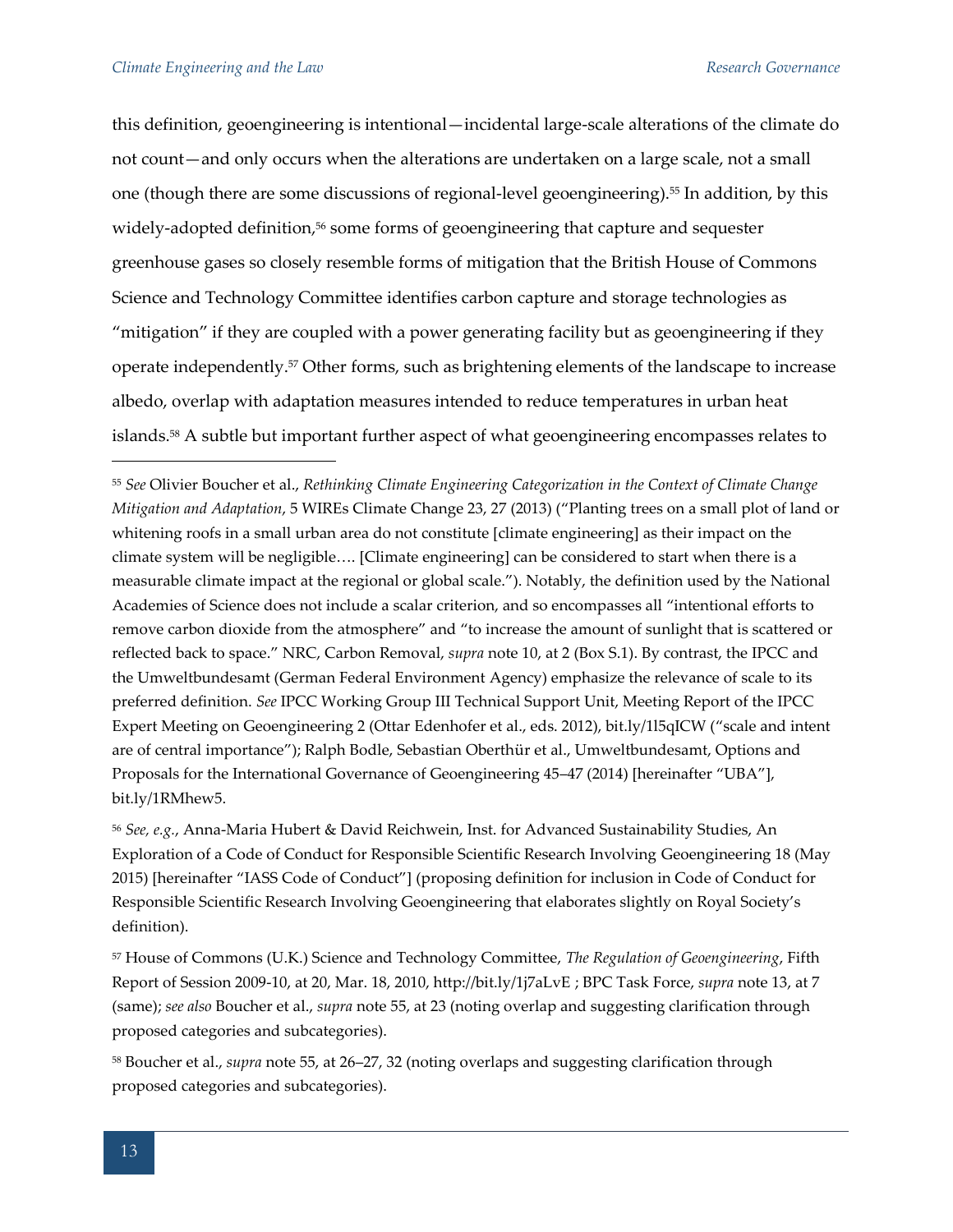the particular activity that qualifies. That is, because legal decisions are likely to examine this issue closely, it is important to note that geoengineering is not a category comprised solely of technologies, nor solely of activities, but of what this chapter refers to as "approaches" or "techniques," meaning *combinations* of technologies and purposive activities.<sup>59</sup> Thus, the capture and sequestration of carbon using biochar cannot be reduced to just the apparatus nor to just the actions involved in, say, the use of bio-energy with carbon capture and storage (BECCS).<sup>60</sup>

Chapter 2 of this volume describes the various climate engineering approaches that have been hypothesized or explored to date.<sup>61</sup>

When should research efforts get a "geoengineering" or "climate engineering" label? As with the definition of geoengineering above, the current approach relies heavily on the intent of the researcher.<sup>62</sup> The Haida Salmon Restoration Corporation's fertilization project demonstrates both that relying on intent can invite researchers to dodge the label,<sup>63</sup> but also that intent can be inferred even if researchers do not announce that their work focuses on altering the climate.

<sup>59</sup> *See* UBA, *supra* note 55, at 42–44; Phil Macnaghten & Bronislaw Szerszynski, *Living the Global Social Experiment: an Analysis of Public Discourse on Solar Radiation Management and its Implications for Governance*, 23 Global Envtl. Change 465, 466 (2013) ("unlike many technoscientific issues, the distinctiveness of [SRM] does not lie in the use of novel technologies with new properties: the actual interventions themselves typically involve mundane technologies … albeit deployed at a very large scale. Its novelty rather lies in the intention to use these technologies to establish a radically new relationship between society and nature, through a project of bringing planetary systems under human control and the 'making' of new climates.").

 $60$  For a discussion of the importance of categorization and naming to the formulation of geoengineering research programs, *see* Rose C. Cairns, *Climate Geoengineering: Issues of Path-Dependence and Socio-Technical Lock-In*, 5 WIREs Climate Change 649, 656–57 (2014).

<sup>61</sup> *See also* David W. Keith et al., *supra* note 5 (listing field experiments and identifying their relationships to various geoengineering approaches).

<sup>62</sup> *See* Solar Radiation Management Governance Initiative, Solar Radiation Management, The Governance of Research 23 (2011) [hereinafter SRMGI], http://bit.ly/2axM2j7 ("The difference between a climate aerosol experiment and a[ solar radiation management/geogengineering] experiment might only be the intentions of the researcher.").

<sup>63</sup> *See* Haida Salmon Restoration Corporation, *GeoEngineering*, http://bit.ly/22liMC1 (visited Dec. 21, 2015) ("By reading this discussion, you are Geoengineering. We all do. Nearly every activity we humans do, affects the environment in some way.").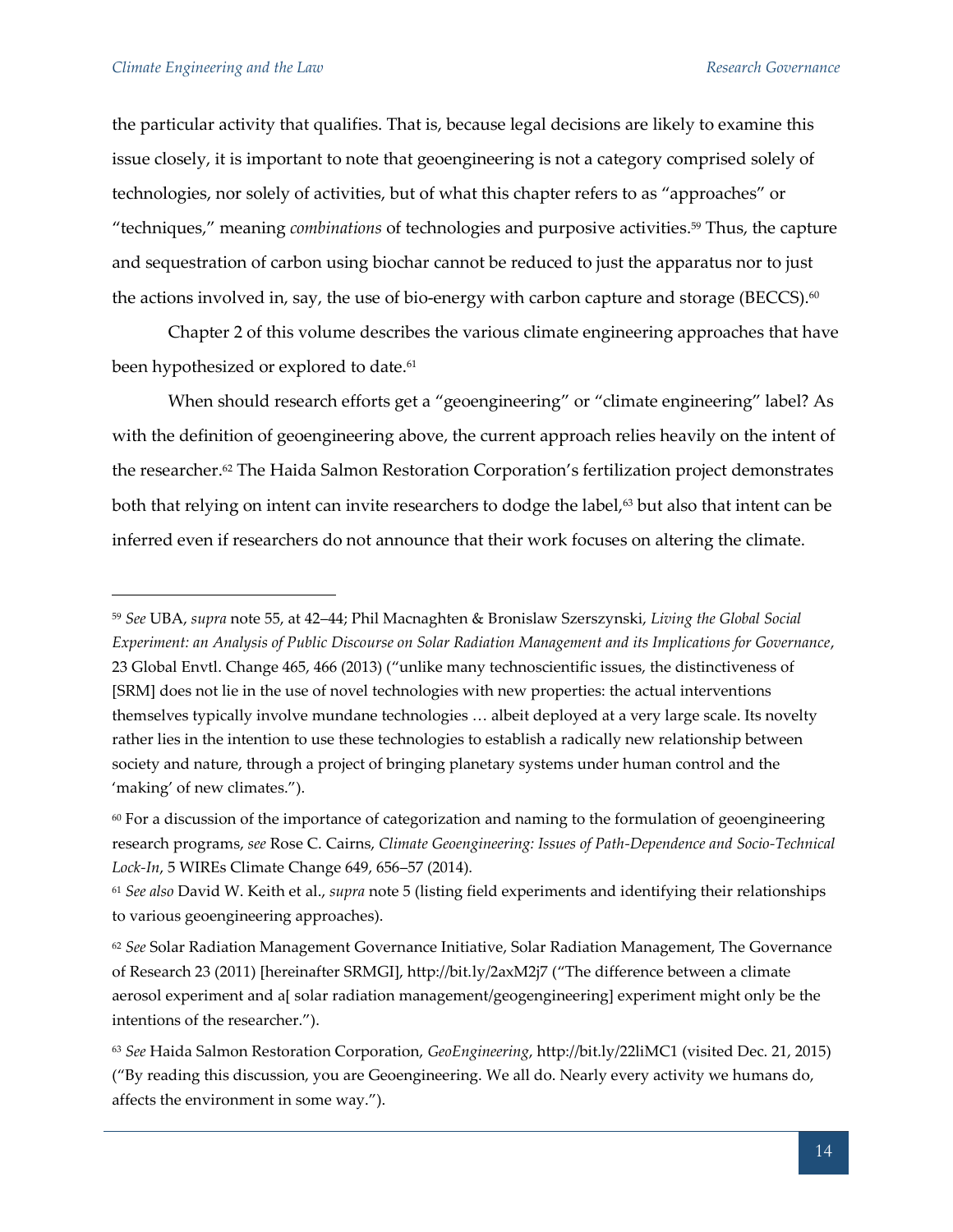Haida Salmon and the E-PEACE project also provide examples of dual-use research that, whether or not it informs future climate engineering efforts, clearly also pertains to an inquiry about non-climate issues. The list of research topics that qualify as dual use is long, and, much as climate engineering overlaps with mitigation and adaptation, the list of topics that might be labeled "geoengineering research" overlaps substantially with more general atmospheric and climate research.<sup>64</sup> Thus, the ARM Cloud Aerosol Precipitation Experiment (ACAPEX), funded by the U.S. Department of Energy, is not currently labeled as geoengineering research,<sup>65</sup> even though a future geoengineering effort would likely draw on what it discovers about atmospheric "rivers" and the effects on precipitation of aerosol particulates from various sources in marine cloud formations. Recognizing that labeling such experiments as "geoengineering research" might prove unwelcome and cumbersome, the British government stated in a 2010 report that "weather techniques such as cloud seeding should not be included within the definition of geoengineering used for the purposes of activities designed to effect a change in the global climate with the aim of minimising or reversing anthropogenic climate change."<sup>66</sup>

What distinguishes research from deployment?<sup>67</sup> Several international agreements concerned with preventing transboundary environmental harm contemplate such a

<sup>64</sup> NRC, Reflecting Sunlight, *supra* note 1, at 10 ("Much of the required research on albedo modification overlaps considerably with basic scientific research that is needed to improve understanding of the climate system.").

<sup>65</sup> ARM Climate Research Facility, Campaign: ARM Cloud Aerosol Precipitation Experiment (ACAPEX) 2015.01.14 to 2015.02.12, http://1.usa.gov/1zyKhLs (visited Jan. 5, 2016) (describing experiment which involved land-, ship-, and airplane-based monitoring of interaction of particulates with precipitation from concentrated channels of atmospheric water vapor—"atmospheric rivers"—over the Pacific and California's coast).

<sup>66</sup> *See, e.g.*, Government Response to the House of Commons Science and Technology Committee 5th Report of Session 2009-10: The Regulation of Geoengineering 2 (Sept. 2010).

<sup>67</sup> For a discussion of this question in relation to SRM in particular, *see* Andy Parker, *Governing Solar Geoengineering Research as It Leaves the Laboratory*, 372 Phil. Transactions of the Royal Soc'y A 20140173 (2014).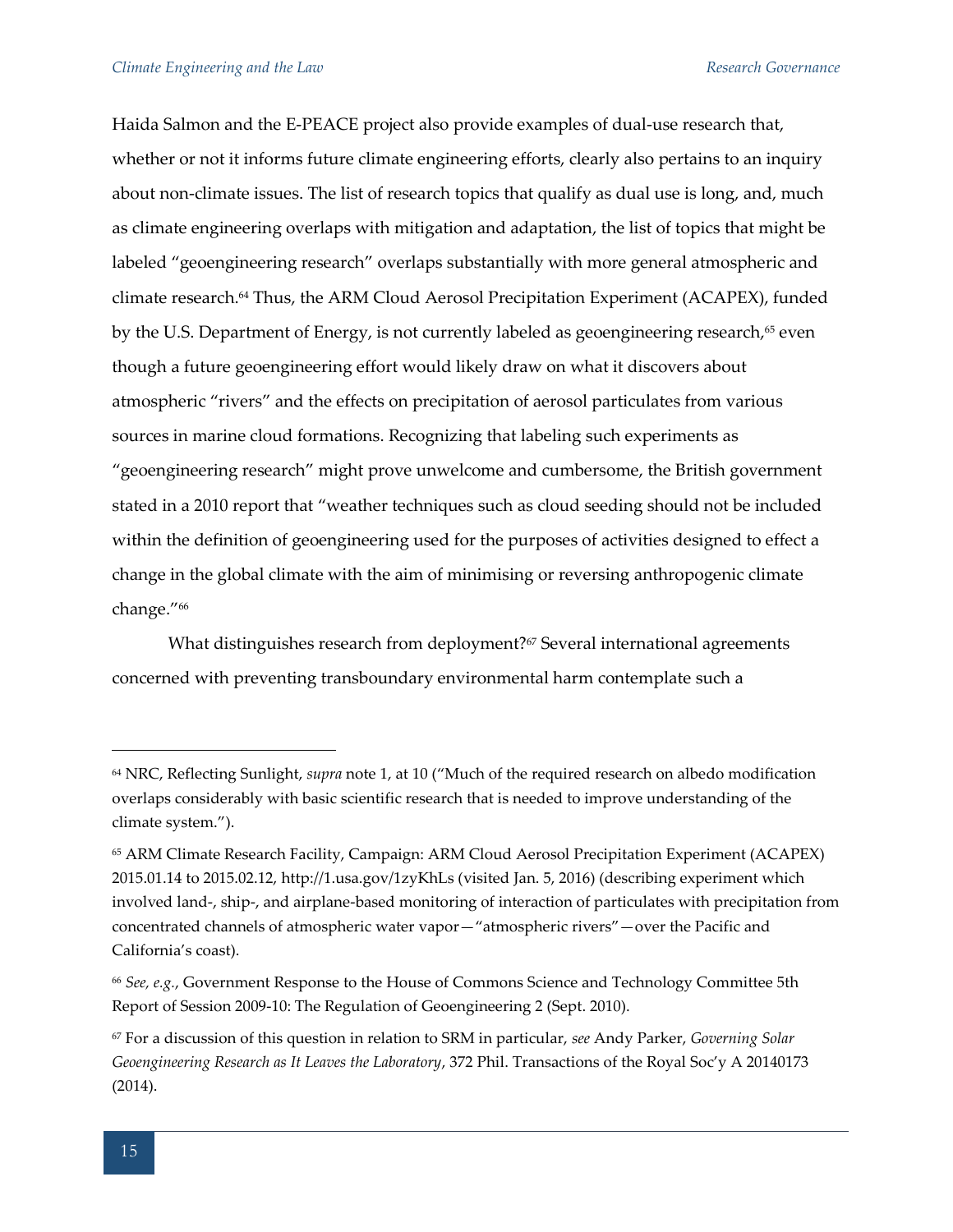distinction,<sup>68</sup> and the London Convention/London Protocol's Assessment Framework sets out a process for distinguishing prohibited ocean dumping from scientific research, including research into the efficacy of OIF.<sup>69</sup> Some have suggested that technical thresholds, such as the amount of solar radiation deflected by a given experiment, might provide the needed specification.<sup>70</sup> However, particularly for stratospheric or tropospheric aerosol injection, the impacts of which are poorly understood,<sup>71</sup> any specification would be difficult to agree on or implement.<sup>72</sup> Thus it would be very difficult to say when governance should transfer from institutions and authorities responsible for research oversight to those responsible for overseeing deployment.<sup>73</sup> In addition to this difficulty, there is also a deeper problem of how to

<sup>71</sup> NRC, Reflecting Sunlight, *supra* note 1, at 6–9.

<sup>68</sup> Secretariat of the Convention on Biological Diversity, Geoengineering in Relation to the Convention on Biological Diversity: Technical and Regulatory Matters 141–42 (Sept. 2012), bit.ly/1meRtbd (discussing examples); *see also* Chiara Armeni & Catherine Redgwell, International Legal and Regulatory Issues of Climate Geoengineering Governance: Rethinking the Approach, CGG Working Paper No. 23, at 28–30 (2015), bit.ly/1SsWqLt (discussing distinction and approach taken by international law). This distinction also lies at the crux of the ongoing dispute over Japanese whaling, which the Japanese insist occurs for research purposes. *See* Whaling in the Antarctic (Austl. v. Japan: N.Z. Intervening), Judgment, 2014 I.C.J. 148, para. 127 (Mar. 31), http://bit.ly/1jqD3A0 (". . . the Court's examination of the evidence with respect to JARPA II will focus on whether the killing, taking and treating of whales in pursuance of JARPA II is *for purposes of* scientific research. . . .").

<sup>69</sup> *See* Resolution LC-LP.2(2010) on the Assessment Framework for Scientific Research Involving Ocean Fertilization (adopted Oct. 14, 2010), bit.ly/1ndAQ0O (Framework itself is Annex 6 of the Resolution). Specifically, the Assessment Framework is "designed for Contracting Parties to evaluate proposed activities that fall within the scope of resolution LC-LP.1(2008)," which declares "ocean fertilization" to be subjected to the London Convention and states that "given the present state of knowledge, ocean fertilization activities other than legitimate scientific research should not be allowed." Resolution LC-LP.1(2008) on the Regulation of Ocean Fertilization (adopted Oct. 31, 2008), bit.ly/1Q0scOo.

<sup>70</sup> *See, e.g.*, Parson & Keith, *supra* note 1, at 1278; Lynn M. Russell et al., *Ecosystem Impacts of Geoengineering: A Review for Developing a Science Plan*, 41 Ambio 350, 363 (2012) (". . . small-scale (i.e., on the order of 10 km in size) geoengineering field experiments . . .").

<sup>72</sup> Alan Robock, *20 Reasons Why Geoengineering Is a Bad Idea*, Bull. Atomic Scientists, May/June 2008 (suggesting that for some geoengineering technologies deployment is the only real means of testing available).

<sup>73</sup> UBA, *supra* note 55, at 21.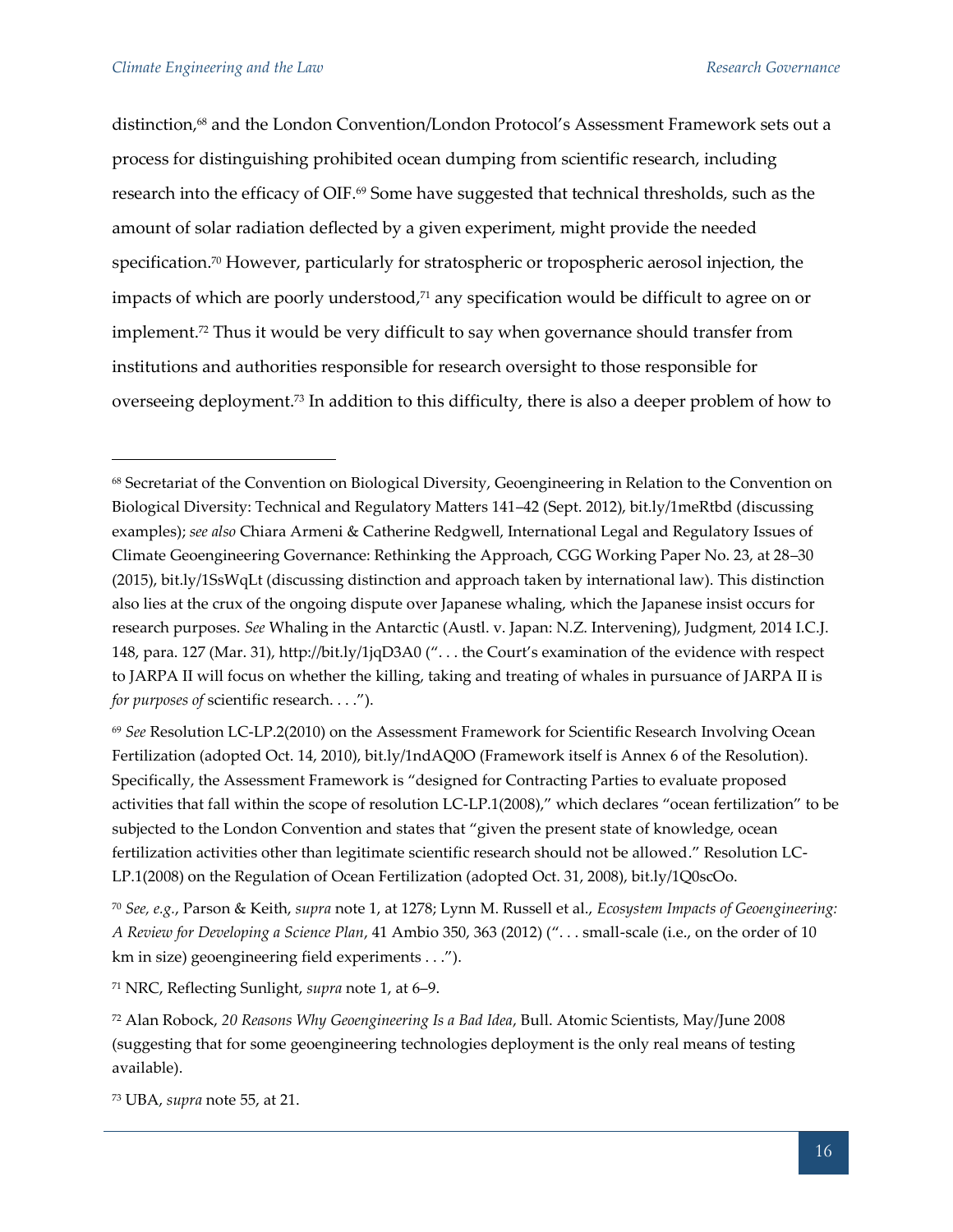maintain effective control over new technologies, dubbed the "Collinridge Dilemma."<sup>74</sup> This Dilemma attends any new and potentially powerful technology because (a) that technology's role and impacts are difficult to predict before its deployment, but (b) once it is deployed it can be difficult to alter the role it plays, notwithstanding its impacts.<sup>75</sup> Restated, even if small-scale research fails to resolve key uncertainties or control foreseeable dangers, "[r]esearch may generate its own momentum and create a constituency in favor of large-scale research and even deployment."<sup>76</sup>

# **C. Categories of Climate Engineering Research**

As many commentators have observed, any effort to implement governance of climate engineering research cannot take a one-size-fits-all approach.<sup>77</sup> The range of activities that qualify as "geoengineering" or "climate engineering" is simply too wide to be usefully addressed by a uniform approach to governance. Imposing governance on different forms of climate engineering therefore requires specifying their differences and organizing them into categories useful for the purpose of governance.

Most efforts to categorize climate engineering approaches have built on the separation of carbon dioxide removal (CDR), which "address[es] the root cause of climate change by removing greenhouse gases from the atmosphere," from solar radiation management (SRM), which "attempt[s] to offset effects of increased greenhouse gas concentrations by causing the Earth to absorb less solar radiation."<sup>78</sup> This division aligns with what others have called

<sup>74</sup> *See* David Collinridge, The Social Control of Technology (1980).

<sup>75</sup> Bracmort & Lattanzio, *supra* note 10, at 4 ("By the time a technology is widely deployed, it may be impossible to build desireable oversight and risk management provisions without major disruptions to established interests.").

<sup>76</sup> SRMGI, *supra* note 62.

<sup>77</sup> *See, e.g.*, Armeni & Redgwell, *supra* note 68, at 36; Schäfer et al., *supra* note 1, at 115–21 (discussing "[t]echnique-specific policy considerations"); Royal Society, *supra* note 1, at 47, 51–52.

<sup>78</sup> Royal Society, *supra* note 1, at ix.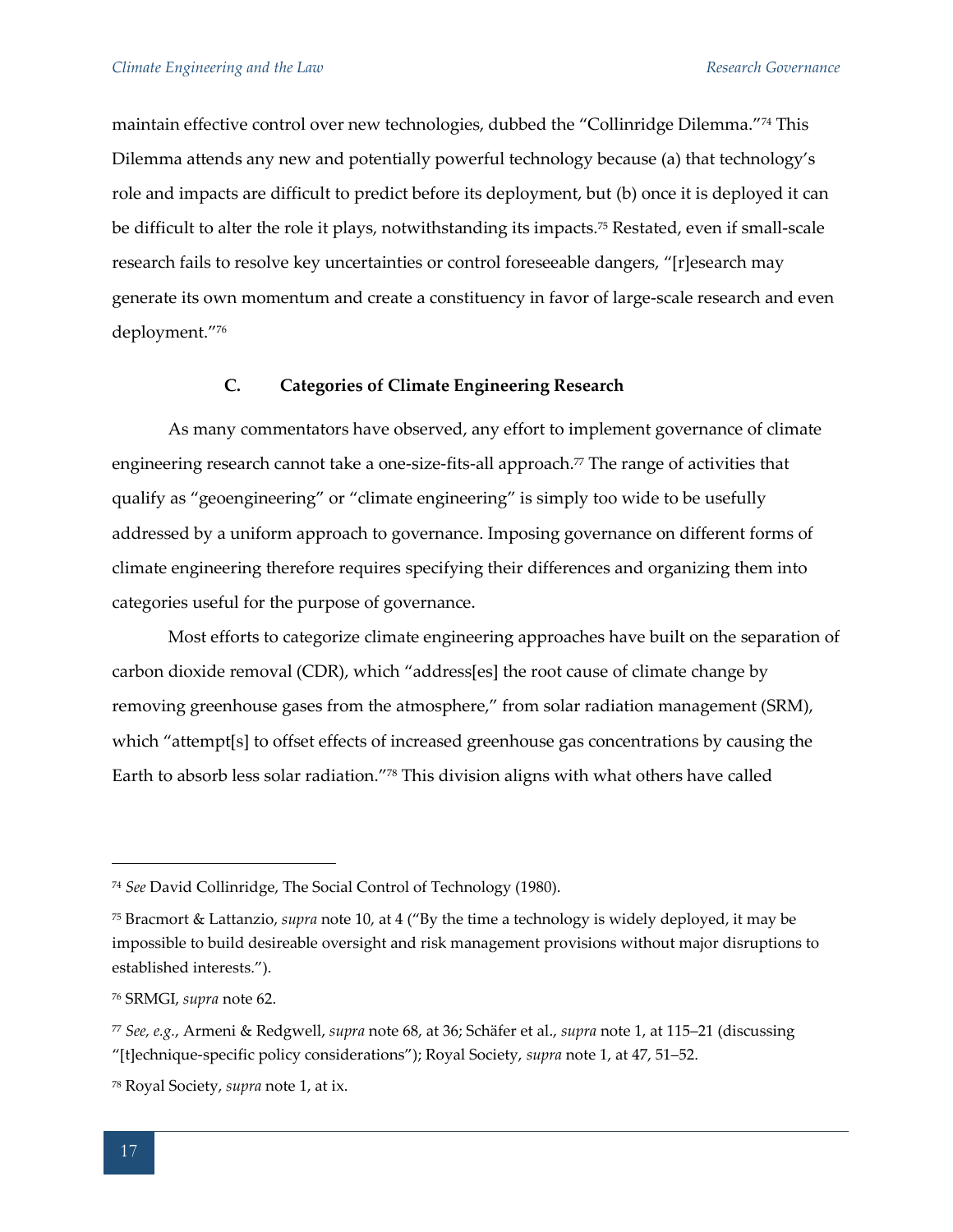"remediation" and "intervention" approaches.<sup>79</sup> Both "have the ultimate aim of reducing global temperatures, but there are major differences in their modes of action, the timescales over which they are effective, temperature effects and other consequences, so that they are generally best considered separately."<sup>80</sup>

As explained by the U.S. National Research Council (NRC),<sup>81</sup> separate consideration of CDR/remediation and SRM/intervention makes sense for a number of reasons. First, whereas CDR is a "potentially viable option," SRM comprises a "more speculative family of approaches."<sup>82</sup> Second, "CDR strategies . . . are generally of lower risk [than SRM] and of almost certain benefit."<sup>83</sup> Third, in contrast to SRM, "it is almost inevitable that some CDR will be needed in the long term" to offset emissions and then to shorten the duration of planetary recovery to preindustrial atmospheric concentrations of GHGs.<sup>84</sup> China's planned climate engineering research program has also adopted the basic categories of CDR and SRM.<sup>85</sup>

One alternative categorization places climate engineering in the broader context of all policy responses to anthropogenic climate change, $86$  reconfiguring climate change responses into five categories: anthropogenic emissions reductions, climate change adaptation measures, domestic removal of atmospheric GHGs, transboundary removal of atmospheric GHGs, and

<sup>80</sup> *Id.*

 $\overline{a}$ 

<sup>83</sup> *Id.* at vii.

<sup>79</sup> Asilomar Scientific Organizing Committee, The Asilomar Conference Recommendations on Principles for Research into Climate Engineering Techniques 8 (Nov. 2010) [hereinafter "Asilomar Recommendations"].

<sup>81</sup> *See* NRC, Carbon Removal, *supra* note 10, at 4 tbl.S.1 ("Overview of General Differences Between Carbon Dioxide Removal Proposals and Albedo Modification Methods"), 20 ("Box 1.1 Why There Are Two Separate Reports"). Somewhat confusingly, the NRC reports refer to both CDR and SRM as forms of "climate intervention." *See id.* at 2, box S.1. This Chapter adopts the Asilomar terminology and refers only to SRM as an "intervention."

<sup>82</sup> NRC, Reflecting Sunlight, *supra* note 1, at 1.

<sup>84</sup> NRC, Carbon Removal, *supra* note 10, at 104.

<sup>85</sup> Cao Long et al., *supra* note 7. http://bit.ly/22wOUmr.

<sup>86</sup> Boucher et al., *supra* note 55, at 29–30.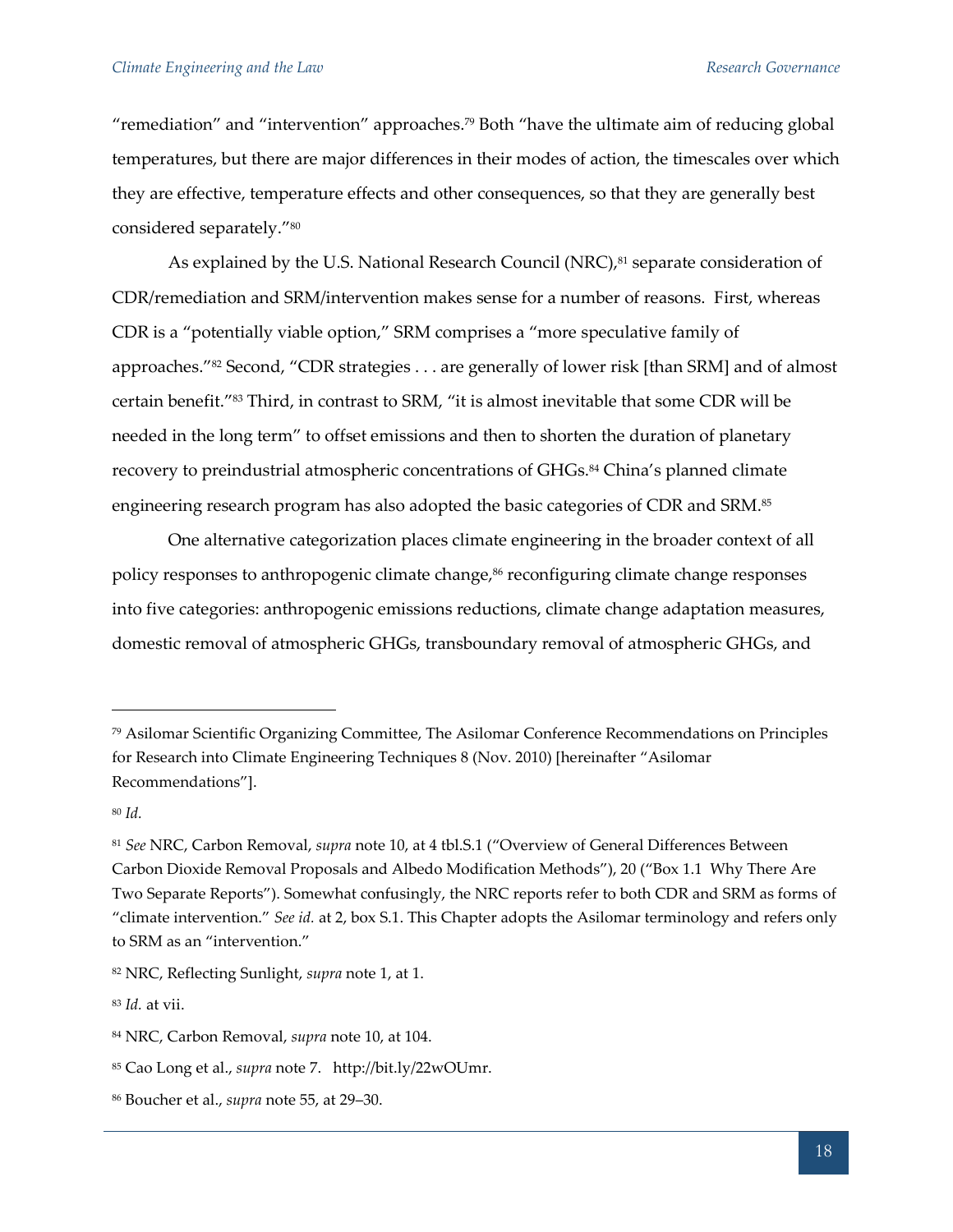targeted climate modification.<sup>87</sup> This alternative formulation reframes the existing categories chiefly by distinguishing between "transboundary" GHG removals like OIF in the open ocean, which directly affects the global commons, and "domestic" removals, like afforestation within a single nation's jurisdiction.

Whether building on the CDR/SRM categories or on the alternative configuration, analysts and commentators have employed further subcategories that take into account some or all of the following features of a given approach: scale, locus (e.g., indoors or outdoors, intra- or transboundary), temporality, utility (e.g., scientific versus commercial), and risk.<sup>88</sup> Though different categorizations employ different terms, they get at the same underlying issues. For instance, references to the "cost" and "effectiveness" of an approach<sup>89</sup> address the same point as references to its "leverage"90—i.e., its cost-effectiveness. "Reversibility" and "permanence of intended effect" are also synonyms, as are "timeliness" and "rapidity." Some alternative terminologies overlap but are not cleanly interchangeable: "encapsulation" and "safety" are not the same as "scale of action," "scale of intended effects," "effect on the global commons," or "transboundary side-effects," but they focus on the same features and implications of climate engineering research approaches.

As described further in Section III, these categories and subcategories are critical for research governance because they help to determine questions of jurisdiction, the nature of oversight, and the intensity of oversight, among others.

#### **II. ISSUES AND CONCERNS**

The prospect of climate engineering and its research generate a number of governancerelated concerns, including "moral hazard," "forum shopping," a slippery slope from research to deployment, irrational "lock-in" of a particular technology, the potential for a "governance

<sup>87</sup> *Id.* at 23.

<sup>88</sup> Bellamy, *supra* note 9, at 12–13 (summarizing categorizations discussed in 12 leading publications).

<sup>89</sup> Royal Society, *supra* note 1, at 38–39; Bracmort & Lattanzio, *supra* note 10, at 5 (same).

<sup>90</sup> Boucher et al., *supra* note 55, at 28.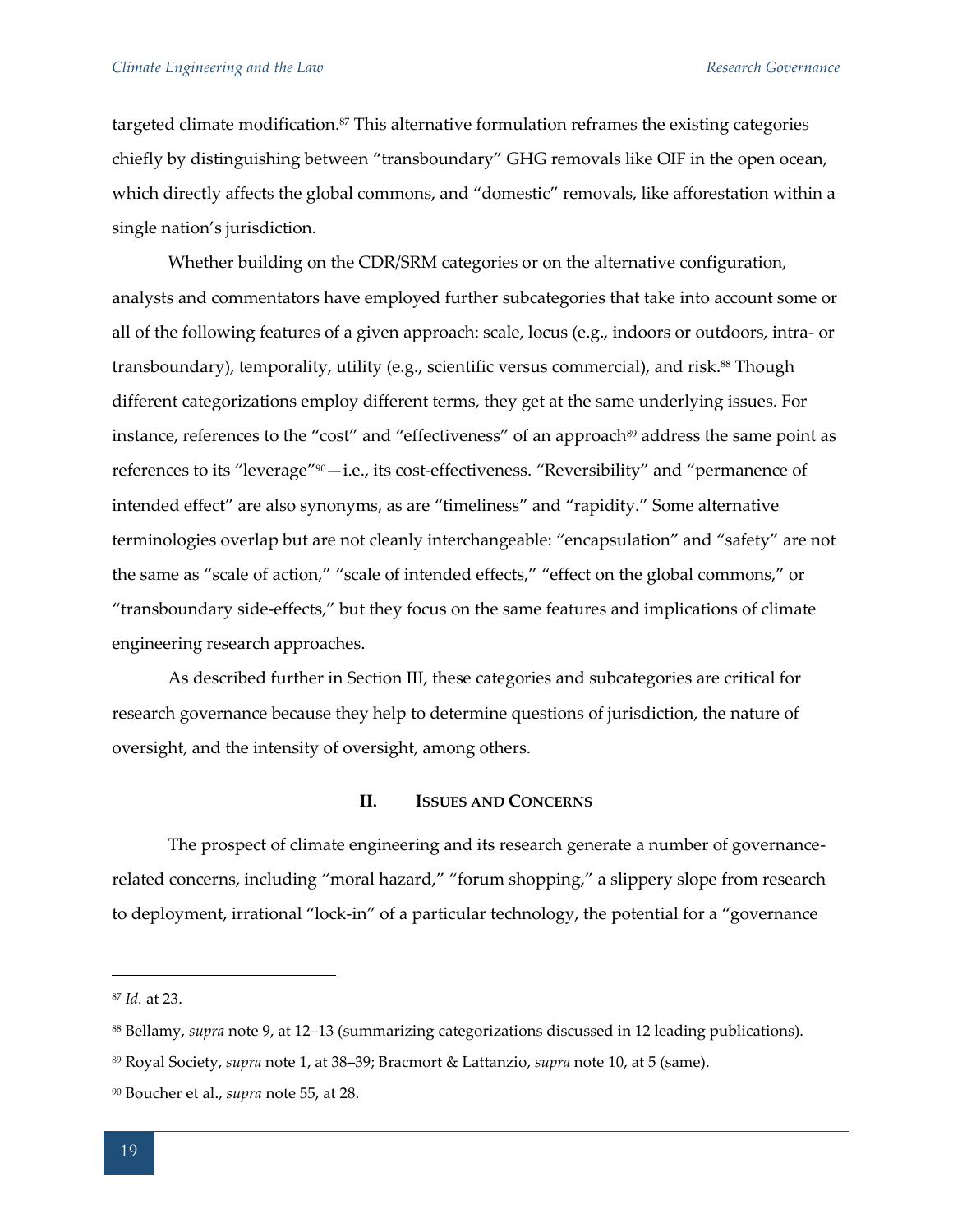trap," and disruption to international relations and particularly to the Paris Climate Agreement. Each is discussed in turn.

#### **A. Moral Hazard**

One of the concerns most frequently expressed about climate engineering relates to "moral hazard," a term common to insurance and economics that describes scenarios in which one party takes a risk knowing that she is protected from the cost of that risk, which will accrue to other parties.<sup>91</sup> There are two ways in particular in which "the decision to 'insure' via geoengineering may influence the conduct of the 'insured.'"<sup>92</sup> First, governments, industry and the public—misunderstanding climate engineering to be an effective substitute for reducing greenhouse gas emissions—might cease to invest in the expensive and politically difficult tasks of mitigation.<sup>93</sup> For example, the world's largest fossil fuel companies might undertake an enormous climate engineering research and deployment effort in order to "offset" persistent GHG emissions and thereby protect their revenues from the consequences of effective mitigation efforts.<sup>94</sup> Put at ease by early results of these efforts, voters and governments' demands for mitigation might wane.<sup>95</sup> Alternatively, governments of wealthy nations might collaborate to pursue, over the objections of poorer nations, stratospheric aerosol injection, even

<sup>95</sup> *See* Clive Hamilton, "Ethical Anxieties about Geoengineering: Moral hazard, Slippery Slope and Playing God," paper presented at Australian Acad. Sci. Conference: Geoengineering the Climate, Canberra, Sept. 27, 2011, at 11–12, http://bit.ly/2auDae0 ("'Easy' options—ones which are relatively inexpensive and do not require major economic and social upheavals—will be particularly attractive. The possible negative side-effects of geoengineering may seem less worrisome compared with the already-felt effects of global warming.").

<sup>91</sup> NRC, Reflecting Sunlight, *supra* note 1, at 152 (discussing "double moral hazard" that attends geoengineering).

<sup>92</sup> Albert C. Lin, *Does Geoengineering Present a Moral Hazard?*, 40 Ecology L.Q. 673, 689 (2013).

<sup>93</sup> *Id.* at 707 (identifying "a considerable danger that geoengineering will undermine mitigation and adaptation efforts.");

<sup>94</sup> *See* Jane C.S. Long & Dane Scott, *Vested Interests and Geoengineering Research*, XXIX Issues in Sci. & Tech., Spring 2013 ("The chief executive officer of Exxon Corporation, Rex Tillerson, articulated his opinion about climate change, glibly commenting: '... we'll adapt to that. It's an engineering problem and it has engineering solutions.' The opinion espoused by Tillerson reflects his company's vested interests.").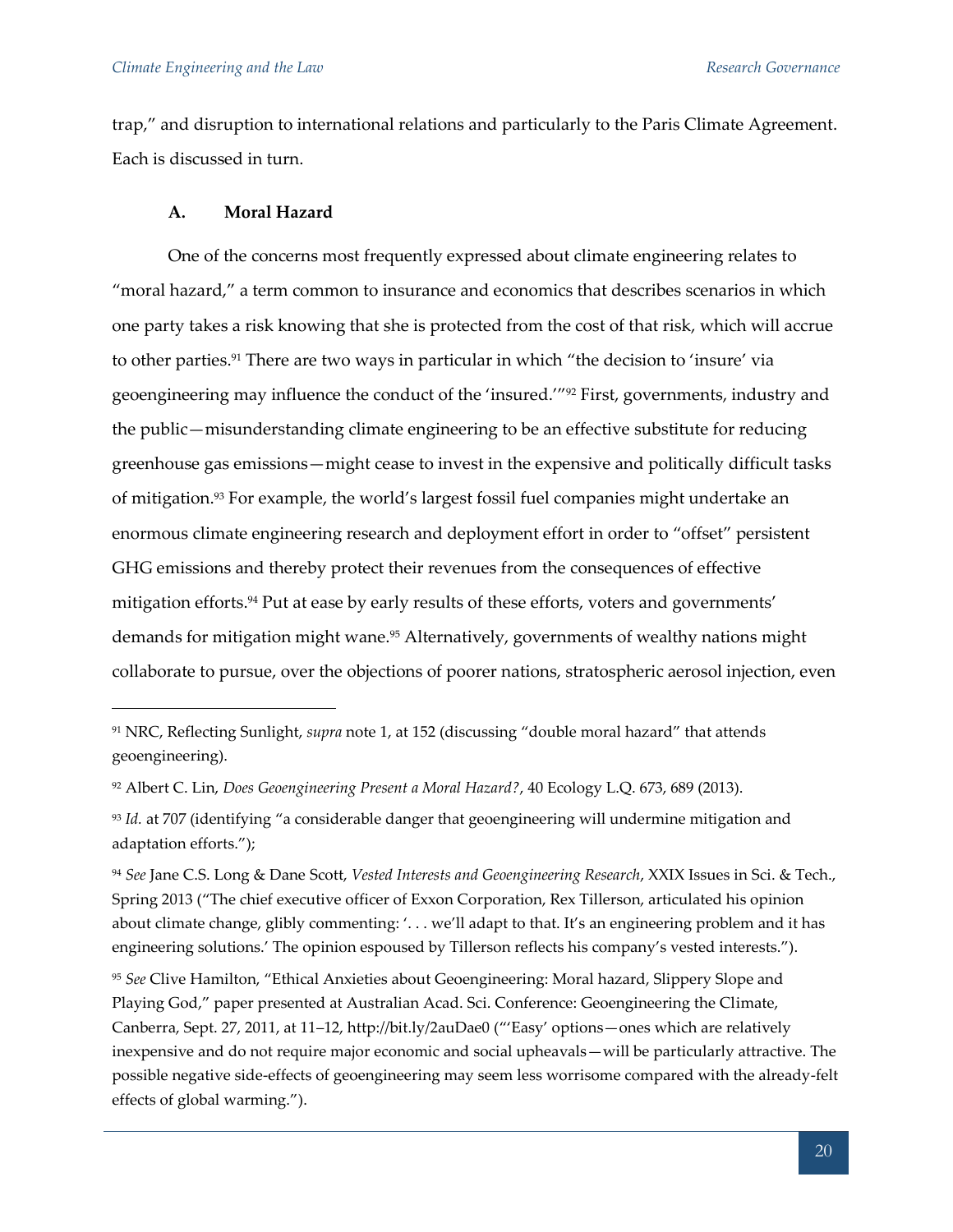though doing so could foreseeably result in disruption of the monsoon relied upon by India, Bangladesh, and other nations for agricultural productivity.<sup>96</sup>

The second form of moral hazard could arise from ignorance – or at least a greater degree of uncertainty. In this scenario, a lack of research would leave the risks of deploying a technology obscure, such that an optimistic government or other entity deploys it in spite of that technology's uncertain net effects within and especially outside that country's borders. This latter version of the moral hazard concern aligns closely with more general concerns about climate engineering approaches like stratospheric aerosol injection and large-scale marine cloud brightening, which are thought to be potentially cost-effective and whose effects would certainly be felt across international boundaries. One study put it this way: "the main problem is establishing legitimate collective control over an activity that some might try to do unilaterally without prior consultation or international risk assessment."97

#### **B. Forum Shopping**

The entity seeking to research or deploy climate engineering technology in the foregoing scenario could be either a government or a private actor seeking to take advantage of the lax oversight imposed by a government in a given jurisdiction.<sup>98</sup> Such "forum shopping" could arise in several forms. One that already occurred was the Russian government's sponsorship of a favored scientist's sulfate aerosol injection experiment with an inappropriately nonchalant

<sup>96</sup> *See* SRMGI, *supra* note 62, at 20–22; *see also* John D. Graham & Jonathan B. Wiener, Risk vs. Risk: Tradeoffs in Protecting Health and the Environment 230 (1997) (discussing problem of an "omitted voice," i.e., the absence of affected parties from decision process and concomitant disproportionate influence of organized interests).

<sup>97</sup> Ken Caldeira & David W. Keith, *The Need for Climate Engineering Research*, XXVII Issues in Sci. & Tech. (Fall 2010), http://bit.ly/1mgtF79. *See also* V.P. Meleshko et al., *Is Aerosol Scattering in the Stratosphere a Safety Technology Preventing Global Warming?*, 35 Russian Meteorology & Hydrology 433 (2010) (identifying this inclination in the Russian aerosol injection experiment described in Part I).

<sup>98</sup> *See* Parson & Keith, *supra* note 1, at 1279 (discussing concern about forum-shopping by those seeking to conduct field tests without international sanction).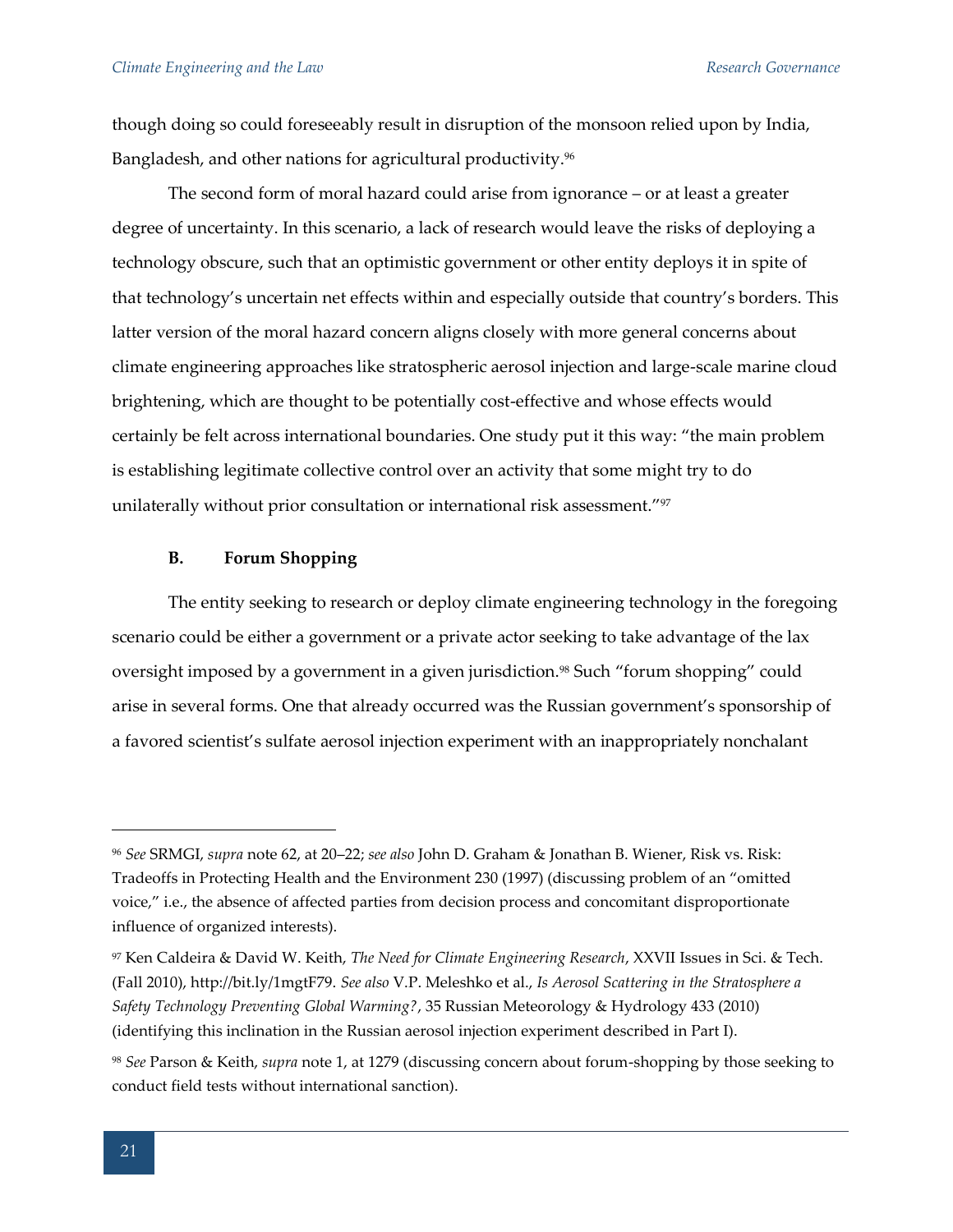attitude to compliance with international agreements governing weather modification.<sup>99</sup> Another that could occur is an experimenter with corporate sponsorship seeking a jurisdiction that does not require environmental review so long as no government funding is involved and no permits are required for the activity under existing law.<sup>100</sup> This might be an apt description of the Haida Corporation's 2012 OIF deployment, which may well not have violated Canadian law,<sup>101</sup> and it describes scenarios conceivable in other jurisdictions, including in international waters using ships sailing under a "flag of convenience."<sup>102</sup> This potential for forum shopping is much of the reason that some have recommended prohibiting any climate engineering research by for-profit entities without either a public partner or public oversight.<sup>103</sup>

# **C. The Slippery Slope and Lock-in Effect**

Concerns about a "slippery slope" and "lock-in" both amount to versions of the Collinridge Dilemma, which arises because research into a powerful but poorly understood technology may generate momentum that propels it to imprudent deployment. A characteristic version of the "slippery slope" envisions a research program funded and structured not so

<sup>103</sup> Rickels et al., *supra* note 54, at 134.

<sup>99</sup> Kintisch, *supra* note 28 (quoting "Yuri A. Izrael, . . . [s]aid to be a close confidant of Prime Minister Vladimir Putin, [] also a prominent member of the Russian Academy of Sciences," as saying: "We really will be able to control the climate.").

<sup>100</sup> *See, e.g.*, John Vidal, *Bill Gates Backs Climate Scientists Lobbying for Large-Scale Geoengineering*, The Guardian, Feb. 6, 2012, bit.ly/1bYJHKN.

<sup>101</sup> *See* Grant Wilson, *Murky Waters: Ambiguous International Law for Ocean Fertilization and Other Geoengineering*, 49 Tex. Int'l L.J. 507 (2014).

<sup>102</sup> *See* BBC News, *Why so many shipowners find Panama's flag convenient*, Aug. 5, 2014, bbc.in/1oe8LUl ("Most merchant ships flying Panama's flag belong to foreign owners wishing to avoid the stricter marine regulations imposed by their own countries."); *see also* Tracy Hester, *Remaking the World to Save It: Applying U.S. Environmental Laws to Climate Engineering Projects*, *in* Climate Change Geoengineering: Philosophical Perspectives, Legal Issues, and Governance Frameworks 263, 298 (Wil C. G. Burns, Andrew L. Strauss, eds. 2013) (describing how Planktos, for-profit company planning to conduct an OIF field test, decided to avoid U.S. EPA jurisdiction by switching to a non-U.S.-flagged vessel).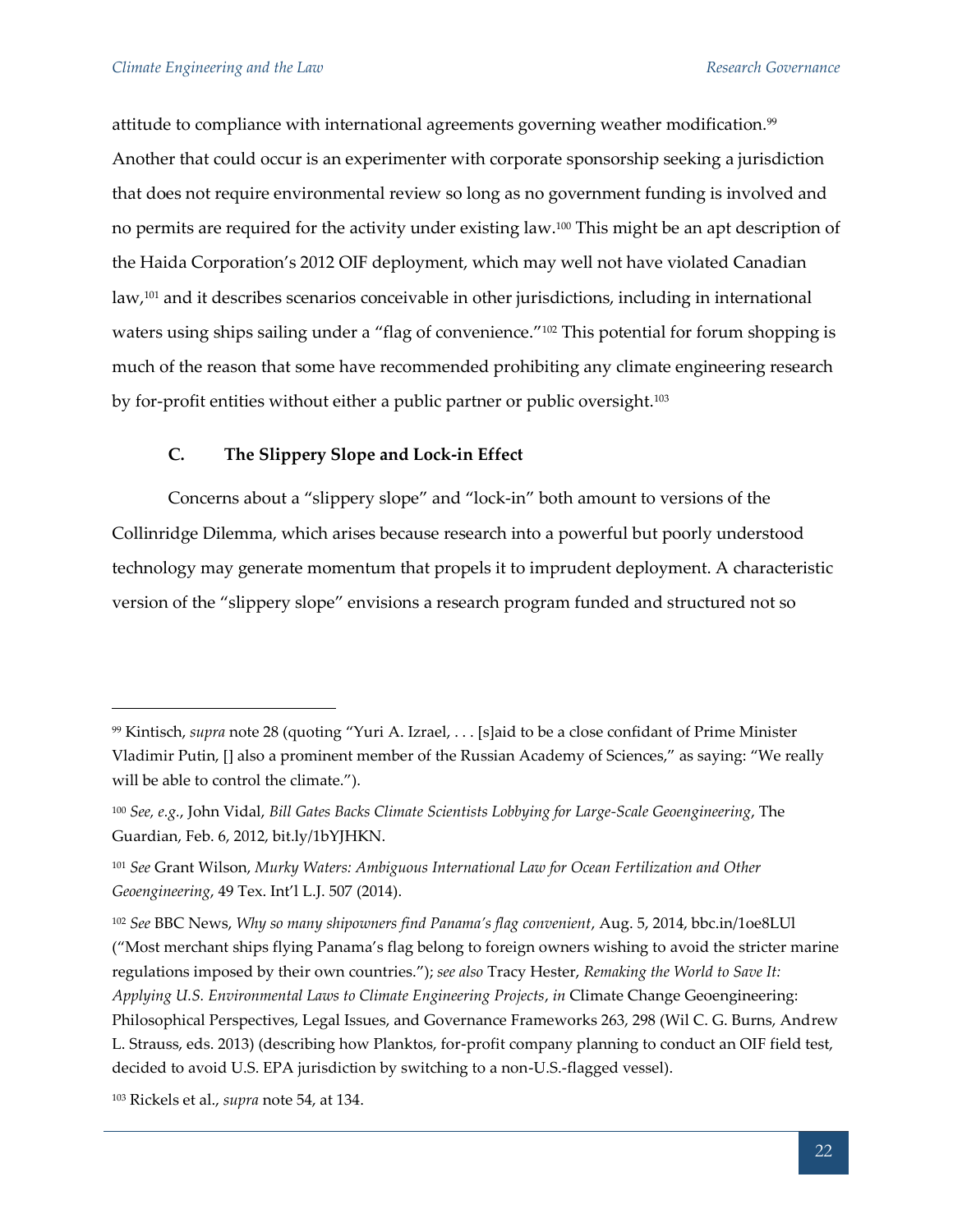much to understand a technology's potential effects as to develop that technology.<sup>104</sup> Such a program might be guided by a definition of success that assumes eventual deployment, or one that proceeds unfettered by the need to justify go/no-go decisions based on something other than operational capability.<sup>105</sup> Whatever form it takes, the key feature of a slippery slope scenario is the *absence* of external, non-technical feedback capable of steering the progress of technological development.<sup>106</sup>

Discussions of "lock-in," or "resistan[ce] to change even if negative impacts were later discovered," are concerned with irrational commitments to adoption after an initial experiment or small-scale deployment.<sup>107</sup> Thus the most obvious form of lock-in for SRM technologies is the "termination problem" that would result from successfully preventing further increases in the earth's average temperature only so long as deployment of a particular technology continues: cessation of that deployment would lead to a rapid and dangerous temperature rise.<sup>108</sup> This example is one of "technical" as opposed to "social" lock-in.<sup>109</sup> The latter focuses on the constituency that could be expected to coalesce around maintenance of a particular climate engineering approach, either because of gains to be had from the large-scale investments required for its research or deployment, or because that approach enables continued profitability for an emissions-intensive industry.<sup>110</sup> Such a constituency would be invested in overlooking evidence that the benefits of the approach do not exceed its costs.

<sup>104</sup> *See* Robock, *supra* note 72, at 17–18; Mike Hulme, Climate Change: Climate Engineering Through Stratospheric Aerosol Injection, Progress in Phys. Geog., Aug. 2012, at 1, 4.

<sup>105</sup> *See* Bracmort & Lattanzio, *supra* note 10, at 8 ("Innovative and entrepreneurial organizations seldom mobilize themselves to put complex technologies 'on the shelf.'").

<sup>106</sup> Schäfer et al., *supra* note 1, at 107.

<sup>107</sup> *See* Cairns, *supra* note 60, at 5 (2014).

<sup>108</sup> A. Jones et al., *The Impact of Abrupt Suspension of Solar Radiation Management (Termination Effect) in Experiment G2 of the Geoengineering Model Intercomparison Project (GeoMIP)*, 118 J. Geophysical Res. Atmosphere 9743 (2013).

<sup>109</sup> Cairns, *supra* note 60, at 651.

<sup>110</sup> *Id.*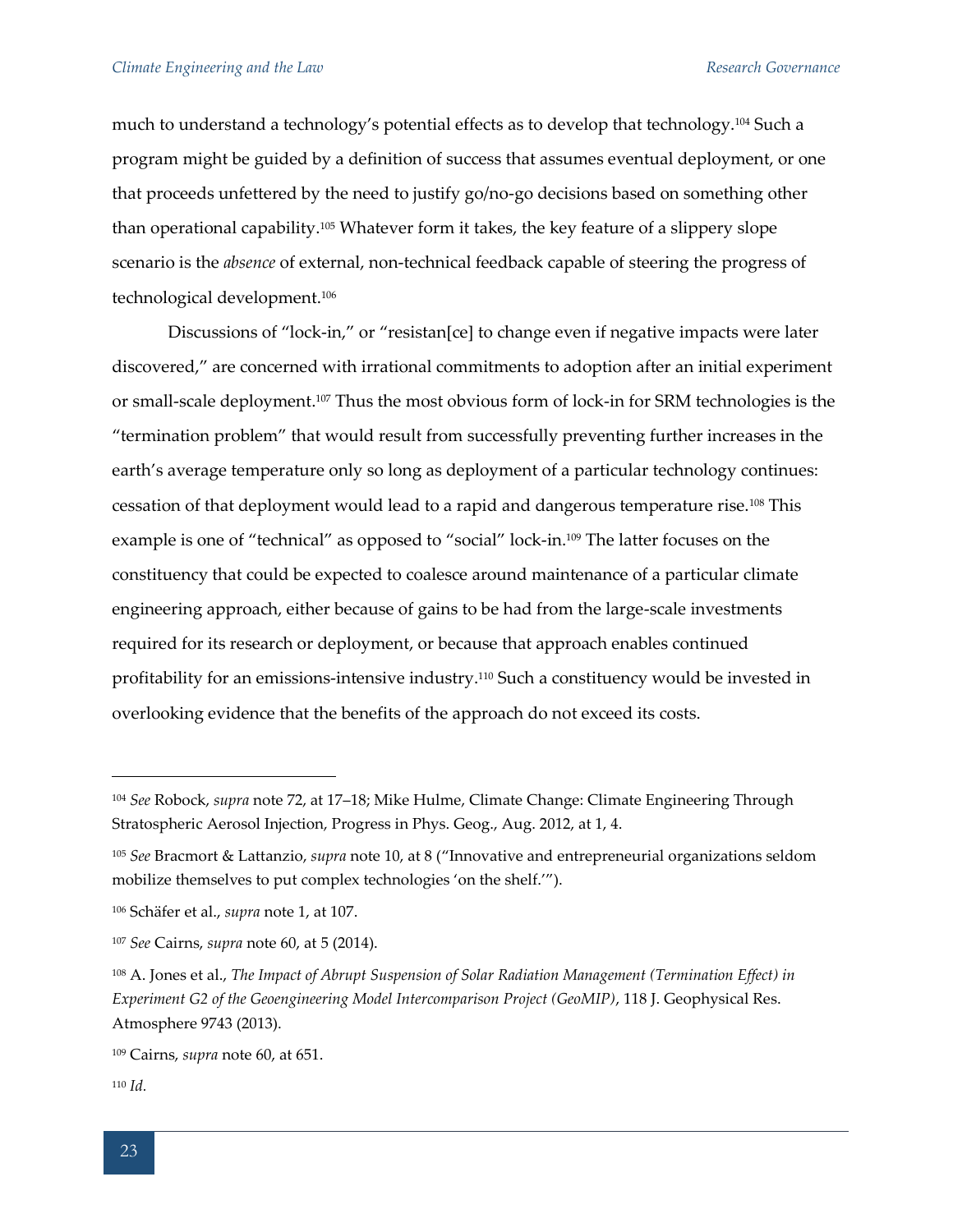As Long and Scott have observed, with somewhat forced alliteration, there are at least four potential motives for this social form of lock-in: fortune, fear, fame, and fanaticism.<sup>111</sup> "Fortune" sums up the perspective of a group or entity that stands to lose from mitigation and to gain, or continue not losing, from use of climate engineering as a mitigation substitute. "Fear" refers to the reticence of an individual or a funder to publish negative results<sup>112</sup> $-a$ reticence that, if widespread, would bias scientific and public understanding of the climate engineering approaches at issue.<sup>113</sup> "Fame" recognizes that individuals might lose perspective and give undue priority to public recognition. "Fanaticism" acknowledges that any ideology, whether it comes to favor or oppose a particular path of climate engineering research or deployment,<sup>114</sup> would ignore facts crucial to a rational analysis of the prospects of approaches to climate engineering.

# **D. The Governance Trap**

The "governance trap" occurs if existing institutions oriented to some other purpose, but with some measure of jurisdiction over climate engineering research activities, come to steer the governance of climate engineering research—and possibly do so badly. For example, the

 $\overline{a}$ 

<sup>114</sup> *See* Dan M. Kahan, *The Politically Motivated Reasoning Paradigm*, *in* Emerging Trends in Social & Behavioral Sciences (forthcoming), http://ssrn.com/abstract=2703011 ("individuals whose pro-market sensibilities predispose them toward rejection of climate change rate the strength of evidence that humans are responsible for global warming much more highly after being exposed to information on geoengineering—a technological "fix" that would obviate the need for limiting greenhouse gas emitting forms of commerce; likewise, individuals whose anti-market sensibilities predispose them to credit evidence on climate change in fact treat such evidence as *less convincing* after being told about research on geoengineering than when they are first briefed on the need to impose  $CO<sub>2</sub>$  emissions on industry.").

<sup>111</sup> Long & Scott, *supra* note 94.

<sup>&</sup>lt;sup>112</sup> Such "publication bias" occurs where "publication of study results is based on the direction or significance of the findings." Annie Franco et al., *Publication Bias in the Social Sciences: Unlocking the File Drawer*, 345 Science 6203, Sept. 19, 2014, bit.ly/1J5HEaU.

<sup>113</sup> *See, e.g.*, Kurt A. Spokas et al., *Biochar: A Synthesis of Its Agronomic Impact beyond Carbon Sequestration*, 41 J. Envtl. Quality 973, 977 (2011), bit.ly/1RAqk0C ("Approximately 50% of the compiled studies observed short-term positive yield or growth impacts . . . . However, due to potential publication biases, these percentages should only be taken as reflective of the studies presented here and not as evidence of an overall biochar likelihood of producing positive impacts.").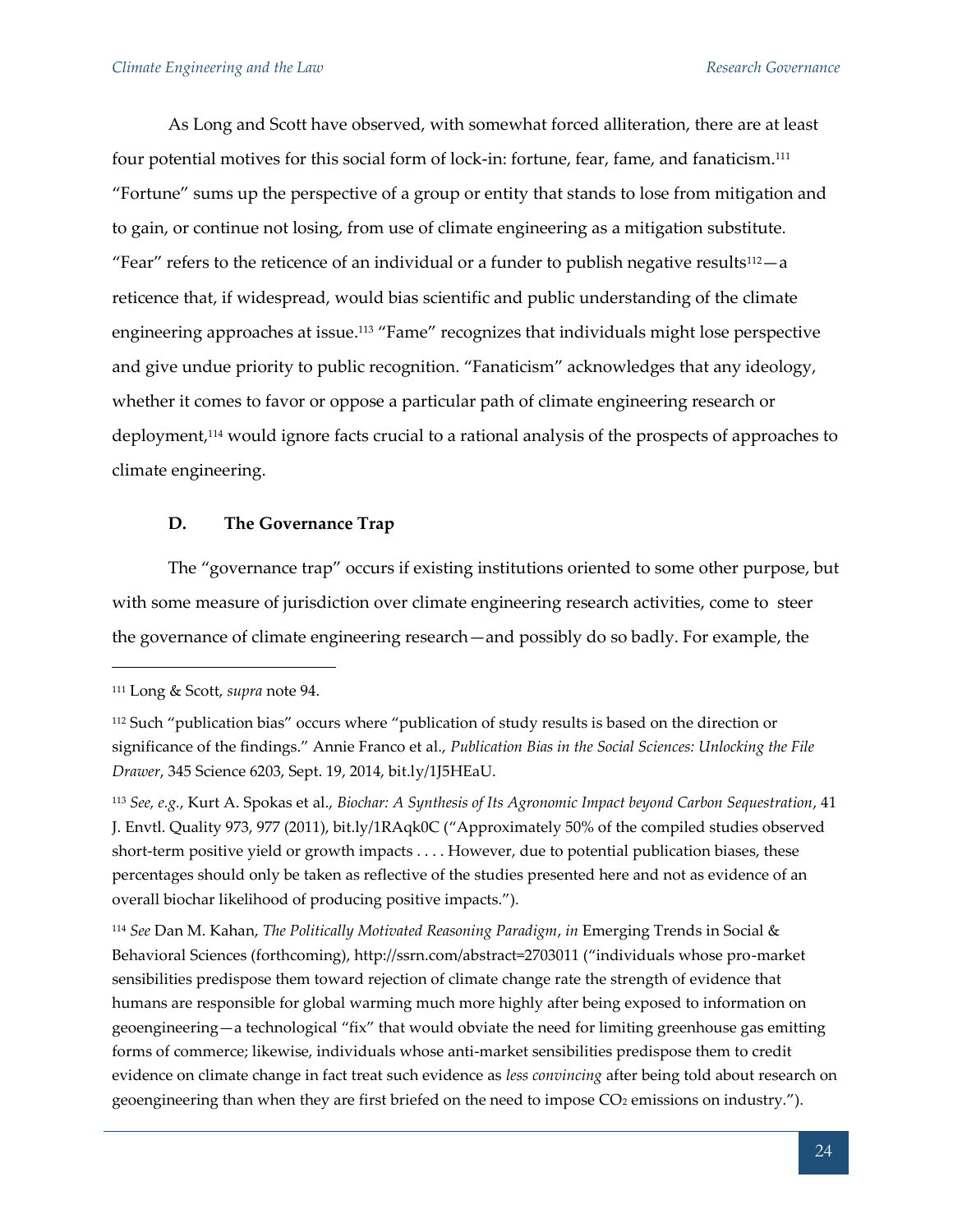Montreal Protocol could apply to the dispersion of sulfate aerosols into the stratosphere. However, the Montreal Protocol is a mechanism set up to phase out certain substances that contribute to ozone depletion; it is not designed to assess the potential impacts of field tests for new technologies.<sup>115</sup> In addition to an institutional mismatch that inappropriately shuts down research, the trap could manifest in a situation where the authority that claims jurisdiction over climate engineering research essentially fails to govern, requiring merely ministerial compliance with existing regulations in a way that does not stymie imprudent research pathways. Alternatively, the authority might apply regulatory techniques that are well suited to its core mission but not to climate engineering. Thus a governance trap is usefully understood as poor or non-governance that increases the likelihood of such scenarios as a slippery slope, a lock-in scenario, premature termination of justifiable research, use of inappropriate controls, or failure to exercise needed controls.

For climate engineering research, perhaps the most likely "trap" lies in the law governing intellectual property rights.<sup>116</sup> Since 2010, the U.S. Patent and Trademark Office has witnessed a climate engineering "patent land-grab," with a focus on technologies related to CDR approaches.<sup>117</sup> This land-grab—and patenting more generally—could derail an optimal climate engineering research program.<sup>118</sup> The authors of the Oxford Principles of

Geoengineering Research identify another problematic implication of patent law in this context:

The ability to obtain patents on geoengineering technique [sic] could create a culture of secrecy and may lead to the concealment of negative results. This has been observed in the pharmaceutical industry, where negative research results

<sup>118</sup> *Id.* at 13–17.

<sup>115</sup> Mason Inman, *Planning for Plan B*, 4 Nature Climate Change 7, 8 (2010).

<sup>116</sup> *See* Shobita Parthasarathy et al., A Public Good? Geoengineering and Intellectual Property," STTP Working Paper 10-1, at 4 (2010), bit.ly/1P9bKN8 ("Intellectual property (IP) is often unrecognized as a form of governance, but it shapes the development of technology in pivotal ways.").

<sup>117</sup> Anthony E. Chavez, *Exclusive Rights to Saving the Planet: The Patenting of Geoengineering Inventions*, 13 Nw. J. Tech. & Intell. Prop. 1, 10, 13 (2015).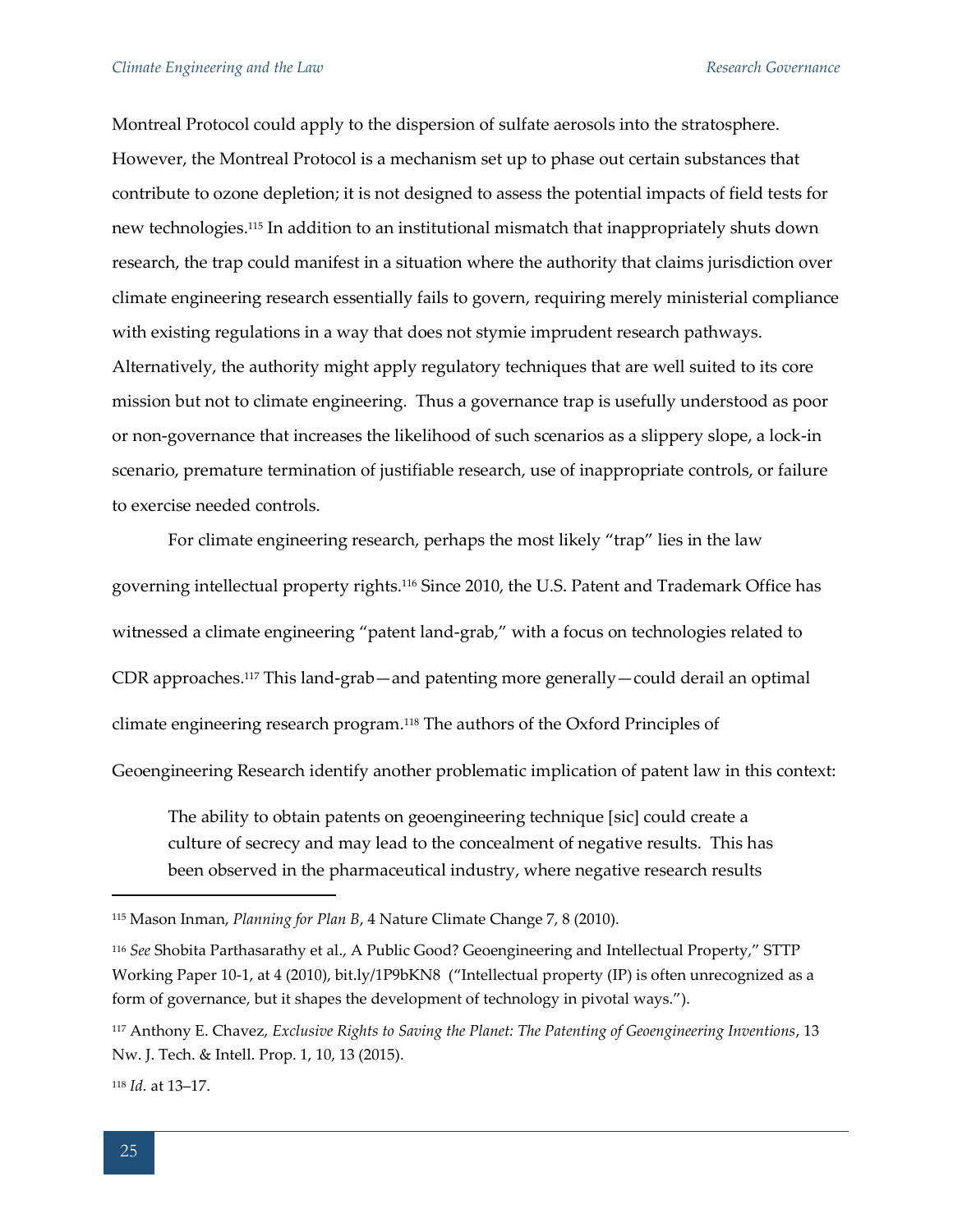are deliberately concealed. This is doubly damaging—firstly, the negative consequences of a geoengineering technique could be far more wide-ranging than from a drug trial, and secondly, the concealment of negative results could lead to a public backlash against all geoengineering research and research scientists.<sup>119</sup>

Thus the normal operation of patent law, in which actors are arguably incentivized to conceal adverse findings so as not to impact the commercial potential of their products, could impair a program of climate engineering research governance that seeks to foster rapid improvements in understanding of climate engineering.<sup>120</sup>

Intellectual property may also present barriers in the international realm. If one or more national governments seek to impose special requirements on intellectual property related to climate engineering research, they will have to vie with the Agreement on Trade-Related Aspects of Intellectual Property Rights (TRIPs).<sup>121</sup> Members of the World Trade Organization are bound by the provisions of TRIPs, which strengthen the ability of intellectual property owners to enforce their rights across international borders.<sup>122</sup> Although TRIPs has given rise to notably few enforcement actions,<sup>123</sup> and although its provisions could be especially difficult to

<sup>119</sup> Memorandum submitted by Tim Kruger et al. to the House of Commons following oral testimony before Science and Technology Committee ¶5 (Feb. 2010), bit.ly/1PbVFQh.

<sup>120</sup> IASS Code of Conduct, *supra* note 56, at 89 (identifying the "non-disclosure of commercial information" as a "barrier to transparency" and noting that environmentally protective national laws and international treaties often include exceptions to disclosure requirements for proprietary information); Parthasarathy et al., *supra* note 116, at 10–12 (highlighting several pitfalls in business-as-usual patenting, including grant of overbroad patents that set the stage for future litigation, concentrated patent ownership, and ownership by "non-practicing entities").

<sup>121</sup> Armeni & Redgwell, *supra* note 68, at 13 (noting potential conflict between environmental protections and intellectual property protections under TRIPS international agreement). Various other international agreements also contain provisions drafted to protect intellectual property rights. *See* Raymundo Valdés & Maegan McCann, *Intellectual Property Provisions in Regional Trade Agreements: Revision and Update*, WTO Staff Working Paper, No. ERSD-2014-14 (2014), bit.ly/1R87luE.

<sup>122</sup> *See generally* A Handbook on the WTO TRIPS Agreement (Antony Taubman, Hannu Wager & Jayashree Watal, eds. 2012).

<sup>123</sup> *See* Patricia L. Judd, *Retooling TRIPS*, 55 Va. J. Int'l L. 117, 137–138 (2014); *see also* Peter K. Yu, *TRIPs and Its Achilles' Heel*, 18 J. Intell. Prop. L. 479 (2010-2011) (stating that, notwithstanding its enforcement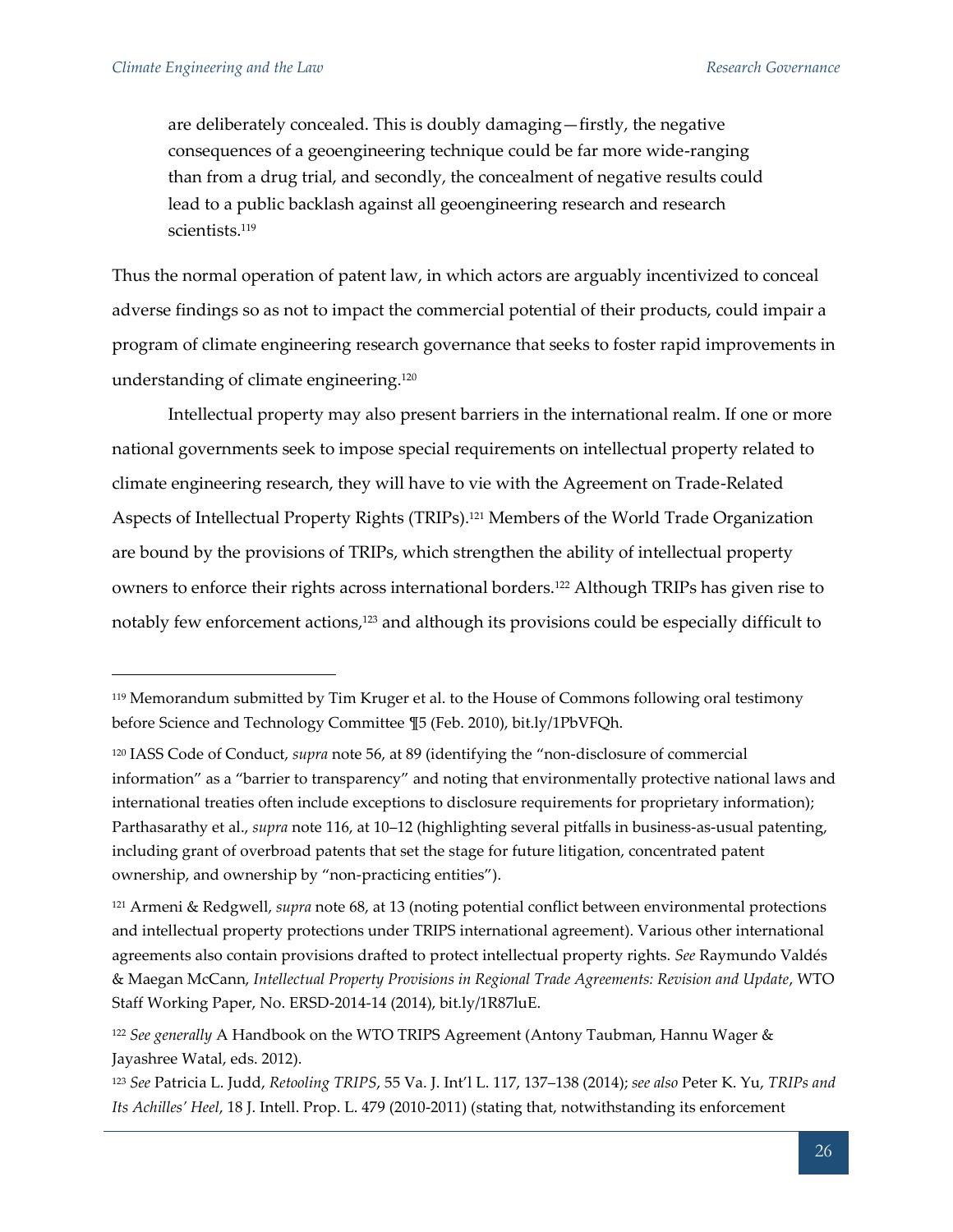enforce in the climate engineering research context, it nonetheless presents a formal and functional hurdle that national governments cannot ignore should they create exceptions to the treatment of climate engineering-related intellectual property.<sup>124</sup>

# **E. Disruption of International Relations**

Because of the potential enormity of climate engineering's transboundary consequences, its research is inevitably a charged issue for international relations.<sup>125</sup> Potential disruptions incidental to disagreement over the conduct of research or its governance could take a number of diverse forms.<sup>126</sup> A full discussion of imagined paths leading from research to international strife is beyond the scope of this Chapter, but we acknowledge the potential for rifts to open

provisions, it is unsurprising that TRIPs "fails to induce stronger global enforcement of intellectual property rights").

<sup>126</sup> Joshua B. Horton & Jesse L. Reynolds, *The International Politics of Climate Engineering: A Review and Prospectus for International Relations*, 18 Int'l Studies Rev. 1 (2016) (reviewing literature that discusses potential direct and indirect adverse effects of geoengineering research and deployment on international relations).

<sup>124</sup> *See* Erica C. Smit, *Geoengineering: Issues of Accountability in International Law*, 15 Nev. L.J. 1078–81 (2015) (summarizing TRIPs and describing its potential relevance to geoengineering governance); Rafael Leal-Arcas, Climate Change and International Trade 447–450 (2013) (noting potential implications of international intellectual property protections for geoengineering technology development and exchange).

<sup>125</sup> *See* Achim Maas & Irina Comardicea, *Climate Gambit: Engineering Climate Security Risks?*, *in* Backdraft: the Conflict Potential of Climate Change Adaptation and Mitigation 37, 43 (Geoffrey D. Dabelko et al. eds. 2013) (envisioning "arms race" for geoengineering capacity); P. Michael Link et al., *Possible Implications of Climate Engineering for Peace and Security*, 94 Bull. Amer. Meteor. Soc. ES13 (Feb. 2013), bit.ly/1niPBj3; Robert J. Lempert & Don Prosnitz, RAND, Governing Geoengineering Research: A Political and Technical Vulnerability Analysis of Potential Near-Term Options at xi (2011), bit.ly/1ZFdm6e (anticipating "significant challenges for risk management, national security, and international governance"); Clive Hamilton, The Return of Dr Strangelove: The politics of climate engineering as a response to global warming (June 2010), bit.ly/1SNchUu (characterizing international relations issues arising from geoengineering as analogous to those arising from nuclear proliferation).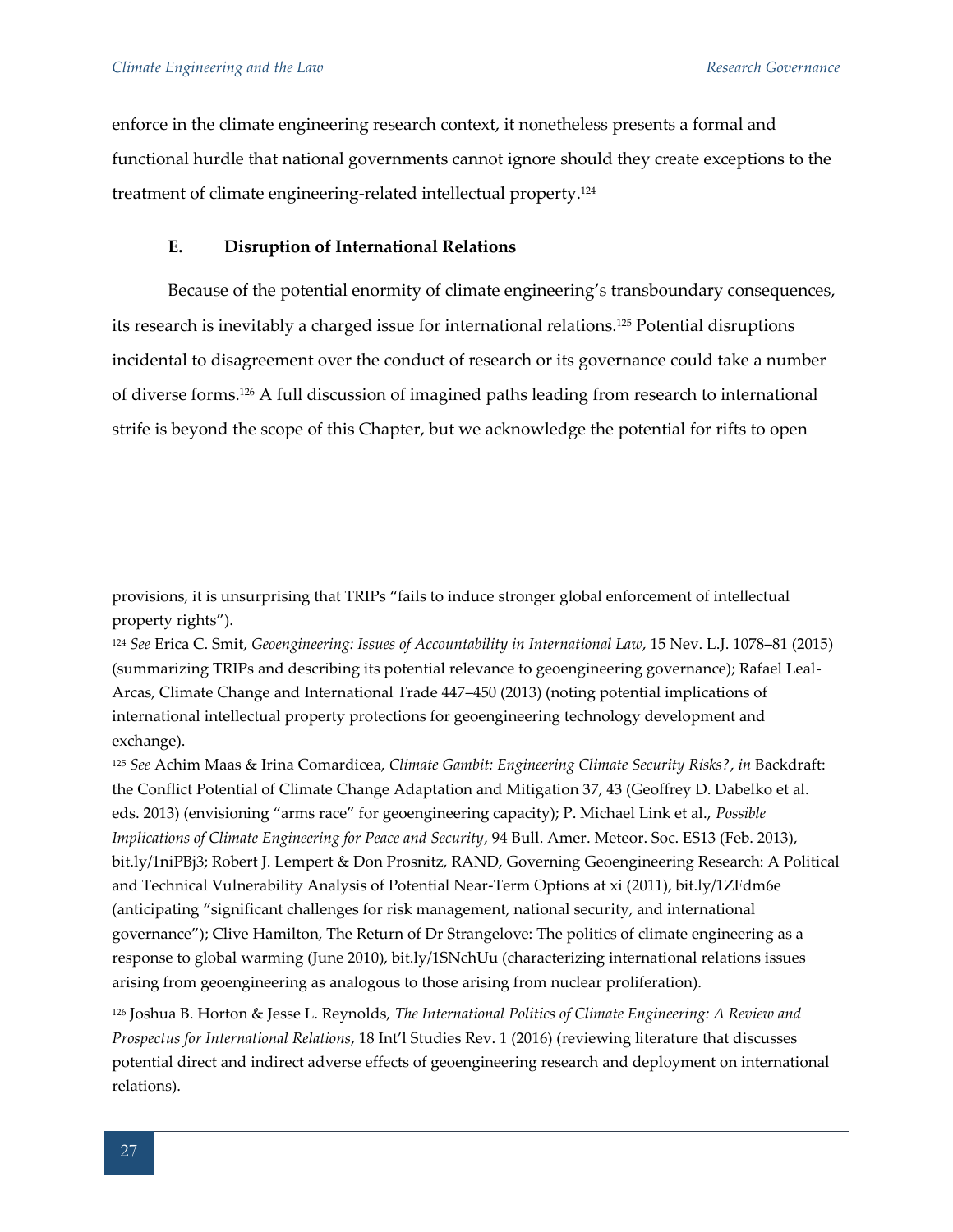between states over climate engineering research and thus the importance of reducing that risk by devising internationally applicable norms, mechanisms, and institutions for governance.<sup>127</sup>

## **III. GOVERNANCE: WHAT? WHEN? AND BY WHOM?**

Envisioning governance of climate engineering research leads to three broad categories of possible approaches: a ban (typically on both research and deployment);<sup>128</sup> unilateral, uncoordinated, and potentially variable approaches by national governments;<sup>129</sup> or an effort on the part of actors at multiple levels—ranging from research facilities to international bodies—to monitor, coordinate, steer, and limit research in an agreed fashion.<sup>130</sup> Many have warned against pursuing the first two of these, and—although calls for a ban will certainly persist—discussion in the scientific and policymaking communities has effectively become a debate on how to govern climate engineering research—and possibly also eventual deployment—through a combination of international and national institutions.

<sup>127</sup> *Id.* at 5–6, 10; *see also* Chad M. Briggs, *Is Geoengineering a National Security Risk?*, Geoengineering Our Climate? (Oct. 2013), bit.ly/1JaP5h0 ("The security concern with SRM is therefore that related heating or cooling will result in non-linear stresses on environmental systems, where vulnerable parts of the system will be damaged or collapse, resulting in cascading impacts which may in turn destabilize vulnerable social, political, and economic systems which rely upon a steady-state environment.").

<sup>128</sup> *See, e.g.*, ETC Group, Climate & Geoengineering, bit.ly/1PXK4I2 (visited Jan. 13, 2016) ("ETC Group opposes geoengineering and other false solutions to climate change … and supports peasant-led agroecological responses to the climate crisis."); Anchorage Declaration, Indigenous Peoples' Global Summit on Climate Change, Apr. 24, 2009, bit.ly/1Kdqh2K ("We challenge States to abandon false solutions to climate change that negatively impact Indigenous Peoples' rights, lands, air, oceans, forests, territories and waters. These include . . . geo-engineering techniques …."); Asia Indigenous Peoples' Declaration on the 21st Session of the UNFCCC-Conference of Parties (COP21), Sept. 18, 2015, bit.ly/1Orabo6 (same).

<sup>129</sup> *See* Daniel Bodansky, *May we engineer the climate?*, 33 Climatic Change 309 (1996) (discussing possibility); *see also* Joshua B. Horton, *Geoengineering and the Myth of Unilateralism: Pressures and Prospects for International Cooperation*, 4 Stan. J.L. Sci. & Pol'y 56 (2011).

<sup>130</sup> UBA, *supra* note 55, at 124 (discussing these three categories); Bellamy, *supra* note 9 (anticipating third category and naming it "clumsy" governance); *see also* Lempert & Prosnitz, *supra* note 125, at xi ("if U.S. policymakers believe that some type of SRM technology is possible, they ought to prefer the Strong Norms policy to No Norms or Ban.").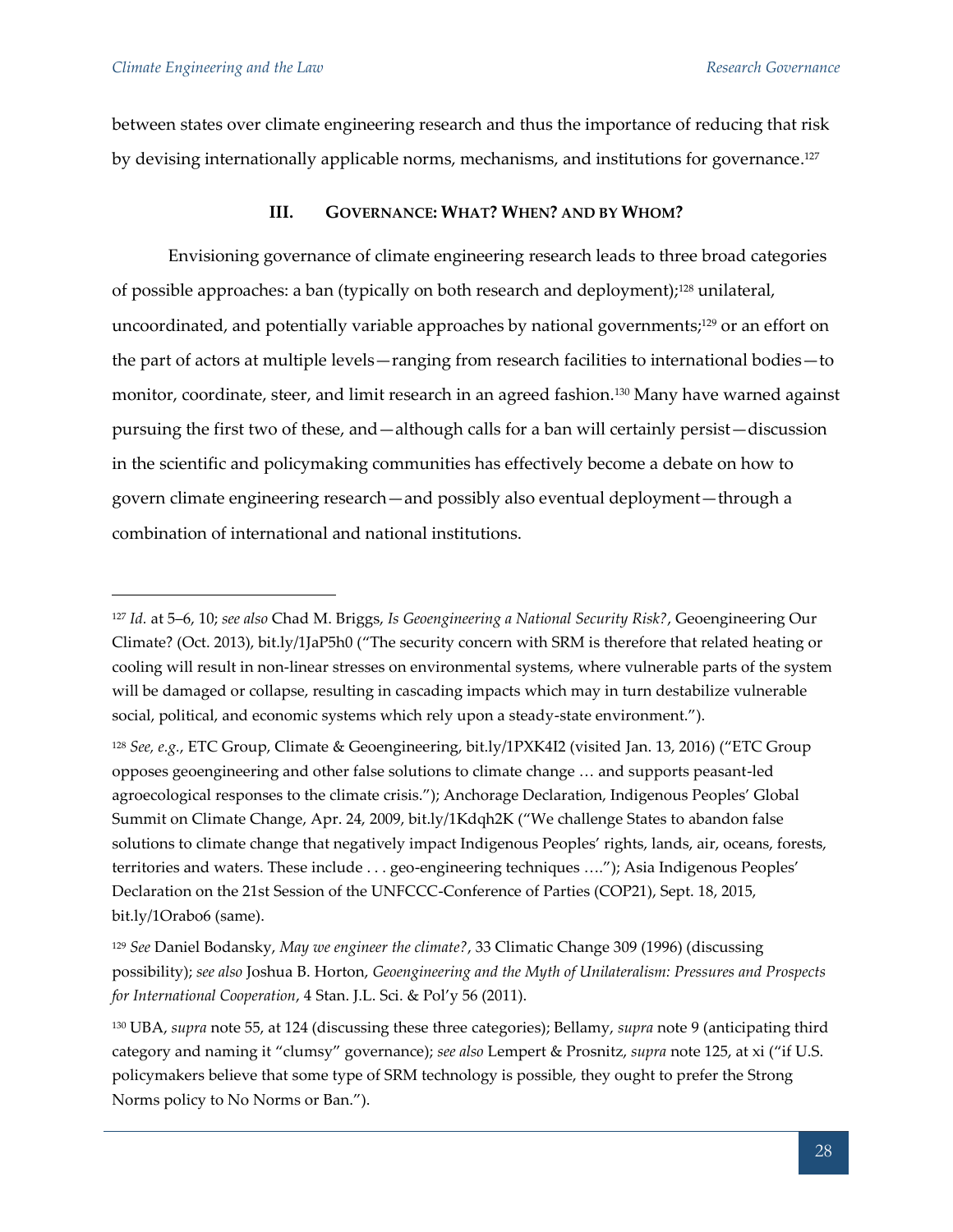It is useful to frame this ongoing discussion as an effort to determine how best to apply the prevention and precautionary principles<sup>131</sup> —features of international law<sup>132</sup> and of many countries' domestic laws133—in the context of climate engineering and its research. Some have said that prevention/precaution in the context of climate engineering research is straightforward and means simply not meddling with the global climate.<sup>134</sup> Others have said that anthropogenic climate change makes the application of these principles ambivalent: given what we understand of the rapidly changing state of the climate, doesn't the greater risk lay in failing to explore, understand, and *possibly* employ climate engineering techniques?<sup>135</sup> As one commentator put it: "ignoring geoengineering today, and only considering it when all else has failed, is a recipe for

<sup>132</sup> *See* Chapter 3 of this volume; *see also, e.g.*, United Nations Environment Programme, Declaration of the United Nations Conference on the Human Environment, UN Doc A/Conf.48/14/Rev.1, June 16, 1972, 11 ILM 1416, principles 6, 7, 15, 18 and 24 (calling for preventive action); Convention on Biological Diversity, June 5, 1992, 1760 UNTS 79, *reprinted in* 31 ILM 818 (1992), preambular recital 8 and art. 1 (similar); Rio Declaration on Environment and Development, June 13, 1992, A/CONF.151/5/Rev.1, *reprinted in* 31 ILM 874 (1992), principle 15 ("In order to protect the environment, the precautionary approach shall be widely applied by States according to their capabilities."); Donald R. Rothwell & Tim Stephens, The International Law of the Sea, ch. 19 (2016) (discussing invocations of precautionary principle in international disputes and recognition of principle as an "approach" if not "customary international law").

<sup>133</sup> *See* Chapter 4 of this volume; *see also, e.g.*, Ling Zhu & Yachao Zhao, *Polluter-pays Principle - Policy Implementation*, 45 Envtl. Pol'y & L. 34 (Mar. 2015) (discussing relationship of polluter pays and prevention principles); Martha Cecilia Paz, *Precautionary Principle: Case Law in Colombia*, 3 Civil Legal Sci. 108 (2013); David W.-L. Wu, *Embedding Environmental Rights in Section 7 of the Canadian Charter: Resolving the Tension Between the Need for Precaution and the Need for Harm*, 33 Nat'l J. Const. L. 191 (2013).

<sup>134</sup> *See, e.g.*, Robock et al., *supra* note 72, at 18.

<sup>135</sup> Jesse L. Reynolds & Floor Fleurke, *Climate Engineering Research: A Precautionary Response to Climate Change?*, 2013 Carbon & Climate L. Rev. 101 (2013); P. Toussaint, *Between a Rock and a Hard Place: Climate Impacts, Geoengineering and the Precautionary Principle*, 24 Envtl. L. & Mgmt. 235 (2012); Lauren Hartzell-Nichols, *Precaution and Solar Radiation Management*, 15 Ethics, Pol'y & Env't 158 (2012).

<sup>&</sup>lt;sup>131</sup> To oversimplify: both principles impose a duty of care on states before authorizing or undertaking a risky or potentially risky activity; whereas prevention relates to well-understood risks, precaution relates to uncertainties. "These principles require countries to take action where significant (and irreversible) environmental harm is foreseeable." International Law Association, Washington Conference: Legal Principles Relating to Climate Change 16 (2014), bit.ly/1Zu4kTY. For a summary description of both principles, their embodiment in international law, and an explanation of how they interact, *see* IASS Code of Conduct, *supra* note 56, at 41.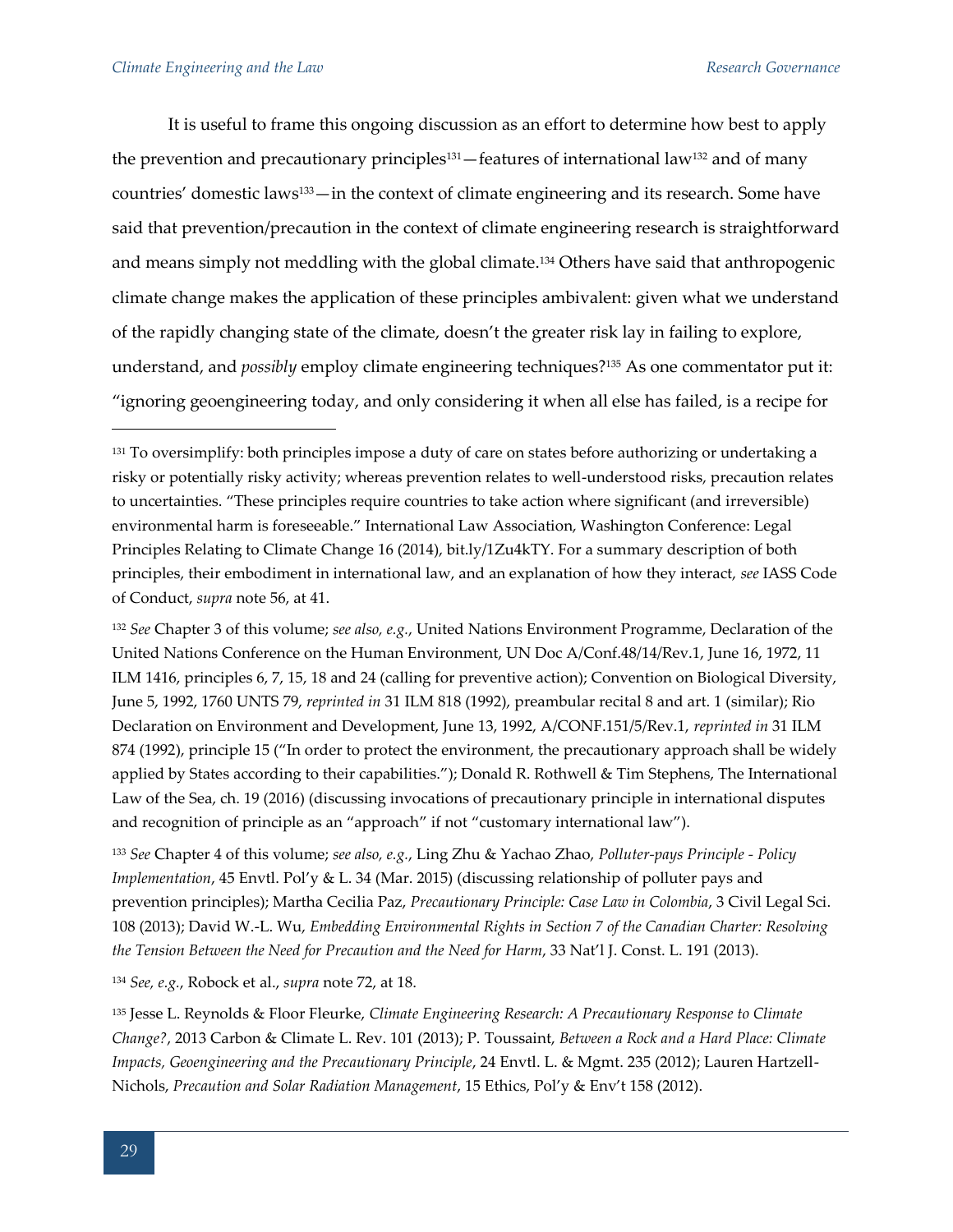bad, politics-led decision-making."<sup>136</sup> This Chapter understands the basic goal of climate engineering research to be *the reconciliation of these interpretations of prevention and precaution by enabling useful and informative research to proceed—or be terminated—safely, while preventing the conduct of research that is not useful, not safe, or otherwise undesirable*. 137

This section examines the prospective features of climate engineering research governance. It divides that examination into three subparts. The first provides a definition of governance and discusses the widely accepted Oxford/Asilomar principles as well as the functions that any climate engineering research governance institution would perform. The second examines the question of when and how particular climate engineering governance approaches should start to apply to research efforts. The third addresses the question of who has the authority and the capacity to administer a governance regime, identifies existing institutions, and highlights the gaps that would need to be filled.

#### **A. What: Definition, Principles, and Functions**

As Professor Daniel Bodansky has observed, "the essence of governance is to make decisions for a collective."<sup>138</sup> The SRM Governance Initiative (SRMGI), which the Royal Society, the Environmental Defense Fund, and the World Academy of Sciences established in 2010, has proposed the following definition for research governance: "the resources, information, expertise, and methods needed for the control of an activity in order to advance the potential societal benefits provided by SRM, while managing associated risks."<sup>139</sup> This definition, in keeping with Bodansky's observation, encompasses all key aspects of decisionmaking about

<sup>136</sup> J. Virgoe, *International Governance of a Possible Geoengineering Intervention to Combat Climate Change*, 95 Climatic Change 103, 117 (2009).

<sup>137</sup> *See* NRC, Reflecting Sunlight, *supra* note 1, at 12 ("Ultimately, the goal is to ensure that the benefits of the research are realized to inform civil society decision making, the associated challenges are well understood, and risks are kept small."); IASS Code of Conduct, *supra* note 56, at 56; SRMGI, *supra* note 62, at 20.

<sup>138</sup> Bodansky, *supra* note 4, at 541.

<sup>139</sup> SRMGI, *supra* note 62. SRMGI's founders explained the need for their initiative in this way: "Research into SRM…presents some special potential risks. Governance arrangements for managing these risks are mostly lacking and will need to be developed if research continues." *Id.* at 9.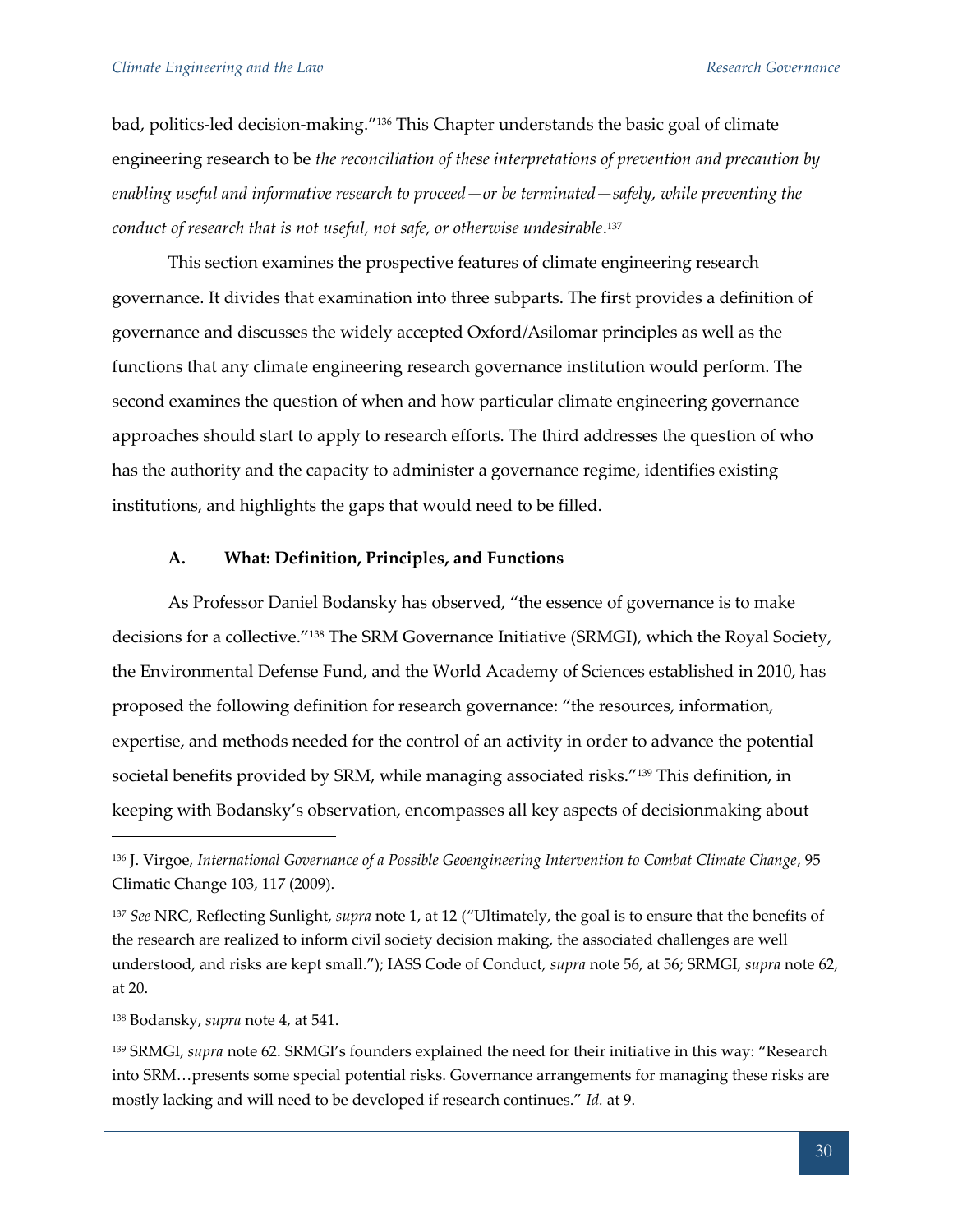SRM, including both "hard" governance, meaning prohibitions and forms of direct governmental control over experiments, as well as "soft" governance, meaning the allocation of financing and requirements for reporting and transparency. In adopting this definition we note that it is compatible with the admonitions of the NRC that "'[g]overnance' is not a synonym for 'regulation,'"<sup>140</sup> and of the German Environment Agency that "governance encompasses more than binding legal rules."<sup>141</sup>

A governance system ought to be attached to a sound set of principles. Although there will likely be further statements about what should inform climate engineering research governance, the five principles articulated by participants in the 2010 Asilomar International Conference on Climate Intervention Technologies<sup>142</sup> have been especially influential on subsequent efforts, including by governments, to articulate increasingly concrete recommendations for climate engineering research governance.<sup>143</sup> In addition to codifying the consensus views of the scientific community, these principles also reflect the broadly similar Oxford Principles<sup>144</sup> which were published in 2009 and were endorsed by the British Government in 2010.<sup>145</sup> The Asilomar Principles are as follows:

<sup>144</sup> Tim Kruger, *A Commentary on the Oxford Principles*, Geoengineering Our Climate?, May 14, 2013, bit.ly/1REtbFQ ("[The Oxford Principles] subsequently formed the basis of discussions [at the Asilomar Conference] and the Asilomar Principles for Responsible Conduct of Climate Engineering Research…."); *see also* Oxford Principles: History, bit.ly/1Oe0jhb (visited Jan. 7, 2016). For a thorough commentary on the Oxford Principles by their authors, see Steve Rayner et al., *The Oxford Principles*, 121 Climatic Change 499 (2013).

<sup>145</sup> Government Response to the House of Commons Science and Technology Committee 5<sup>th</sup> Report of Session 2009-10: The Regulation of Geoengineering 6 (Sept. 2010), bit.ly/1UPAhEW.

<sup>140</sup> NRC, Carbon Removal, *supra* note 10, at 12.

<sup>141</sup> *See also* UBA, *supra* note 55, at 121.

<sup>142</sup> Asilomar Recommendations, *supra* note 79, at 17.

<sup>143</sup> *See* IASS Code of Conduct, *supra* note 56, at 6, 24; *see also* NRC, Reflecting Sunlight, *supra* note 1; UBA, *supra* note 55, at 150 ("as a starting point for governance they demonstrate that the science community is aware of the wider implications and of the need to act responsibly within a political context"); SRMGI, *supra* note 62; BPC Task Force, *supra* note 13.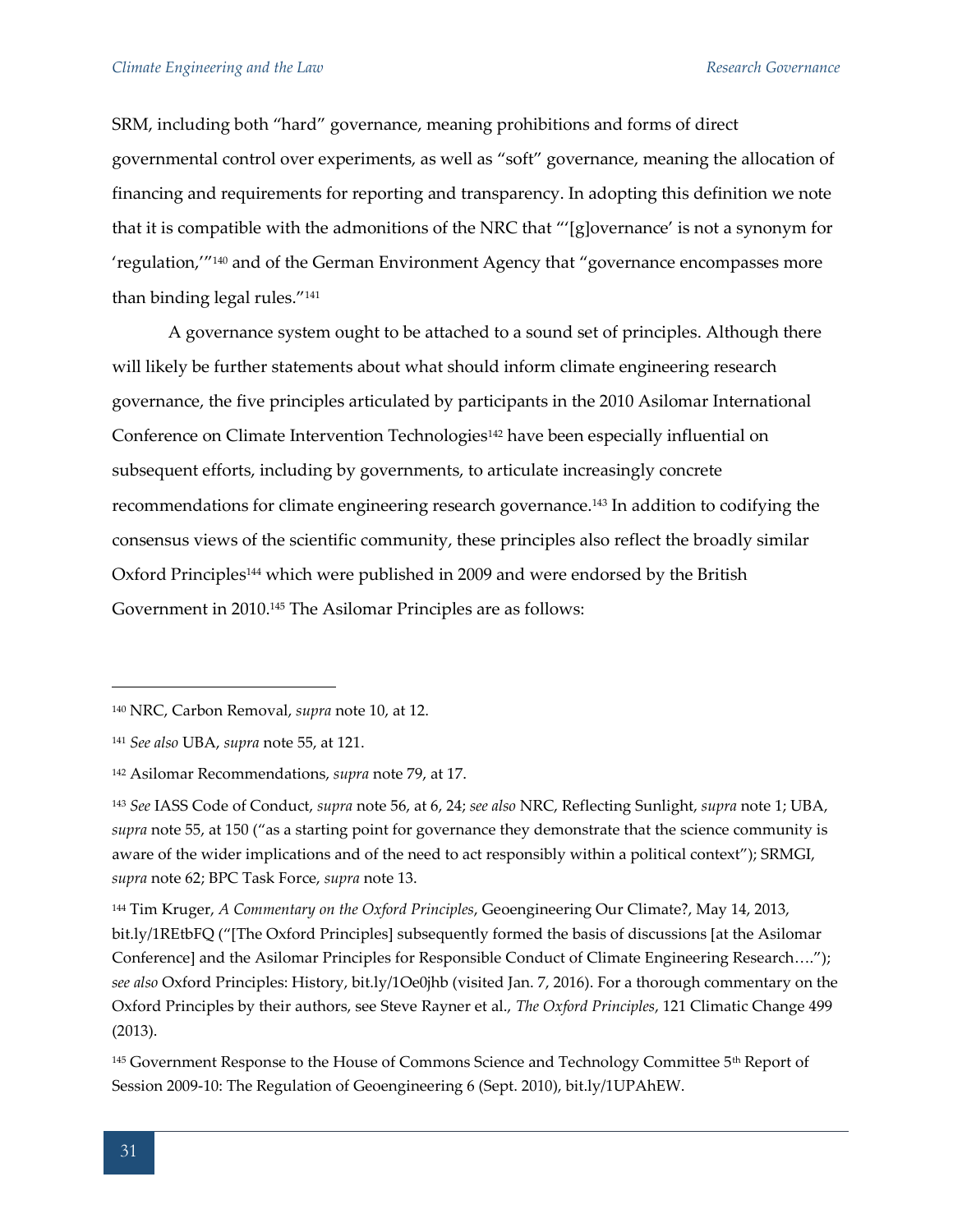- 1. Climate engineering research should be aimed at promoting the collective benefit of humankind and the environment;
- 2. Governments must clarify responsibilities for, and, when necessary, create new mechanisms for the governance and oversight of large-scale climate engineering research activities;
- 3. Climate engineering research should be conducted openly and cooperatively, preferably within a framework that has broad international support;
- 4. Iterative, independent technical assessments of research progress will be required to inform the public and policymakers; and
- 5. Public participation and consultation in research planning and oversight, assessments, and development of decision-making mechanisms and processes must be provided.

While these principles leave much room for further specification, they distill several basic priorities: First, Principle 1 makes clear that the aim of research is greater understanding, not greater capacity to deploy one or more forms of climate engineering. Thus research guided by this principle could be considered successful not only if it assisted in deployment, but also if it instead supported the conclusion that deployment would be unhelpful or harmful. Second, Principle 2 recognizes that national governments are primarily responsible for climate engineering research governance but also that they will fail in that responsibility if they do not act to establish or actively support the establishment of governance mechanisms. Third, Principle 3 highlights that the mechanisms contemplated by Principle 2 should enable international transparency, and, ideally, be the result of international consultation and agreement. Fourth, Principle 4, by calling for "independent technical assessments," effectively proposes that no research findings should be treated as sufficient to justify policy decisions unless those findings have withstood the scrutiny of review by experts working independently of the original research team. Last, Principle 5 calls for "public participation and consultation." This marks a rare departure from the Oxford Principles, which call for notice, consultation, "and ideally ... prior informed consent of those affected."<sup>146</sup> Thus, taken together, Asilomar Principle 5 and Oxford Principle 2 establish both a minimum of public consultation and an ideal

<sup>146</sup> Oxford Principles, bit.ly/1QFGNQP.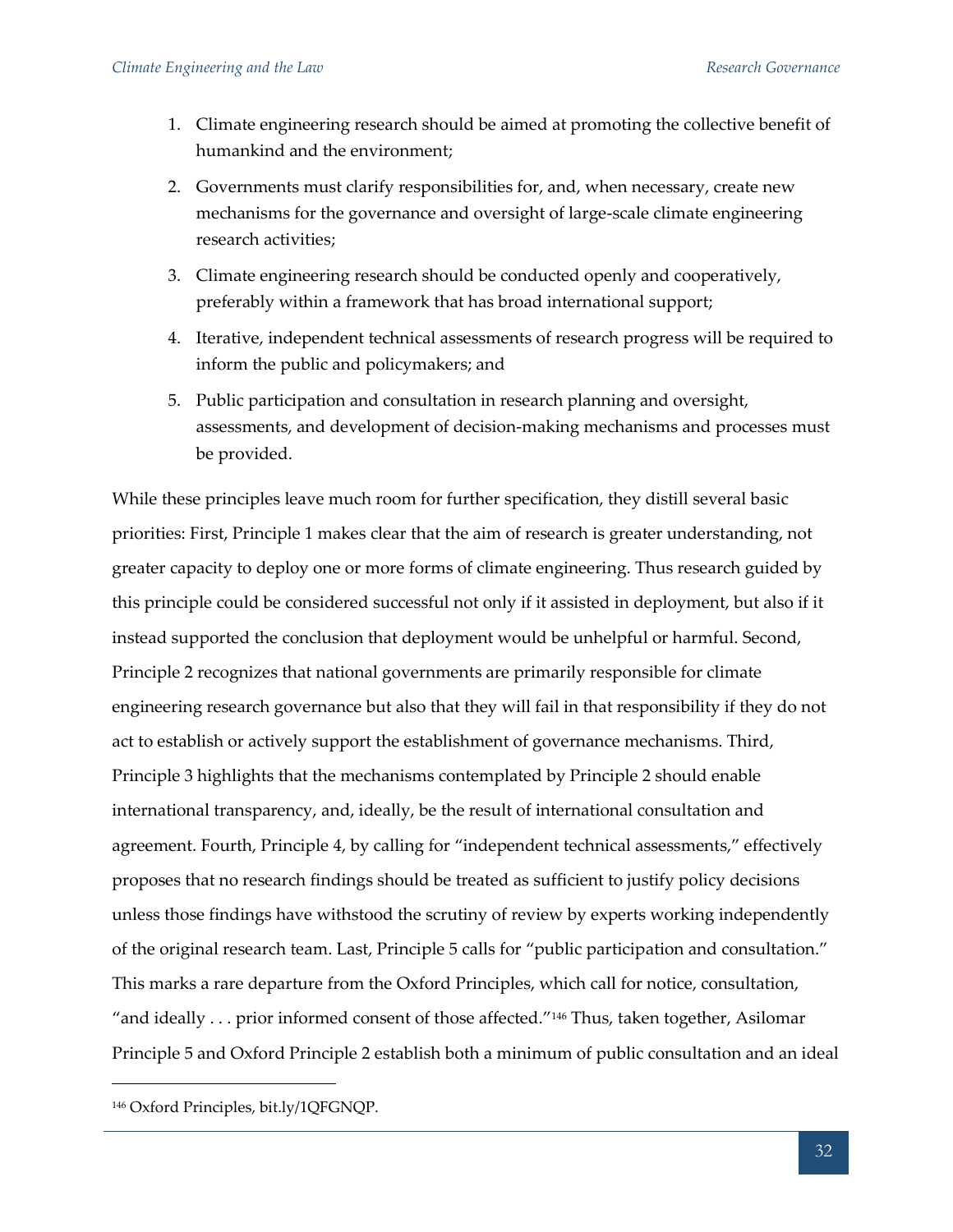of consent. An approach that nears the ideal is akin to the concept of "social license," which was developed in relation extractive industry activities<sup>147</sup> and has since been discussed in relation to climate engineering as well.<sup>148</sup>

Implementation of the basic Oxford/Asilomar principles will entail performing familiar functions in potentially novel ways.<sup>149</sup> Those functions, elaborated below, include: authorizing and financing proposed and ongoing research; identifying and resolving potential conflicts of interest; establishing and enforcing requirements for disclosure and dissemination of plans, data, and analyses; conducting environmental impact assessments in advance of experiments; providing for public consultation and engagement; managing intellectual property rights; and defining, assigning, and enforcing liability for harms arising from research.

#### **1. Funding and Authorizing Research**

While there is nothing unusual about public or private entities funding research, there is something unusual (but not unprecedented) about restrictions, whether through ethical norms or legal strictures, on not just *how* a research agenda may be pursued but also on who may support it and whether it may be pursued at all. Thus climate engineering research governance, insofar as it seeks to apply such limits, will be in contentious territory—both ethically<sup>150</sup> and

<sup>147</sup> *See* Don C. Smith & Jessica Marie Richards, *Social License to Operate: Hydraulic Fracturing-Related Challenges Facing the Oil & Gas Industry*, 1 Oil and Gas, Natural Resources, and Energy Journal 81, 89–95 (Apr. 2015) ("[social license] is an ongoing social contract with society that allows a project to both start and continue operating in a community").

<sup>148</sup> Andy Parker, Oliver Morton & George Collins, Forum for Climate Engineering Assessment, *Reflecting on the "Berlin Declaration,"* July 16, 2015, bit.ly/1OCtBcV; Draft Proposed Berlin Declaration, bit.ly/1Uzx2S0.

<sup>149</sup> *See* SRMGI, *supra* note 62, at 30.

<sup>150</sup> *See* Alan Robock, *Is Geoengineering Research Ethical?*, 4 Security & Peace 226 (2012); Mark B. Brown & David H. Guston, *Science, Democracy, and the Right to Research*, 15 Sci. & Eng. Ethics 351 (2009); U.S. National Bioethics Advisory Commission, Cloning Human Beings: Report and Recommendations of the National Bioethics Advisory Commission, vol. 2, at 6 (1997) ("Because science is both a public and social enterprise and its application can have profound impact, society recognizes that the freedom of scientific inquiry is not an absolute right and scientists are expected to conduct their research according to widely held ethical principles.").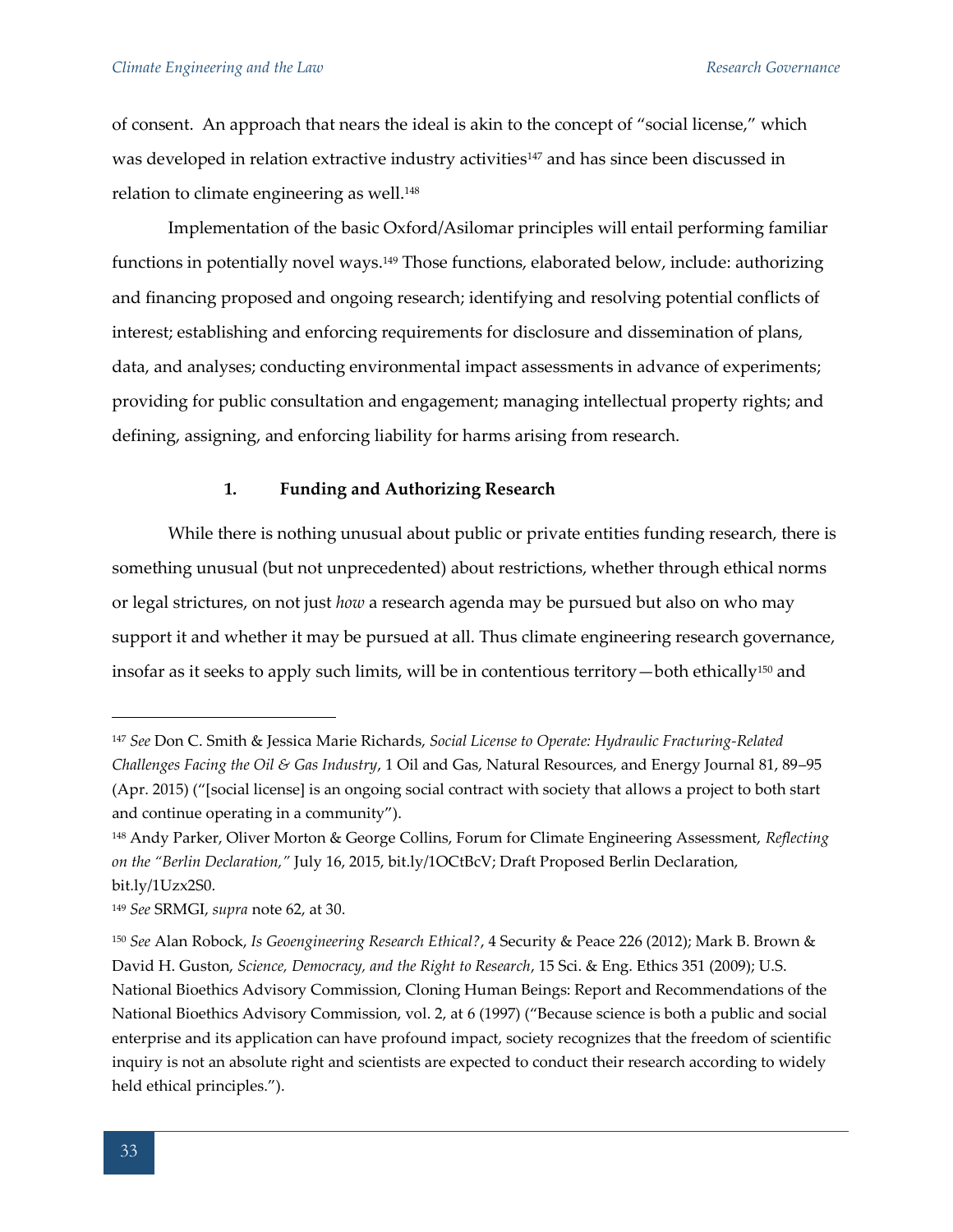legally151—alongside the governance of research into technologies like nuclear power, biotechnology for medicine and agriculture, and nanotechnology.<sup>152</sup> On the other hand, funding sources shape research paths,<sup>153</sup> and several concerns noted in Part II of this Chapter would seem to justify imposing oversight on some forms of research and some sources of research funding. Thus any governance regime will need to develop and articulate answers to difficult questions, such as:

- how to distinguish "geoengineering research" from non-geoengineering research;;
- whether to impose special requirements on privately-funded geoengineering research—for instance, reporting of plans, data, and results analysis to a publicly available registry154—in order to prevent efforts to end-run restrictions, such as public records access, that would accompany the same research if funded publicly;
- how to reconcile and potentially integrate governmental oversight with selfregulation by the scientific community, such as the arrangement that grew out of the 1975 Asilomar International Conference on Recombinant DNA Molecules;<sup>155</sup>

<sup>151</sup> *See* IASS Code of Conduct, *supra* note 56, at 12–16 (discussing scientific research as a subject of international law and in particular as among other protected human rights); California Constitution, art. 35, sec. 5 ("There is hereby established a right to conduct stem cell research which includes research involving adult stem cells, cord blood stem cells, pluripotent stem cells, and/or progenitor cells"), bit.ly/1Ro7Pfs.

<sup>152</sup> Jack Stilgoe, *Geoengineering as Collective Experimentation*, Sci. & Eng'g Ethics (Apr. 2015, 5 (listing technologies characterized by "the impossibility of control in a scientific sense").

<sup>153</sup> *See* Joshua S. Gans & Fiona Murray, *Funding Scientific Knowledge: Selection, Disclosure and the Public-Private Portfolio*, *in* The Rate and Direction of Inventive Activity Revisited 51, 53 (Josh Lerner & Scott Stern eds. 2012) (describing rubrics used by various private, public, and governmental entities for the selection and disclosure of funded research, and identifying implications of those rubrics' differences).

<sup>154</sup> *See* Jason J. Blackstock et al., Centre for International Governance Innovation, Workshop Report: Designing Procedural Mechanisms for the Governance of Solar Radiation Management Field Experiments, Feb. 23-24, 2015, bit.ly/1Jc1ZFX.

<sup>155</sup> *See* John E. Barkstrom, *Recombinant DNA and the Regulation of Biotechnology: Reflections on the Asilomar Conference, Ten Years After*, 19 Akron L. Rev. 81, 87 (1985) ("The NIH Guidelines are virtually the only form of government control for recombinant DNA research and even that control focuses primarily on contracts involving government funding for research procured through the NIH.").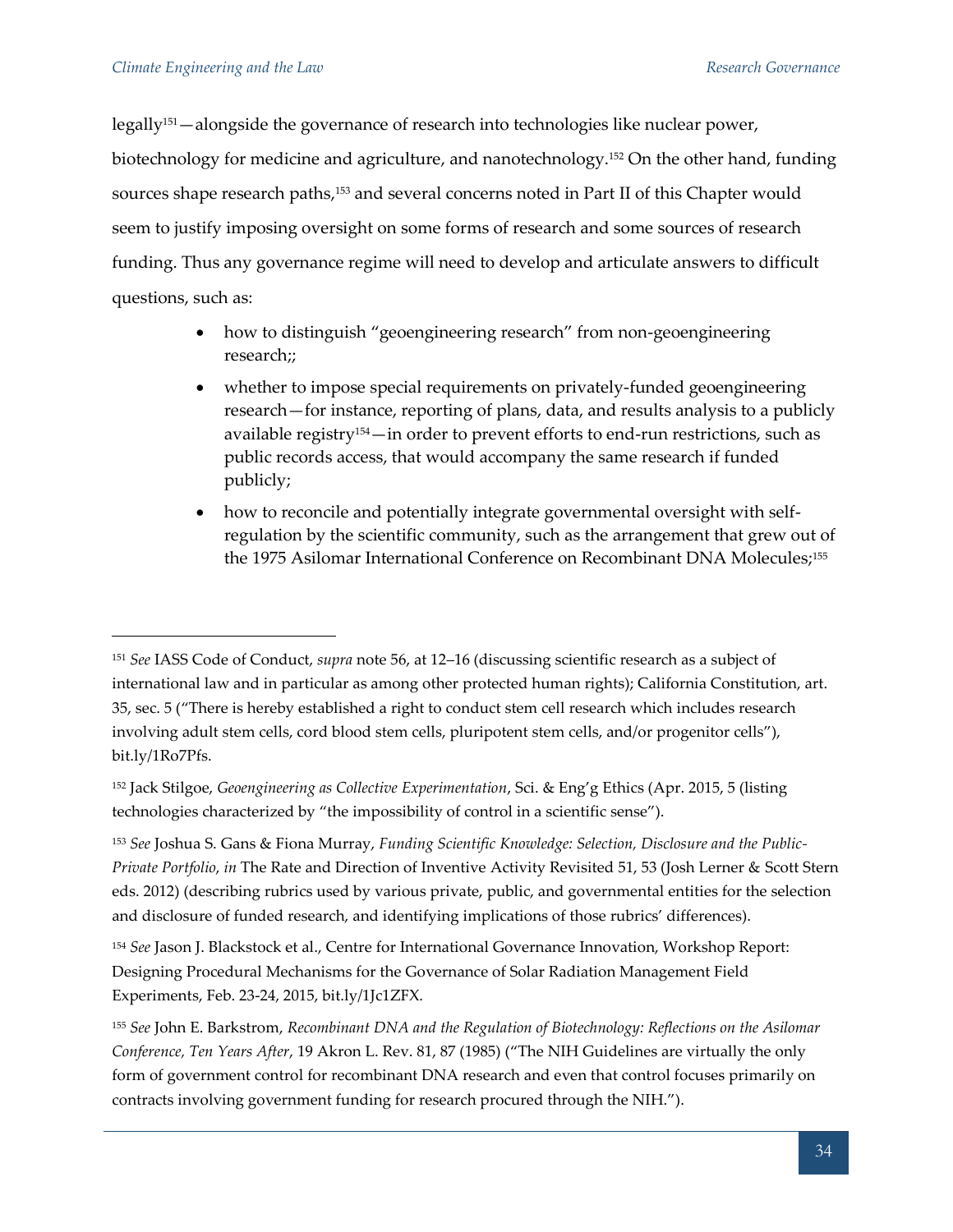- whether to prohibit particular research efforts, either by articulating categories of research that are "off limits," or as the result of a process that considers proposals ad hoc;
- how to justify and establish legal predicates for any of the foregoing types of restrictions.

# **2. Identifying and Resolving Potential Conflicts**

Research governance in general has concerned itself in part with rooting out conflicts of interest to protect the integrity of research for at least several decades.<sup>156</sup> The standard procedural approach to this threat to research integrity entails disclosure of financial and other interests to a supervisory body and/or to the public.<sup>157</sup> When a U.S. federal agency seeks expert advice on a particular topic, the heightened requirements of the Federal Advisory Committee Act may apply.<sup>158</sup> Nonetheless, conflicts review in several academic and professional contexts continues to spark disputes over the adequacy of basic definitions and procedures<sup>159</sup> in part

<sup>159</sup> *See, e.g.*, R.J. Reynolds Tobacco Co. v. U.S. Food & Drug Admin., Case No. 14-5226 (D.C. Cir. Jan. 15, 2016) (overturning trial court decision holding that conflicts of interest should have led FDA, pursuant to federal ethics laws, to exclude three experts from panel that authored report finding that menthol cigarettes have adverse health impacts comparable to tobacco cigarettes); Glenn W. Suter & Susan M. Cormier, *The Problem Of Biased Data And Potential Solutions For Health And Environmental Assessments*, 21 Human & Ecol. Risk Assessment: An International Journal 1736 (2014) ("despite peer review, much of the scientific literature is biased. Sources of bias include publication practices, research design and implementation, funding influences, investigator expectations, statistical methods, confounding,

<sup>156</sup> *See* Michael Davis, Conflict of Interest in the Professions (2001); Arnold S. Relman, *Dealing with Conflicts of Interest*, 310 New England J. Med. 1182 (1984) ("The Journal has had no stated policy on [author conflicts of interest] until now, but my editorial associates and I think it is time we formulated one."); James B. Conant, *Education and the National Science Foundation*, 34 Am. Scientist 94, 98–99 (Jan. 1946) (anticipating potential conflicts of interest in implementation of proposed scientific fellowship program).

<sup>157</sup> *See, e.g.*, J.S. Ancker & A. Flanagin, *A Comparison of Conflict of Interest Policies at Peer-Reviewed Journals in Different Scientific Disciplines*, 13 Sci Eng Ethics. 147 (2007) (examining requirements of disclosures relating to financial and other relationships between authors, subjects, funders, and peer-reviewers). <sup>158</sup> 5 U.S.C. app. 2 (2012); Federal Advisory Committee Management, 66 Fed. Reg. 37,728 (July 19, 2001) (final rule instructing federal agencies on implementation of FACA); *see also* Memorandum from Vanessa T. Vu, Director of EPA Science Advisory Board Staff Office, to Clean Air Scientific Advisory Committee (CASAC) regarding Federal Advisory Committee Act (FACA) Policies (May 3, 2005), bit.ly/234Foaj (describing how FACA requirements apply to CASAC activities).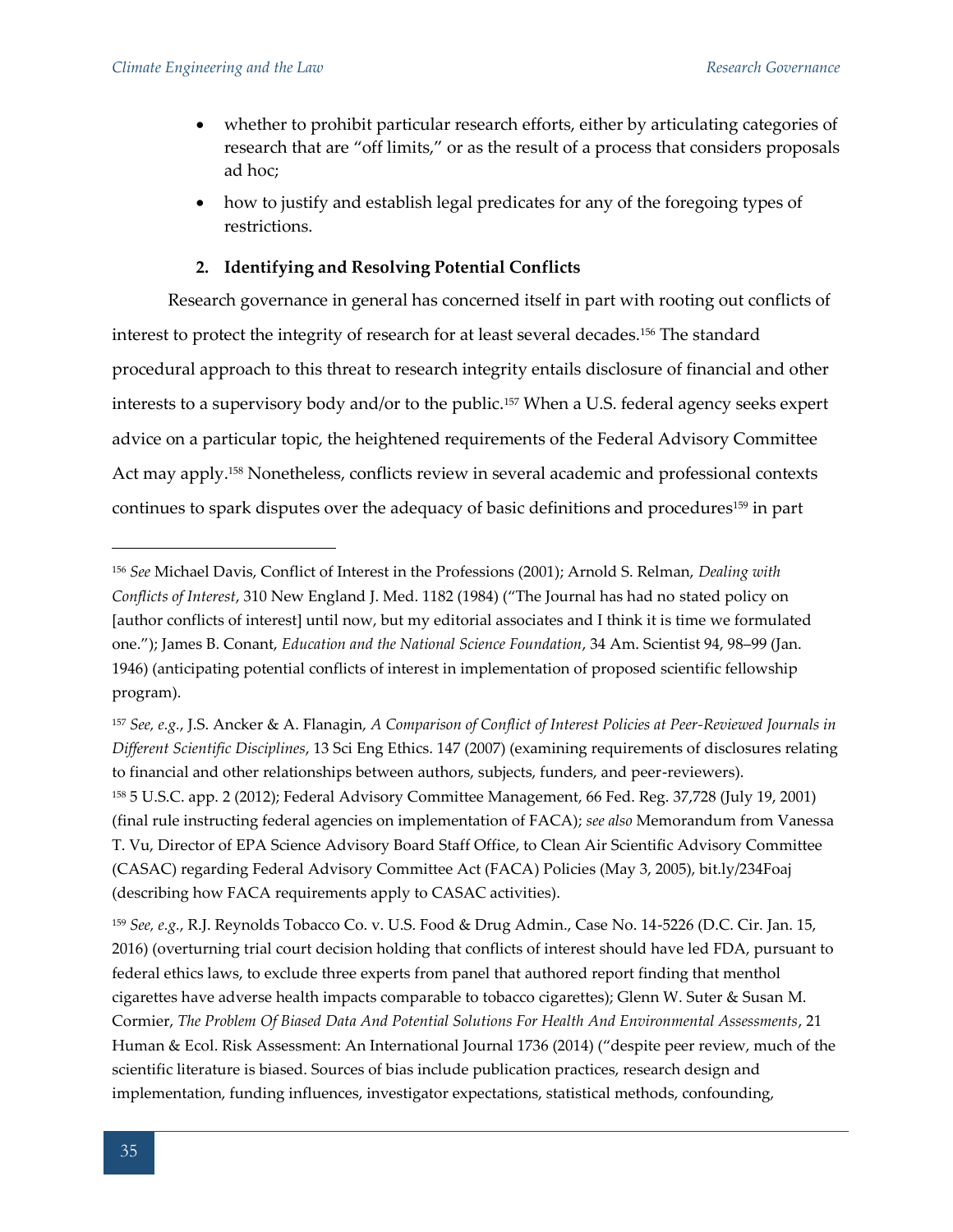because factors like publication bias have persisted—even flourished—notwithstanding applications of the measures listed above.<sup>160</sup>

The pernicious potential of conflicts—actual or perceived<sup>161</sup>—in the fraught context of climate engineering argues for employing two further measures when dealing with consequential research experiments or campaigns. First, a steering committee could be formed that includes representation from ethical perspectives as well as scientific ones and that would be responsible for the review of proposed research and possibly also for decisions about funding.<sup>162</sup> And second, a general expectation could be created that all field testing will employ a "blue team/red team" model that assigns two research teams related tasks but different goals: blue to test a hypothesis or the effectiveness of a given apparatus or technique, and red to identify weaknesses, perhaps by simply critiquing the first team's approach, or by assessing the levels of cost and environmental impact related to the test's subject.<sup>163</sup> Actually employing either a steering committee or rival teams model, or both (they would be not only compatible,

suppression, and fraud."); Institute of Medicine, Nat'l Acad. Sci., Conflict of Interest in Medical Research, Education, and Practice (Bernard Lo & Marilyn J. Field eds. 2009) (describing sources of conflicts).

<sup>160</sup> *See, e.g.*, Franco et al., *supra* note 112, at 6203 ("There is a strong relationship between the results of a study and whether it was published, a pattern indicative of publication bias. \* \* \* [W]hat is perhaps most striking in [our data] is not that so few null results are published, but that so many of them are never even written up (65%)."); Kerry Dwan et al., *Systematic Review of the Empirical Evidence of Study Publication Bias and Outcome Reporting Bias —An Updated Review*, 8 PLoS ONE e66844, July 5, 2013, bit.ly/202OWA4 ("There is strong evidence of an association between significant results and publication; studies that report positive or significant results are more likely to be published and outcomes that are statistically significant have higher odds of being fully reported.").

<sup>161</sup> *See* discussion of SPICE in Part I; Erin Hale, *Geoengineering Experiment Cancelled Due to Perceived Conflict of Interest*, The Guardian, May 16, 2012, bit.ly/1OiY95e.

<sup>162</sup> David E. Winickoff & Mark B. Brown, *Time for a Government Advisory Committee for Geoengineering Research*, 29 Issues in Sci. & Tech. 79 (Summer 2013); BPC Task Force, *supra* note 13, at 24.

<sup>163</sup> Long & Scott, *supra* note 94 ("Peer review will remain necessary—in part, to help balance the exuberance of individual scientists—but by itself will probably be inadequate. . . . In this "red team/blue team" model, one team develops the research, and the other tries to ferret out all the problems."); Caldeira & Keith, *supra* note 97 ("a red team/blue team approach, wherein one team is tasked with showing how an approach can be made to work, and another team is tasked with showing why the approach cannot produce a system that can actually diminish environmental risk at an acceptable cost.").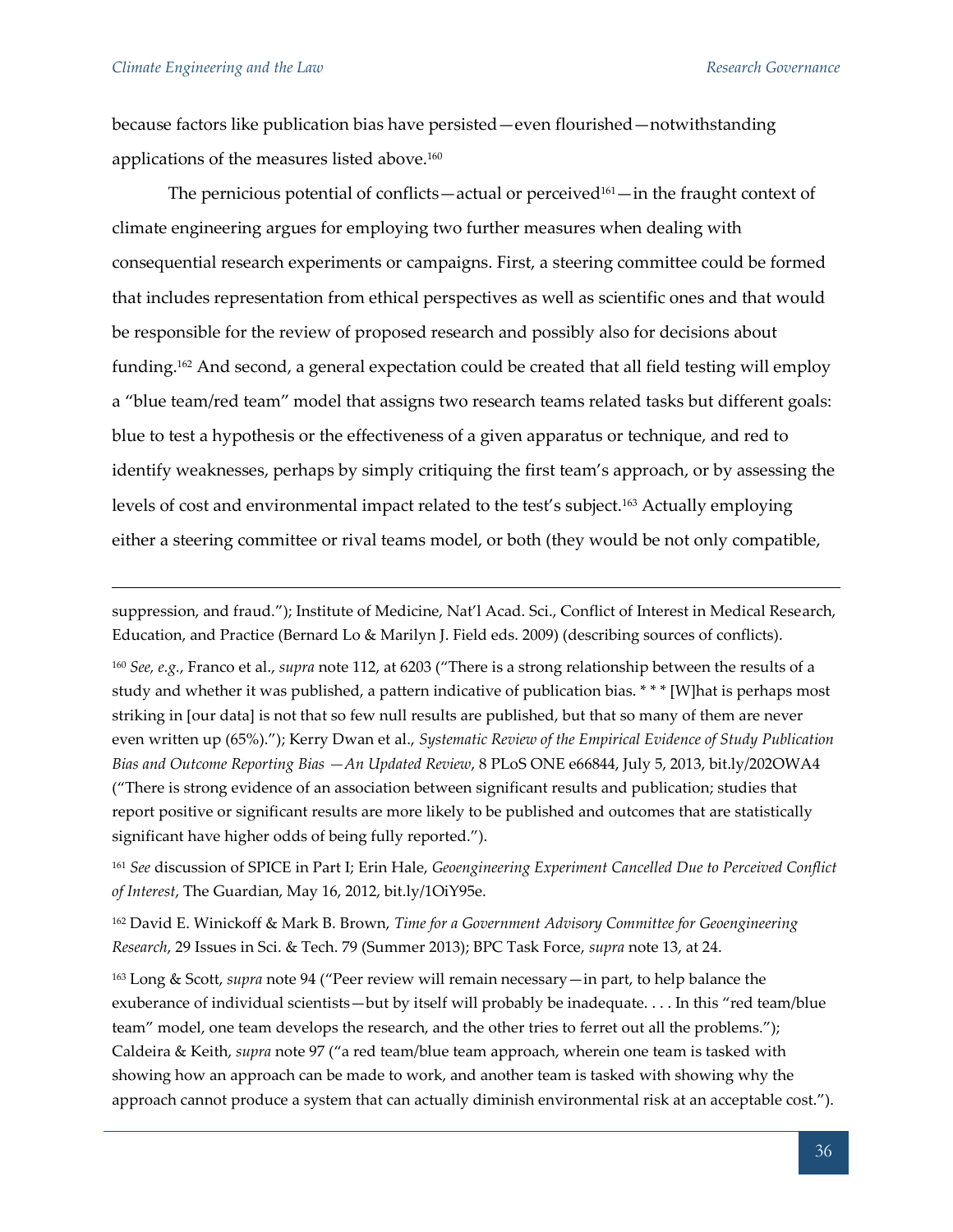but complementary), would require specifying a long list of particulars, including the source and scope of the steering committee's authority over research and the process for determining goals and membership for the "red team" in any experiment.

# **3. Disclosure Requirements for Research Plans, Data, and Results**

Existing disclosure requirements for scientists and engineers who are engaged in research and testing vary widely and depend on the researchers' affiliation, funding, field of study, and object of study. Such variability can give rise, in the field of geoengineering, to a lack of transparency, public distrust, or needless additional environmental impacts from duplicative research efforts, presenting problems for the governance of geoengineering research. One logical response would include "open access to SRM knowledge,"<sup>164</sup> or "a commitment to make public the existence of all SRM research activities" by "providing public notification of proposed field experiments and providing decisionmakers and the public with full access to the results of the research . . . . (preferably through publication in refereed journals)."<sup>165</sup> Open access along these lines could help build societal trust in climate engineering.<sup>166</sup> Yet, depending on how much detail is publicized in advance of an experiment, it could also make it easy for opponents of research to attempt to disrupt it, so under some circumstances the exact time and place of experiments might not be disclosed. Scientists and policymakers can rely on research funding applications, publications, and similar media for sharing information about experiments' designs, protocols, and results.<sup>167</sup> Public disclosure of experiments also would not

<sup>165</sup> *Id.*

<sup>164</sup> M. Granger Morgan et al., *Needed: Research Guidelines for Solar Radiation Management*, XXIX Issues in Sci. & Tech., Spring 2013, at 37, http://bit.ly/2aL9jBp.

<sup>166</sup> *See* Stefan Schäfer & Nigel Moore, Brief Summary of Workshop: Understanding Process Mechanisms for the Governance of SRM Field Experiments 7 (2014), bit.ly/206Qeub; Blackstock et al., *supra* note 154, at 6–7.

<sup>167</sup> Blackstock et al., *supra* note 154, at 6–7.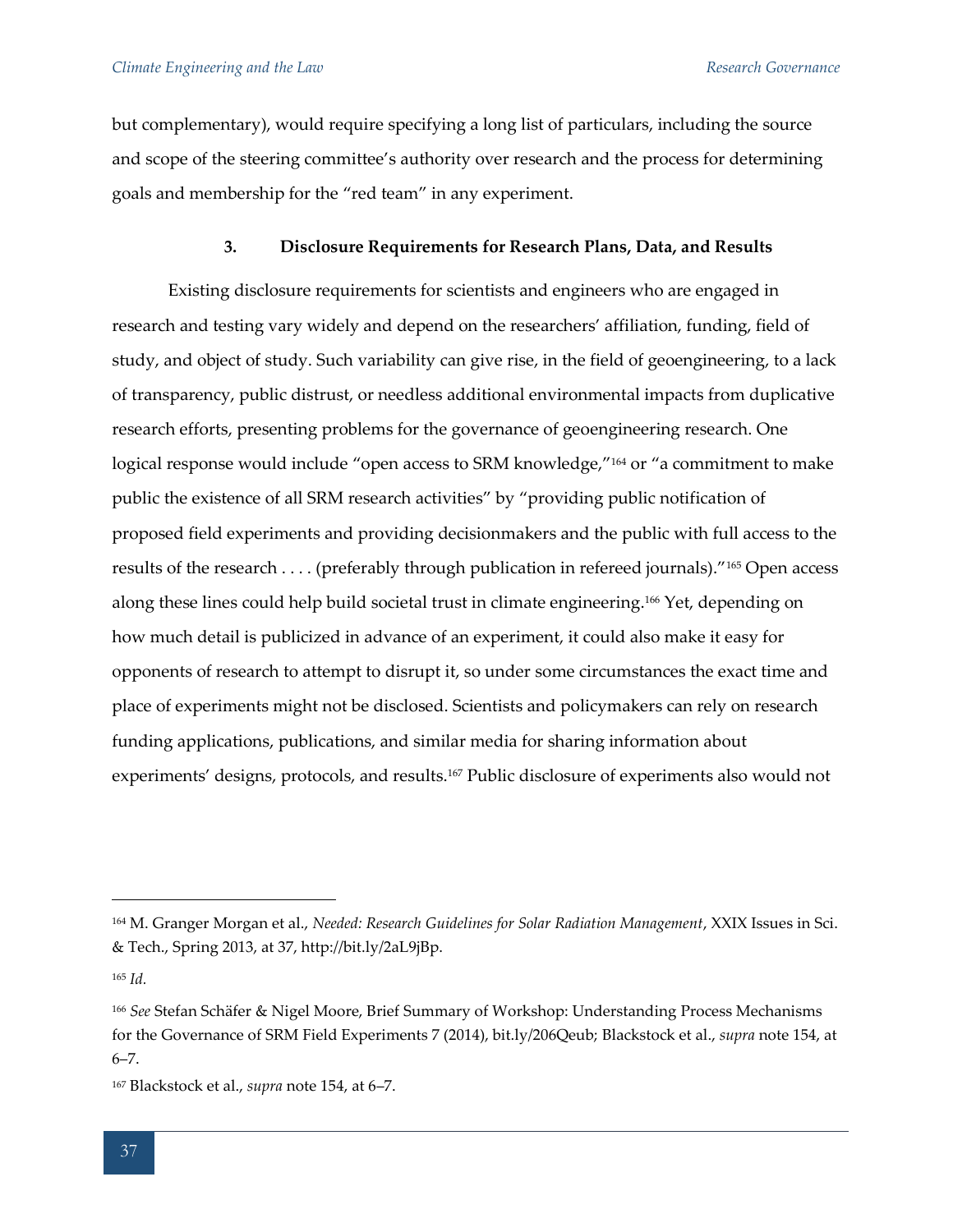substitute for the processes required to effectively engage the public in deliberations about SRM research as it relates to climate change management more generally.<sup>168</sup>

In sum, there is broad agreement that climate engineering research governance must provide for transparency, both among researchers themselves and between researchers, policy makers, and the public. Further, there is also broad agreement that this function is best performed by coordinating among multiple mechanisms—some new, some extant—rather than designating a single sluice as the channel through which all research information must flow. Whether or not compliance with the norm that all proposals, data, and analyses be made accessible is initially voluntary or immediately mandatory,<sup>169</sup> the lack of a unitary sluice for information cannot be taken as license to withhold or obscure the details of research efforts.

#### **4. Environmental Impact Assessments**

As discussed in detail in Chapter 3 of this book, in the U.S., the National Environmental Policy Act requires a federal agency to assess environmental impacts before it may permit, license or fund any action significantly affecting the human environment.<sup>170</sup> Environmental impact statements (EISs) must be made public and allow for public comment in the administrative record.<sup>171</sup> The agency must consider the final version of that EIS as it makes decisions about the action.<sup>172</sup> Similar rules govern actions in the European Union and other jurisdictions,<sup>173</sup> and international law requires environmental assessment where environmental impacts could be felt across international boundaries.<sup>174</sup> Thus EISs are a readymade tool for a

<sup>168</sup> *Id.*

<sup>169</sup> *See* Morgan et al., *supra* note 164, at 41–44 (weighing both options and recommending the first).

<sup>170</sup> 42 U.S.C. § 4332(2)(C).

<sup>171</sup> 43 CFR § 46.305(a) (Public involvement in the environmental assessment process).

<sup>172</sup> 40 CFR pt. 1503 (Commenting), § 1505.1 (Agency decisionmaking procedures).

<sup>173</sup> *See generally* Christopher Wood, Environmental Impact Assessment: A Comparative Review (2d ed. 2013) (discussing U.S., Canada, Britain, Australia, New Zealand, South Africa, Netherlands, and the European Union).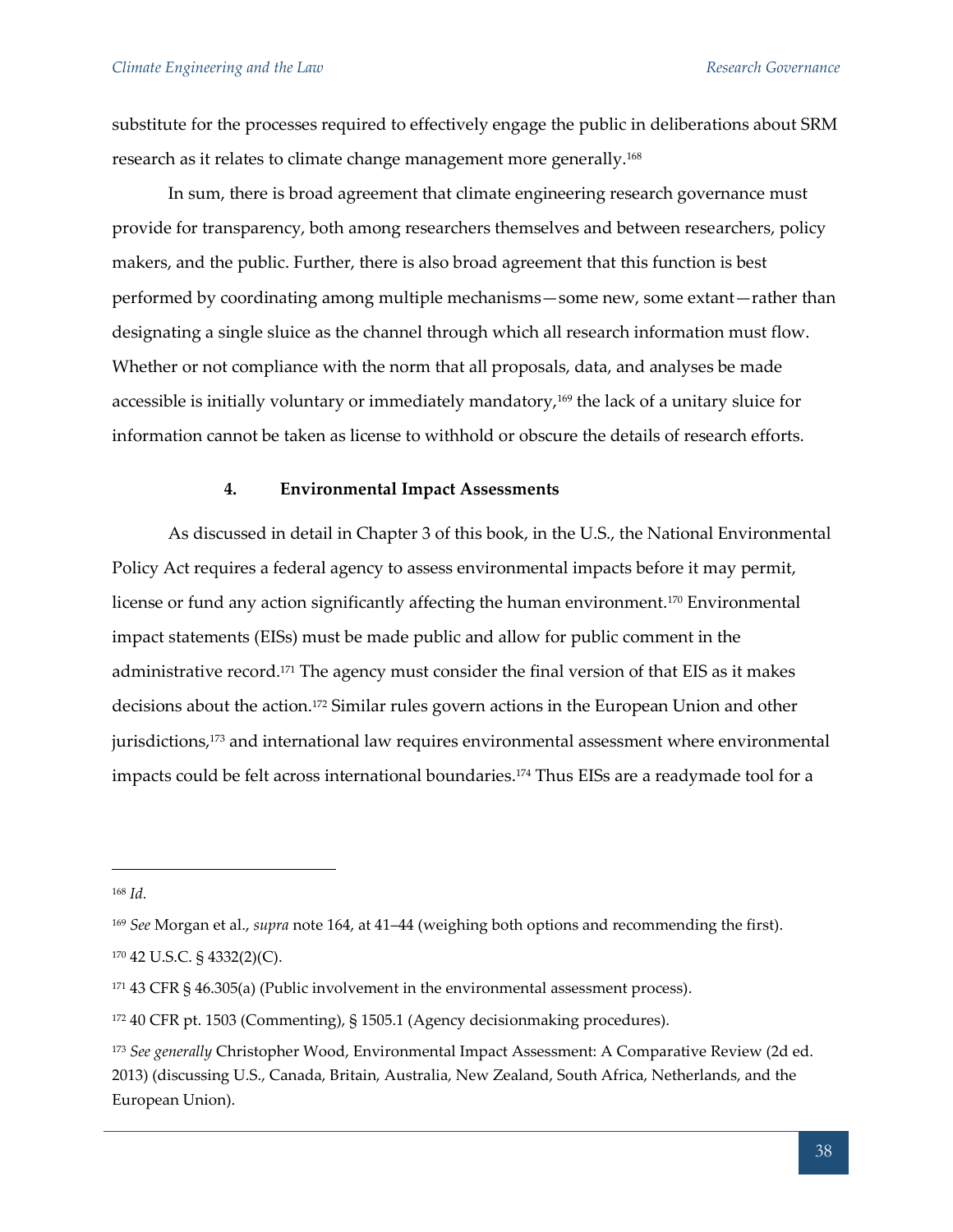program of climate engineering research governance that seeks to adhere to the principle of public consultation discussed above. Reflecting that suitability, the London Convention/London Protocol's Assessment Framework for OIF experiments requires that any instance of OIF conducted for scientific research purposes be preceded by an environmental assessment process involving detailed disclosures of the experiment's goals, parameters, and expected effects to countries in the region of the proposed experiment.<sup>175</sup>

However, some aspects of EIA practice do not well fit the purpose of assessing the environmental impacts of climate engineering research. For one, the impacts of individual field tests may not rise to the level of significance necessary to trigger detailed analysis, even if some or all of those tests' impacts are considered cumulatively.<sup>176</sup> Similarly, should a class of experiment be exempted from impact assessments based on a categorical exclusion—such as the ones that the U.S. Department of Energy and National Science Foundation frequently issue for

<sup>176</sup> IASS Code of Conduct, *supra* note 56, at 73 ("This draft Code recommends that all scientific research involving geoengineering conducted in the open environment should undergo a prior assessment."); Nigel Moore et al., Inst. for Adv. Sustainability Studies, Workshop Report: Procedural Governance of Field Experiments in Solar Radiation Management 10 (Mar. 2015); *see also* Blackstock et al., *supra* note 154, at 4 ("EIAs would be particularly ineffective at the technology development and process study levels, because any environmental impacts arising from such small-scale experiments would likely be negligible and therefore fail to trigger full EIA processes; as such, there would be limited opportunities for public engagement.").

<sup>174</sup> Pulp Mills on the River Uruguay (Arg. v. Uru.), Judgment, at 83 (Apr. 20, 2010), http://bit.ly/1J2Ug2g ("it may now be considered a requirement under general international law to undertake an environmental impact assessment where there is a risk that the proposed industrial activity may have a significant adverse impact in a transboundary context, in particular, on a shared resource."); *see also* IASS Code of Conduct, *supra* note 56, at 71 ("As fundamentally a national instrument, EIA is entrenched in the domestic law of a large number of States.").

<sup>175</sup> *See* International Maritime Organization, *Assessment Framework*, bit.ly/239Z5gT (visited Jan. 18, 2016) (the Assessment Framework "does not contain a threshold below which experiments would be exempt from its assessment provisions. Every experiment, regardless of size or scale, should be assessed in accordance with the entire Assessment Framework."); Resolution LC-LP.2(2010) on the Assessment Framework for Scientific Research Involving Ocean Fertilization (adopted Oct. 14, 2010), bit.ly/1ndAQ0O (Framework itself is Annex 6 of the Resolution).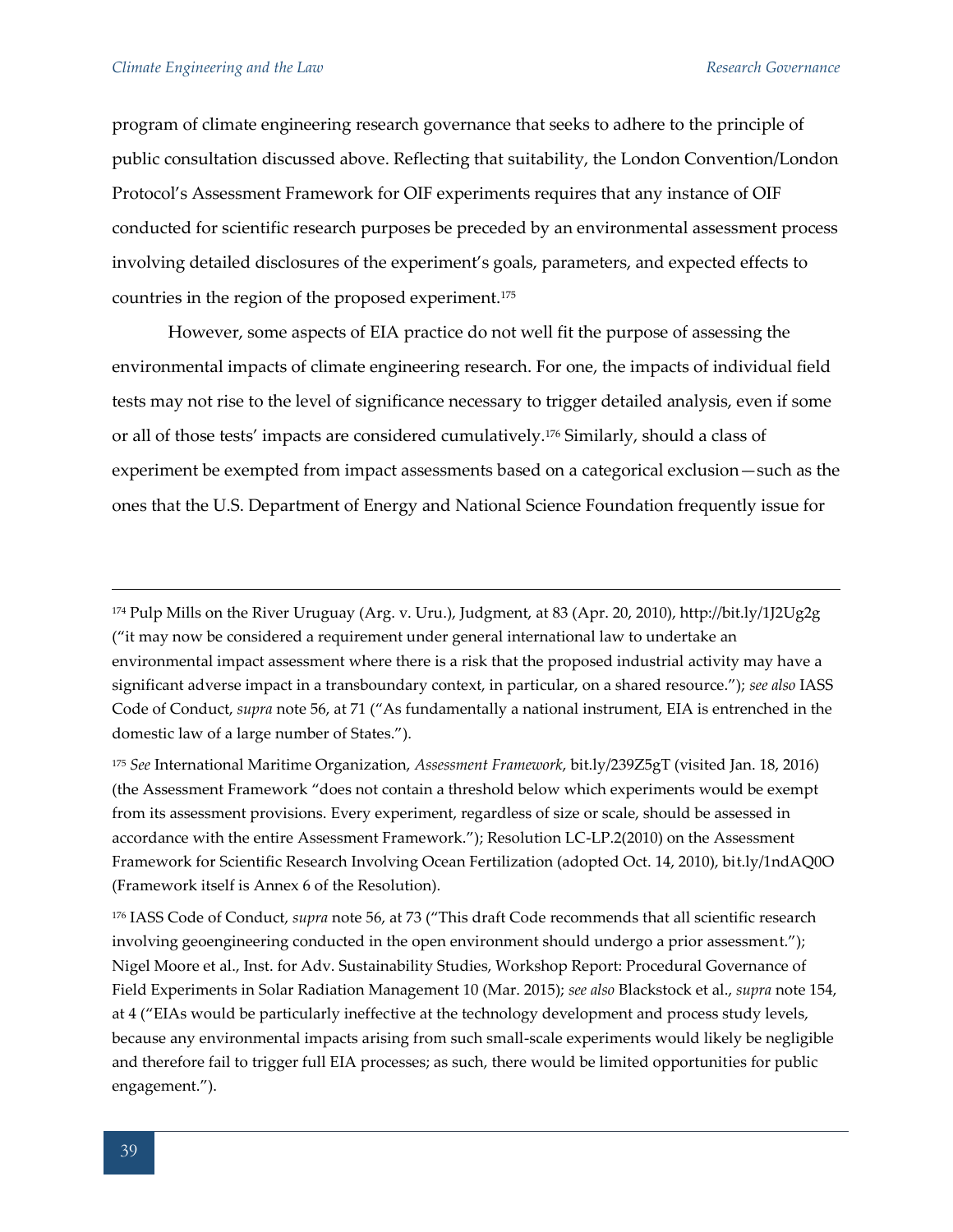weather-related research<sup>177</sup>—the law devised to ensure scrutiny and transparency could actually supply a means of *avoiding* impact assessment and public participation. Private funding, should it cause an experiment or research campaign to avoid the trigger of governmental involvement, could provide another potential means of avoiding the EIA process, barring a trigger based on other laws, such as pollution restrictions.<sup>178</sup>

Just as gaps in coverage by NEPA and similar laws might allow some research to go inappropriately unexamined, it is also possible that compliance with these laws could laden a particular experiment with costs and procedural burdens unwarranted by the risks and uncertainties that attend it, and so inhibit the advancement of knowledge.<sup>179</sup>

Issuance of a programmatic EIS (or the equivalent for non-U.S. jurisdictions) could ameliorate at least some of these gaps and mismatches by crafting a tiered review structure that takes into account the unusual purpose of climate engineering experiments, pays close attention to the potential accretion of cumulative impacts over the course of multiple experiments, and digests research proposals more quickly than could be expected if each experiment were reviewed as a unique action.<sup>180</sup> In addition to providing for a coherent assessment process in advance of experimentation, a programmatic EIS would make at least some interaction among scientists, regulators, political authorities, and the public mandatory in advance of field testing. This stricture might inspire discontent within the research community. It also would *not* provide a complete means of integrating scientific, political, and ethical priorities. Rather, it

<sup>177</sup> Department of Energy, *Categorical Exclusion (CX) Determinations by CX*, 1.usa.gov/1L1eVPH (visited Feb. 4, 2016) (listing seven categories of research activity to which categorical exclusions apply); 45 C.F.R. pt. 640.3 (discussing actions by or permitted or funded by NSF requiring an environmental assessment and categorical exclusions).

<sup>178</sup> Blackstock et al., *supra* note 154, at 4 ("policy makers should not assume a governmental action trigger, given both the potential for private funders to support experimentation and uncertainty regarding other regulatory triggers, such as permits for releases into air or water.").

<sup>179</sup> *See* Larry Mayer, *Arctic Marine Research: The Perspective of a US Practitioner*, *in* Arctic Science, International Law and Climate Change 83, 93 (S. Wasum-Rainer, I. Winkelmann & K. Tiroch ads. 2012) ("In some cases the constraints of the environmental permitting process have delayed or prevented critical scientific studies.").

<sup>180</sup> *See* Moore et al., *supra* note 176, at 13.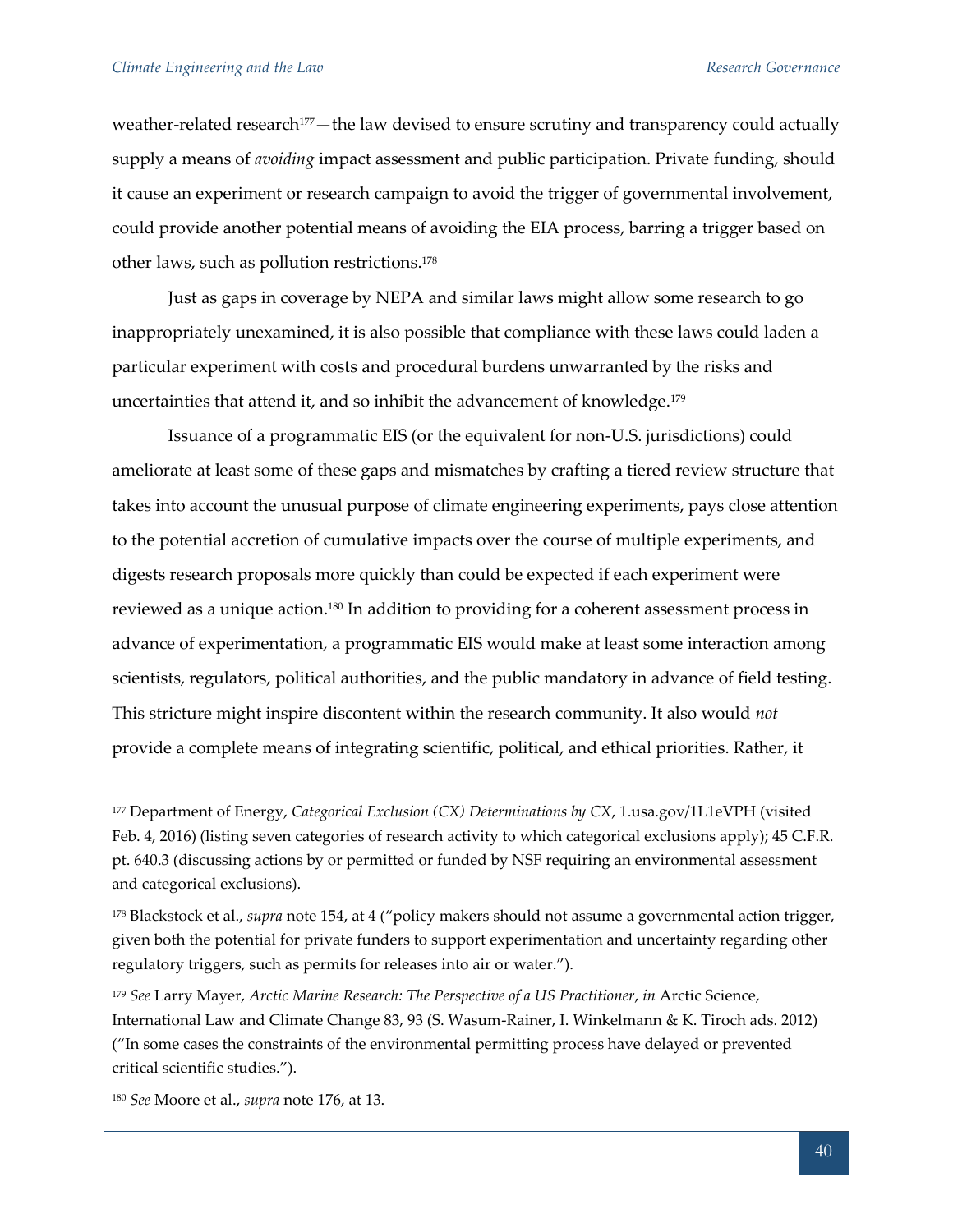would likely serve as a resource on which to draw and a platform on which to base additional forms of review and public engagement.

#### **5. Public Engagement**

Just as "the consent of those who are affected by geoengineering research and deployment can confer legitimacy on the research and deployment or on the institutions in charge of geoengineering decision-making,"<sup>181</sup> a lack of consent—or even a perceived lack—can deprive geoengineering research of social license.<sup>182</sup> Although public consent to climate engineering research is difficult even to define,<sup>183</sup> much less to garner, some measure of consent—whether manifest through reasoned public approval by a government agency or a more direct means—is important to a viable program of climate engineering research in liberal democracies, and effective climate engineering research governance should entail public engagement.<sup>184</sup> However, as the experiences of researchers, government officials, and the public

<sup>181</sup> Pak-Hang Wong, *Consenting to Geoengineering*, Philosophy & Tech. (published online June 7, 2015), http://bit.ly/2aNAL2G.

<sup>182</sup> *See* Jesse Reynolds, *The Regulation of Climate Engineering*, 3 L. Innovation & Tech. 113, 125 (2011) ("Given this complex political landscape, establishing legitimacy will be both crucial and difficult for any regulatory scheme."); Adam Corner & Nick Pidgeon, *Geoengineering the Climate: the Social and Ethical Implications,* 52 Env't: Sci. & Pol'y for Sustainable Dev. 24, 29 (2010) ("the prospect of [geoengineering] is something that all citizens could reasonably claim to have a legitimate stake in."); IASS Code of Conduct, *supra* note 56, at 81 (noting calls in Aarhaus Convention art. 1 and Rio Declaration principle 10 to states to guarantee information access).

<sup>183</sup> *See* Nick Pidgeon et al., *Deliberating stratospheric aerosols for climate geoengineering and the SPICE project*, 3 Nature Climate Change 451 (2013) (describing public engagement as a process of framing issues by posing basic questions, such as "What is a development for? What is the need? Who owns it? Who will be responsible if things go wrong?"); Wong, *supra* note 181 (discussing three models of public consent and two approaches to consent to geoengineering, and noting problems of resolving disagreements over issues underlying the choice of model while also seeking consent).

<sup>184</sup> *See id.*; UBA, *supra* note 55, at 131 ("A polarized debate … would make it difficult for a state to adopt and implement any policy on geoengineering."); Bodansky, *supra* note 4, at 547 ("Ultimately, the[] success [of nonbonding norms developed by scientists, social scientists, philosophers and lawyers] in forestalling more drastic regulation hinges on their public credibility, rather than on their legal status or source."). For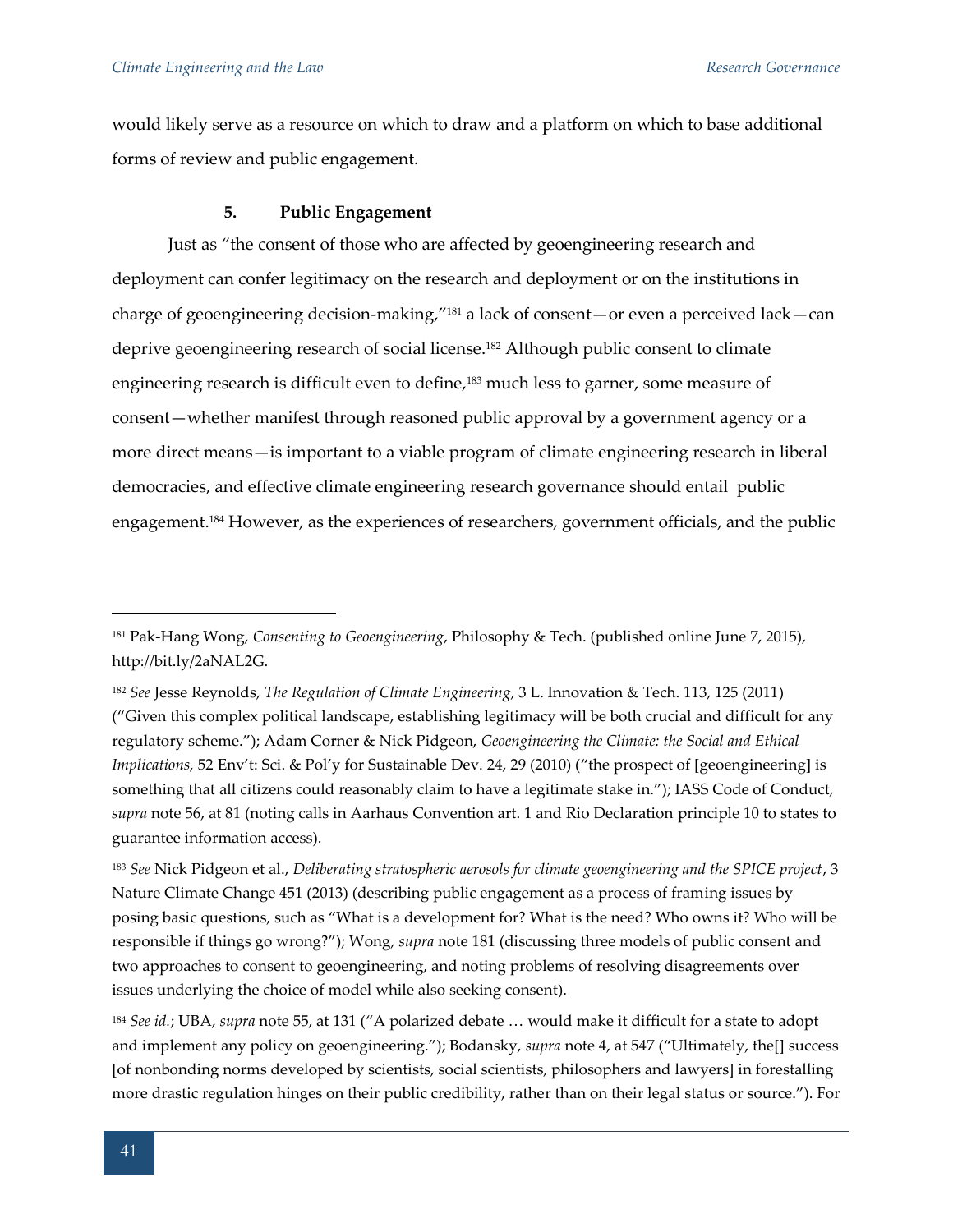with climate engineering experiments such as SPICE and the Haida Corporation's fertilization have demonstrated, it can be difficult to engage effectively with the public because the myriad concerns they express tend to focus not only on the risk posed by an experiment but also on its motives, the values it implies, and its implications for other priorities.<sup>185</sup> Such reactions are consistent with the characterization of climate engineering as not simply a technical capacity but "a socially constructed and contested phenomenon."<sup>186</sup> Because public reaction to the proposal or conduct of early climate engineering field experiments could, in the absence of established and tested governance mechanisms or institutions, function as a referendum on such experimentation,<sup>187</sup> the stakes of engaging the public well or badly are high.<sup>188</sup>

# **6. Managing Intellectual Property Rights**

The usual tension between private and public interests in intellectual property is greatly heightened in the climate engineering context, where private research funding currently rivals

discussion of the need for and role of public engagement in the process of commencing research into another new and contentious technology, see Jack Stilgoe et al., *Public Engagement with Biotechnologies Offers Lessons for the Governance of Geoengineering Research and Beyond*, 11 Issues in Sci. & Tech. 79 (2013).

<sup>185</sup> Pidgeon et al., *supra* note 183, at 452–54 (describing both general pattern and particular example of public's questions and doubts about SPICE); Jack Stilgoe et al., *Public engagement with biotechnologies offers lessons for the governance of geoengineering research and beyond*, 11 PLoS Biology 11 (2013) (describing how actual experiment was less concerning to public than what experiment represented); *see also* W. Carr et al., *Swimming upstream: Engaging the American public early on climate engineering*, 70 Bull. of the Atomic Scientists 38 (2014) ("such ideas are easier in theory than in practice. Meaningful public engagement can require more of scientists and regulatory agencies than many realize.").

<sup>186</sup> Bellamy, *supra* note 9, at 33; *see also* Macnaghten & Szerszynski, *supra* note 59, at 466 (challenging assumption "that debates around [SRM] are debates about a unified, stable, technological object … rather than a more complex conversation in which the very nature of geoengineering is put into question.").

<sup>187</sup> Blackstock et al., *supra* note 154, at 6 ("without a politically agreed program of SRM research, any decision made on a single experiment could, in effect, turn that experiment into a political referendum on all further SRM research").

<sup>188</sup> *See* Carr et al., *supra* note 185, at 44 ("Upstream engagement does not necessarily guarantee better climate engineering science, technology, or regulation. The quality of the outcome depends on the effectiveness of the process itself."); Macnaghten & Szerszynski, *supra* note 59; A. Corner, *Perceptions of geoengineering: Public attitudes, stakeholder perspectives, and the challenge of 'upstream' engagement*, 3 WIREs Climate Change 451 (2012).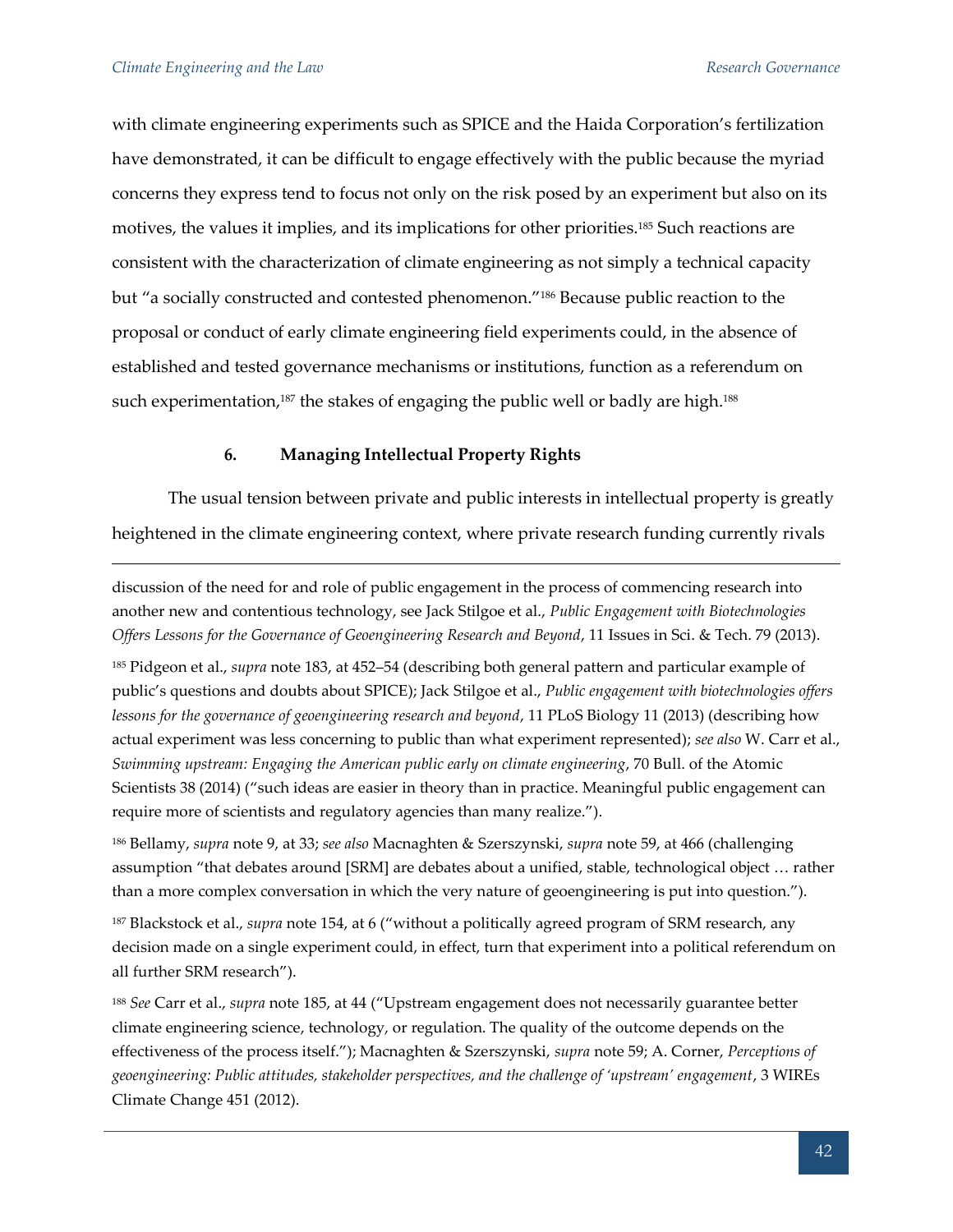public funding in scale,<sup>189</sup> and where control of a technology's patent rights could mean partial control of the climate.<sup>190</sup> This tension led the Oxford Principles' authors to clarify how their call for regulation of climate engineering technologies as "a public good" would affect intellectual property rights:

There should [] be a presumption against exclusive control of geoengineering technology by private individuals or corporations. . . . [W]hilst [geoengineering's characterization as a public good] does not mean that there can be no intellectual property in geoengineering, it highlights that there might be a need for restrictions to ensure fair access to the benefits of geoengineering research.<sup>191</sup>

To answer the concerns informing this statement and those noted in Part II above, climate engineering research governance may need to steer around or wholly displace the normal operation of intellectual property law when it encounters climate engineering technologies and processes.

No one is publishing arguments in favor of a business-as-usual approach to intellectual property in the climate engineering context. (This is not surprising; most patent advocates instead quietly focus on building portfolios of claims before engaging in public debate.) Though proposals for intervention vary in their details, they share the basic premise that climate

<sup>189</sup> *See* Fund for Innovative Climate and Energy Research, *Answers to Frequently Asked Questions*, stanford.io/1McyLso (visited Jan. 17, 2016) ("**Q.** What is the source and size of the fund? Who administers the fund? **A.** Since its inception in 2007, FICER has given out grants to 13 research projects and various scientific meetings totaling \$8.5 million. Internationally known climate scientists Dr. David Keith of Harvard University…and Dr. Ken Caldeira of the Carnegie Institution for Science select projects that receive support from the fund. While Mr. Gates provides input from time to time on the fund, Drs. Keith and Caldera make final decisions on projects."); GAO-10-903, *supra* note 6, at 18 ("We identified approximately \$100.9 million in geoengineering-related funding across USGCRP agencies in fiscal years 2009 and 2010, with about \$1.9 million of this amount related to research directly investigating a particular geoengineering approach.").

<sup>190</sup> *See* James Boyle & Jennifer Jenkins, Intellectual Property: Law & The Information Society; Cases & Materials 2–3 (2014) (summarizing basic policy goals of IP law); Daniel Cressey, *Cancelled Project Spurs Debate over Geoengineering Patents*, Nature: News, May 23, 2012 (corrected May 24, 2012), http://bit.ly/1JbNSjX.

<sup>191</sup> Steve Rayner et al., *The Oxford Principles*, 121 Climatic Change 499, 505 (2013).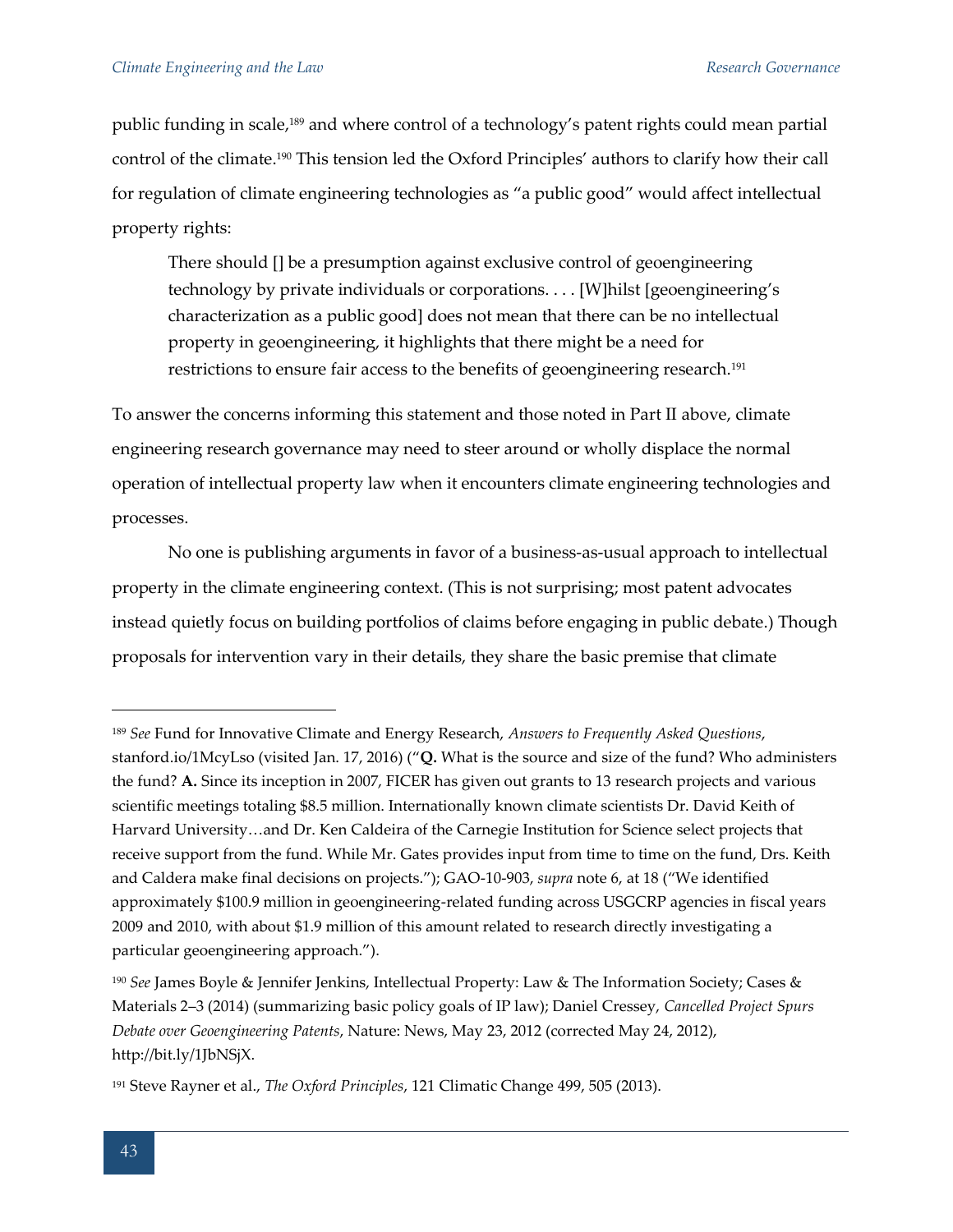engineering research governance should limit the ability of individual private interests to exclude others from useful knowledge and know-how.<sup>192</sup> Under one such proposal, the U.S. Patent and Trademark Office would screen for climate engineering-related applications and place them in a compulsory patent pool.<sup>193</sup> Another proposal envisions crafting multiple, coordinated intellectual property mini-regimes, each specific to a particular climate engineering approach.<sup>194</sup> Yet a third proposal takes the U.S. approach to nuclear energy patents as a model for a *sui generis* climate engineering intellectual property regime,<sup>195</sup> and makes four specific recommendations with this model in mind.<sup>196</sup> A final proposal points to the suite of intellectual property policies employed by the European Organization for Nuclear Research, which successfully supports an "open science" model that does not eliminate intellectual property rights but privileges public dissemination if ever those two priorities collide.<sup>197</sup>

<sup>192</sup> *See, e.g.*, Arunabha Ghosh, *Environmental Institutions, International Research Programmes, and Lessons for Geoengineering Research*, Geoengineering Our Climate?, Working Paper, at 12–13 (Feb. 2014), bit.ly/1mApChj ("Government-funded research should [] remain in the public domain, while privately funded work should have limits on proprietary knowledge.").

<sup>193</sup> Chavez, *supra* note 117, at 32.

<sup>194</sup> Aladdin Tingling Diakun, Clearing the Air on 'Geoengineering' and Intellectual Property Rights; Towards a framework approach, Master's Research Paper presented to the University of Waterloo in fulfillment of the MRP requirement for the degree of Master of Arts in Global Governance 29 (2015) ("an effective analytical framework will ultimately need to evaluate the tradeoffs associated with IPRs and [geoengineering] on a case-by-case basis. In particular, the scale and distribution of potential impacts…as well as their relative intensity, will to a large degree determine how concerned we should be about IPRs.").

<sup>195</sup> Parthasarathy et al., *supra* note 116, at 10–12 (discussing creation of Atomic Energy Commission by Atomic Energy Act of 1946 and Commission's role in steering decisions about intellectual property protections).

<sup>196</sup> *Id.* at 12–13. Those recommendations are: (1) stop issuing broad patents; (2) create an interagency geoengineering patent task force; (3) add geoengineering to the existing sensitive application warning system within the PTO and require patent review by the Interagency Geoengineering Patent Task Force; and (4) offer non-patent based innovation incentives.

<sup>197</sup> Ghosh*, supra* note 192, at 12.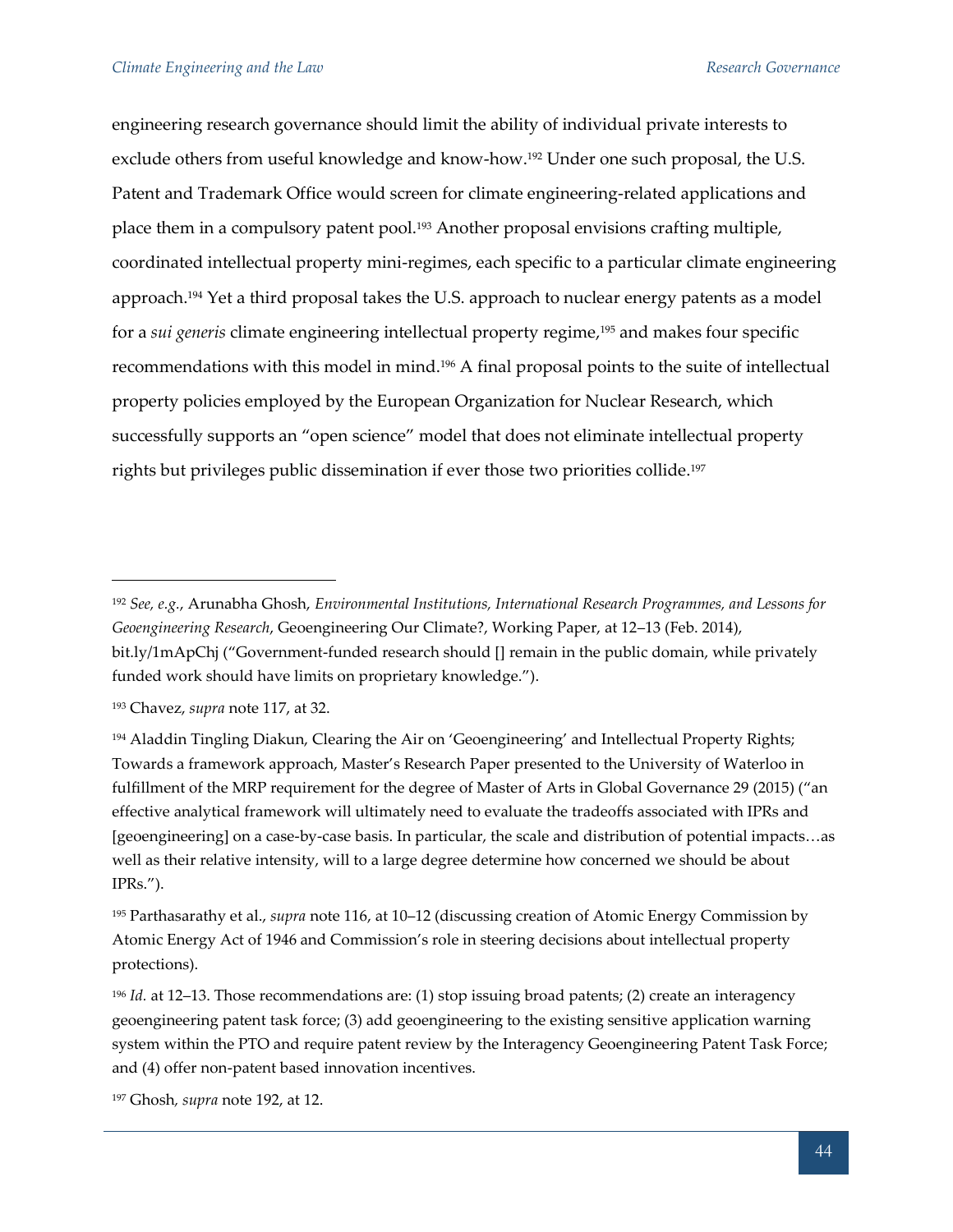#### **7. Liability**

Because the effects of most approaches to climate engineering would be felt unevenly across geographies, populations, and generations, any climate engineering deployment can be expected to impose costs and deliver benefits disparately.<sup>198</sup> Having looked to other contexts in which human activity tends to yield similarly disparate outcomes, several authors have proposed regimes for defining, assigning, and enforcing liability among those who cause and those who are affected by the activity at issue.<sup>199</sup> Several factors present steep challenges to the successful operation of any such regime for climate engineering deployments, however,<sup>200</sup> chief among them the problem of determining causation.<sup>201</sup> As liability issues arising from climate engineering research activities do not differ in material ways from those arising from deployment (discussed in Chapter 5 of this volume), there is every reason to try to develop answers to all major liability questions in advance of significant research efforts.

# **B. When**

At what point should activities that qualify as "climate engineering research" receive heightened or particular oversight? Should it be as soon as the research gets the "climate engineering" label, such that even computer modeling activity could come within the compass of oversight? Or should it be only after the potential impacts of a given experiment are determined to be likely to exceed a particular impact threshold? Should moratoria apply until such time as key stakeholders agree to establish governance structures?

<sup>198</sup> *See, e.g.*, David Reichwein et al., *State Responsibility for Environmental Harm from Climate Engineering*, 5 Climate Law 142 (2015); Juan Moreno-Cruz et al., *A Simple Model to Account for Regional Inequalities for Solar Radiation Management*, 110 Climate Change J. 649 (2010).

<sup>199</sup> *See, e.g.*, Joshua B. Horton et al., *Liability for Solar Geoengineering: Historical Precedents, Contemporary Innovations, and Governance Possibilities*, 22 NYU Envtl. L.J. 225 (2015); M. Bunzl, *Geoengineering Harms and Compensation*, 4 Stanford J.L., Sci. & Pol'y 70 (2011).

<sup>200</sup> Toby Svoboda & Peter Irvine, *Ethical and Technical Challenges in Compensating for Harm Due to Solar Radiation Management Geoengineering*, 17 Ethics, Pol'y & Env't 157 (2014).

<sup>201</sup> *Id.* at 170; Pak-Hang Wong et al., *Compensation for Geoengineering Harms and No-Fault Climate Change Compensation*, Geoegineering Our Climate Working Paper No. 8 (2014), bit.ly/1OzeoG4.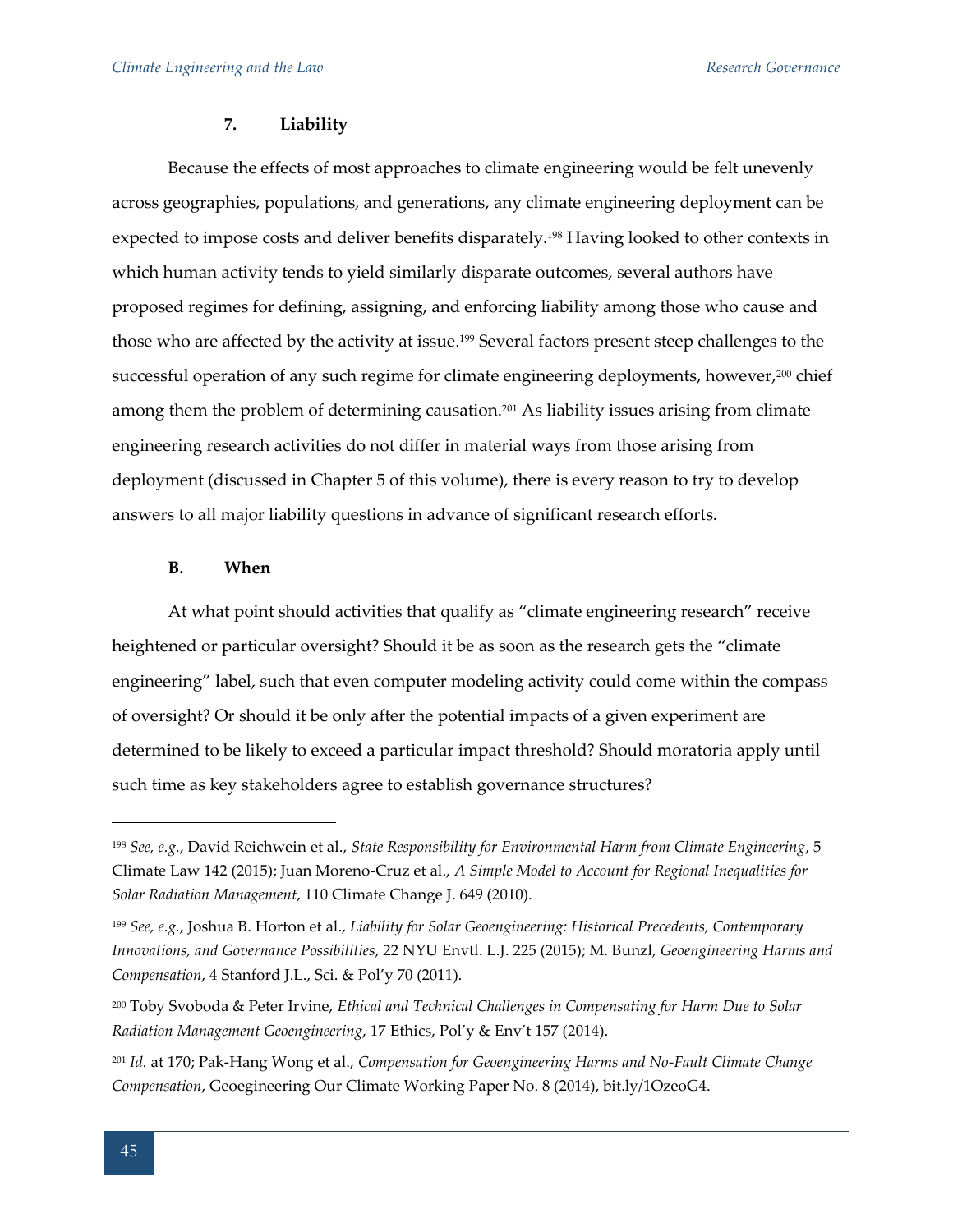Answers to the foregoing questions vary for different approaches to climate engineering. Less is at stake in determining the phases of research for climate engineering approaches like direct air capture or afforestation whose potential adverse effects could be contained. As the National Research Council has observed, there is little doubt that one or more forms of CDR would be net beneficial and important for the purpose of restoring and maintaining the earth's carbon balance, $202$  and as a result decisions about whether to deploy these approaches "will be largely based on cost and scalability" and less on the improved understanding of the risks presented by adverse side effects.<sup>203</sup> By contrast, approaches like stratospheric aerosol injection and marine cloud brightening have the potential to cause unknown amounts of incidental harm through complex and little understood mechanisms.<sup>204</sup> This disparity makes it important for experiments that must create the risk of harm to do so minimally, which in turn means structuring research phases with care. Accordingly, this section first discusses the phases of research particular to approaches whose potential adverse effects could not readily be contained (stratospheric aerosol injection, marine cloud brightening, OIF, and ocean alkalization) before turning to timing-related features of governance that potentially apply to all climate engineering approaches.

<sup>202</sup> NRC, Carbon Removal, *supra* note 10, at 104.

<sup>203</sup> *Id.* at 110 ("In some contexts, it might be useful to treat various CDR proposals and albedo modification proposals jointly. This is especially true of those CDR approaches that raise novel risks and governance issues (e.g., ocean fertilization, ocean alkalinization).").

<sup>204</sup> *See, e.g.*, Douglas G. MacMartin et al., *On Solar Geoengineering and Climate Uncertainty*, 42 Geophysical Res. Letters 7156 (2015) (identifying uncertain parameters by examining discrepancies among model outputs); Robert Wood & Thomas P. Ackerman, *Defining Success and Limits of Field Experiments to Test Geoengineering by Marine Cloud Brightening*, 121 Climatic Change 459 (2013) (acknowledging multiple scientific uncertainties); *see also* Ben Parkes et al., *Crop Failure Rates in a Geoengineered Climate: Impact of Climate Change and Marine Cloud Brightening*, 10 Envtl. Res. Letters 5 (Aug. 2015), http://bit.ly/1NOAztI (inferring from model simulations expected effects of the increased cloud droplet formation caused by marine cloud brightening on crop failure rates in West Africa and China).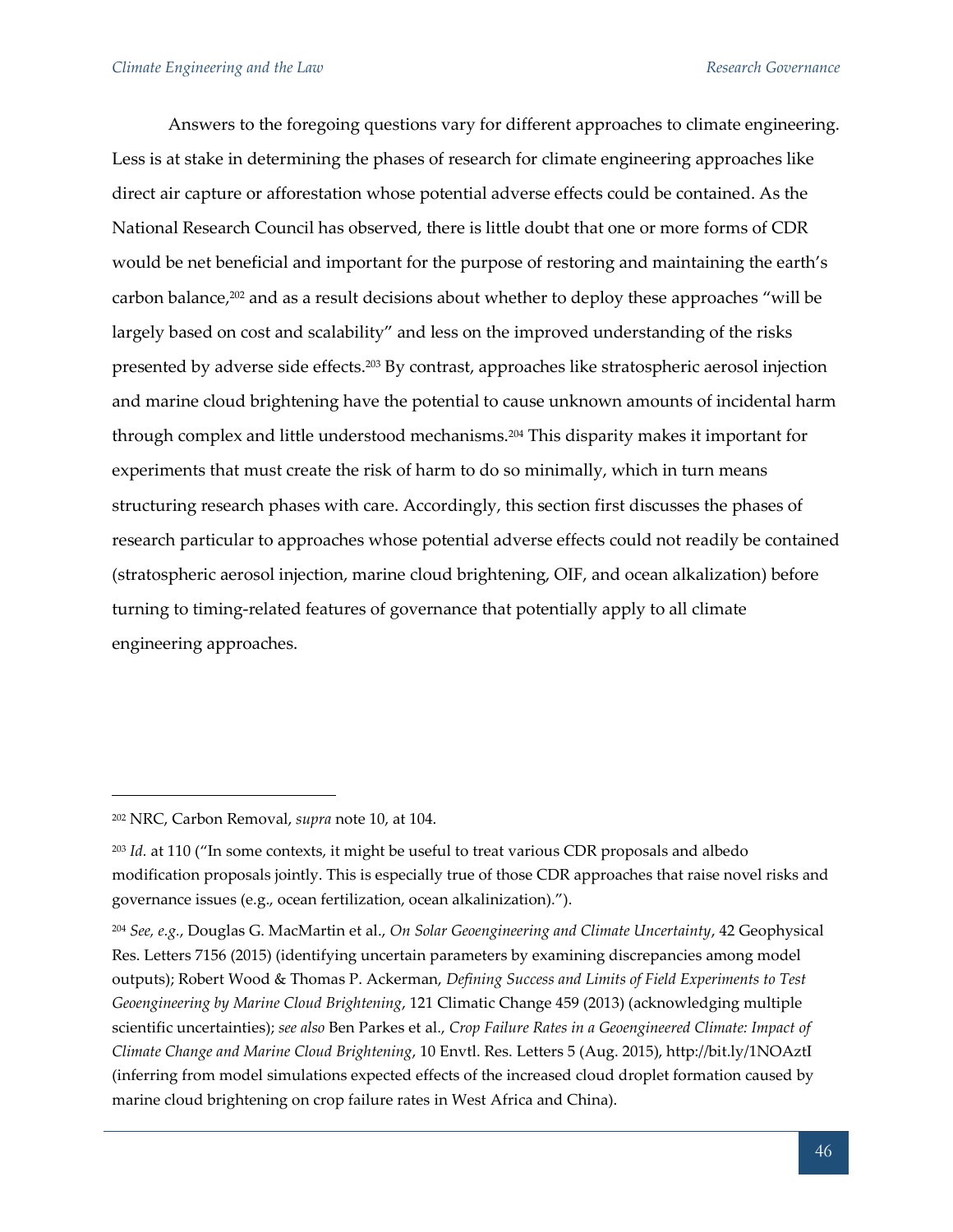# **1. The Phases of SRM and OIF Research**

The phases through which research into SRM technology would likely proceed are as follows:

- Laboratory Useful to develop understanding of efficacies and risks well represented by laboratory experiments or computer or physical models;
- Technology development Focused on hardware development and operations; no chemical processes;
- Process study  $-$  Micro-scale analysis of physical, chemical and, radiative processes; not going beyond the scale of natural perturbations;
- Scaling test  $-$  Conducted at the mesoscale level of 1 to  $1,000 \text{ km}^2$ ; intended to validate models and assess how processes may vary across scales;
- Climate response test  $-$  Designed to elicit a large-scale climate response.<sup>205</sup>

The first of these phases entails no environmental impacts; the second and third, if they entail any impacts, do not pose significant ones.<sup>206</sup> To illustrate the nature and utility of the third phase, one report offers the example of studying "the possible loss of stratospheric ozone in response to aerosol injection":

The large-scale ozone response depends first on the small-scale physical and chemical interactions that determine how the chemistry of an air parcel evolves, and second on the large-scale atmospheric dynamics that transport constituents within the stratosphere. Most (but not all) of the uncertainty in predicting the response of ozone to injection of a novel kind of aerosol stems from uncertainty in small-scale processes so it is possible for small-scale experiments to reduce uncertainty in large-scale predictive models.<sup>207</sup>

<sup>205</sup> David W. Keith et al., *supra* note 5, at 3 tbl.1; *see also* Blackstock et al., *supra* note 154, at 2–3 (describing similar stages of SRM research); SRMGI, *supra* note 62, at 45–54 (proposing similar "categories" of research); BPC Task Force, *supra* note 13, at 23 ("Any research should be conducted using a phased approach, starting with low-risk and low-cost exploratory research in the laboratory and only gradually considering larger-scale, higher-risk research (including field experiments) as more is understood about the technology.").

<sup>206</sup> Jason J. Blackstock, The International Politics of Geoengineering, Memorandum submitted to House of Commons Sci. & Tech. Sub-Comm. (March 18, 2010), bit.ly/1j7aLvE.

<sup>207</sup> Keith et al., *supra* note 5, at 4.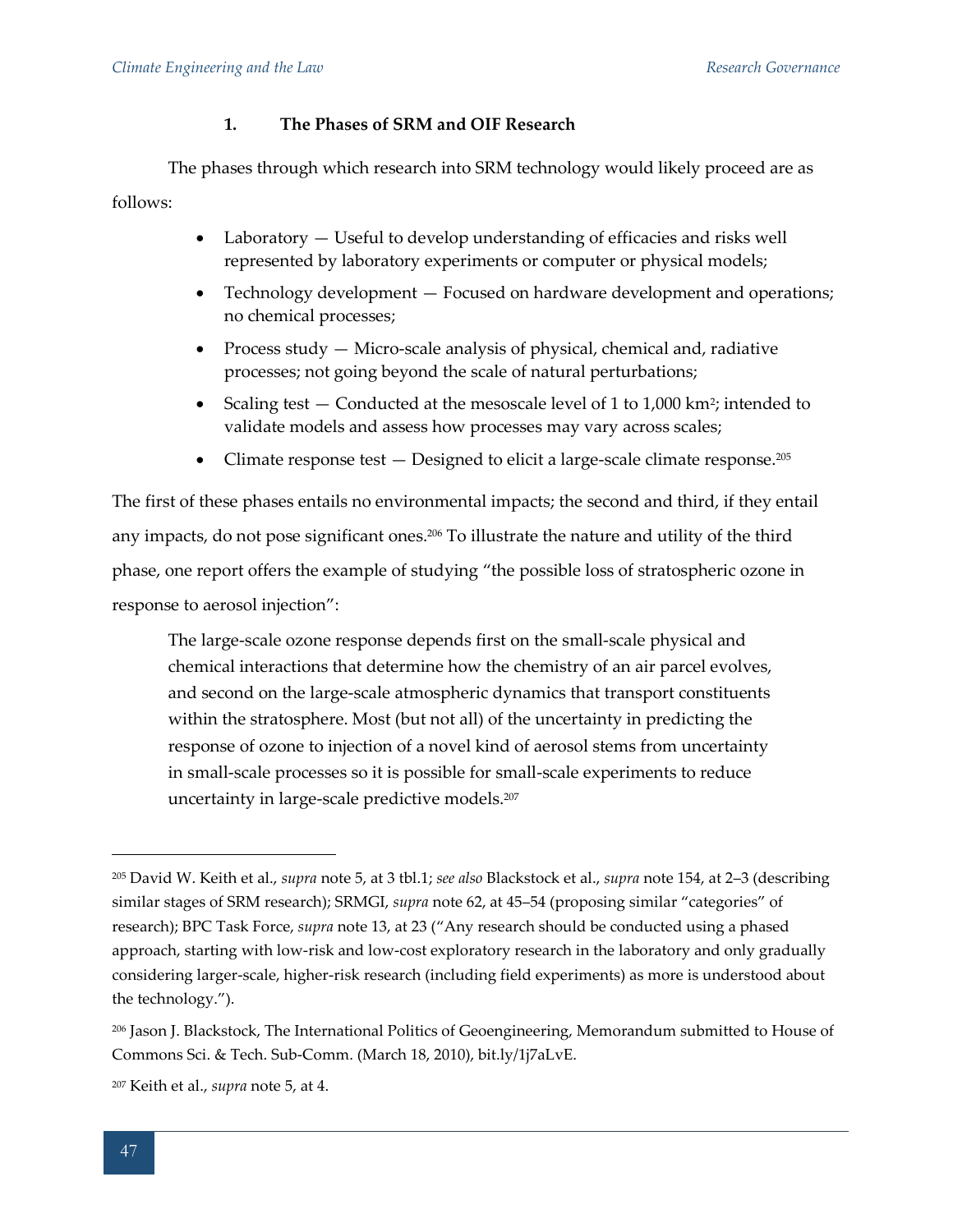Thus, although impacts would vary among experiments undertaken to explore each of four climate engineering approaches considered here (i.e., those whose adverse impacts cannot readily be contained), it is generally true that only the commencement of field tests at the fourth phase promises non-negligible environmental impacts.<sup>208</sup>

# **2. The Phases of Geoengineering Research, in General**

This sub-section discusses thresholds, moratoria, and the "allowed zone" for climate engineering research. These mechanisms are all potentially useful to the governance of research of any climate engineering approach.

*i. Thresholds*. Three broad categories of threshold pertain here: one relating to the scale of a given experiment, another relating to the state of the global climate, and the third relating to existence and nature of climate engineering governance institutions.

One proposal for scalar thresholds establishes numeric criteria for individual SRM experiments based on how much all SRM experiments in a given year would dim the sun (measured in watts per square meter or Wm<sup>-2</sup>), where they would do so, and for how long.<sup>209</sup> This threshold would pertain to the annual average effects of all SRM experiments, thereby limiting cumulative, worldwide "radiative forcing perturbation" in a given year.<sup>210</sup> In contrast to this ostensibly precise numeric dividing line,<sup>211</sup> the scalar threshold for OIF experiments

<sup>208</sup> *Id.*; Blackstock, *supra* note 206.

<sup>209</sup> Parson & Keith, *supra* note 1 (proposing threshold based on "the product of area, duration, and size of radiative forcing perturbation").

<sup>210</sup> *Id.*

<sup>211</sup> *But see* Integrated Assessment of Geoengineering Proposals, Briefing Paper No. 3: Decisionmaking for Geoengineering—Why Will It Be Challenging? 3 (2014) ("The ability to accurately detect and attribute changes in the climate should be a prerequisite for implementing geoengineering,"); NRC, Reflecting Sunlight, *supra* note 1, at 184 ("Current observing systems are insufficient to quantify the effects of any intervention at present. If albedo modification at climate-altering scales were ever to occur, it should be accompanied by an observing system that is appropriate for assessing the impacts of the deployment and informing subsequent actions.").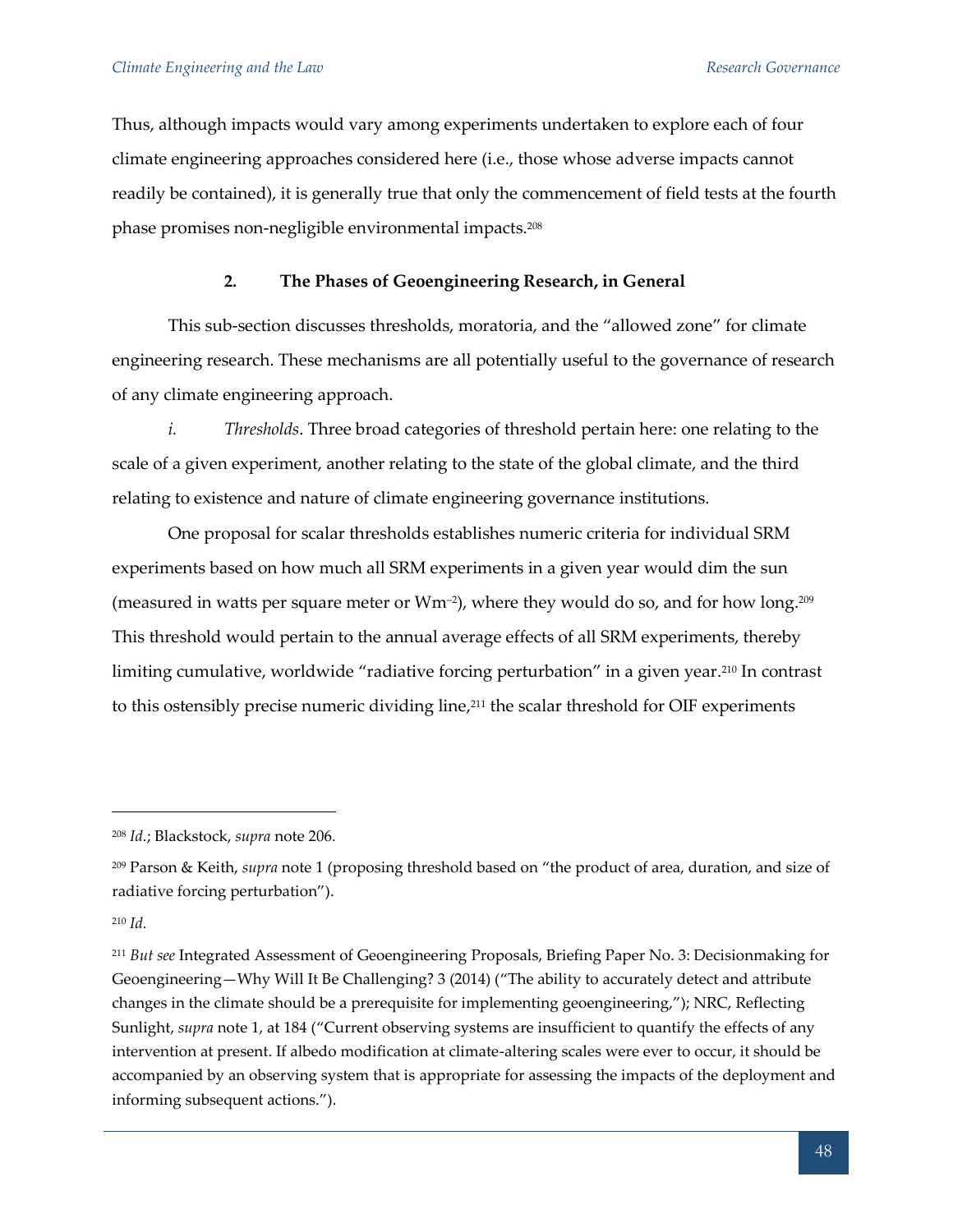exempted from the London Convention/London Protocol's prohibition on "dumping" takes the form of an environmental impact assessment without a predetermined numeric component.<sup>212</sup>

A second approach to establishing research thresholds would set limits based on the rate and degree to which the climate is changing. This approach would mark the tipping point at which the danger of failing to intervene in the global climate is felt to match or outweigh the danger of previously impermissible climate engineering experimentation or deployments. Because this threshold could take many forms, all of them uncertain, no one has yet suggested that national governments or the scientific or international communities should articulate it precisely.

The third type of threshold is less literal, and would be satisfied by the establishment and operation of governance mechanisms that satisfy particular criteria.<sup>213</sup> The draft Berlin Declaration—a statement about SRM that was presented, debated, but never finalized or agreed to by attendees at the 2014 Climate Engineering Conference<sup>214</sup> - articulates such a threshold in this way: "the establishment of an open and transparent review process…. At a minimum, such a review process should involve prior disclosure of research plans…."<sup>215</sup> The London Convention/London Protocol's imposition of the Assessment Framework satisfies this threshold for OIF.

As these types and examples reflect, thresholds could—and in the context of OIF do describe the boundary within which climate engineering research field tests are agreed to be

<sup>212</sup> International Maritime Organization, *Assessment Framework*, bit.ly/239Z5gT (visited Jan. 18, 2016) (the Assessment Framework "does not contain a threshold below which experiments would be exempt from its assessment provisions. Every experiment, regardless of size or scale, should be assessed in accordance with the entire Assessment Framework."); Resolution LC-LP.2(2010) on the Assessment Framework for Scientific Research Involving Ocean Fertilization (adopted Oct. 14, 2010), bit.ly/1ndAQ0O (Framework itself is Annex 6 of the Resolution).

<sup>213</sup> *See, e.g.*, Jason J. Blackstock & Jane C.S. Long, *The Politics of Geoengineering*, 327 Science 527 (2010) ("Emerging national research programs—and even individual scientists—must forswear climatic impacts testing and carefully restrict subscale field-testing until approved by a broad, legitimate, international process.").

<sup>214</sup> Parker, Morton & Collins, *supra* note 148.

<sup>215</sup> Draft Proposed Berlin Declaration, bit.ly/1Uzx2S0.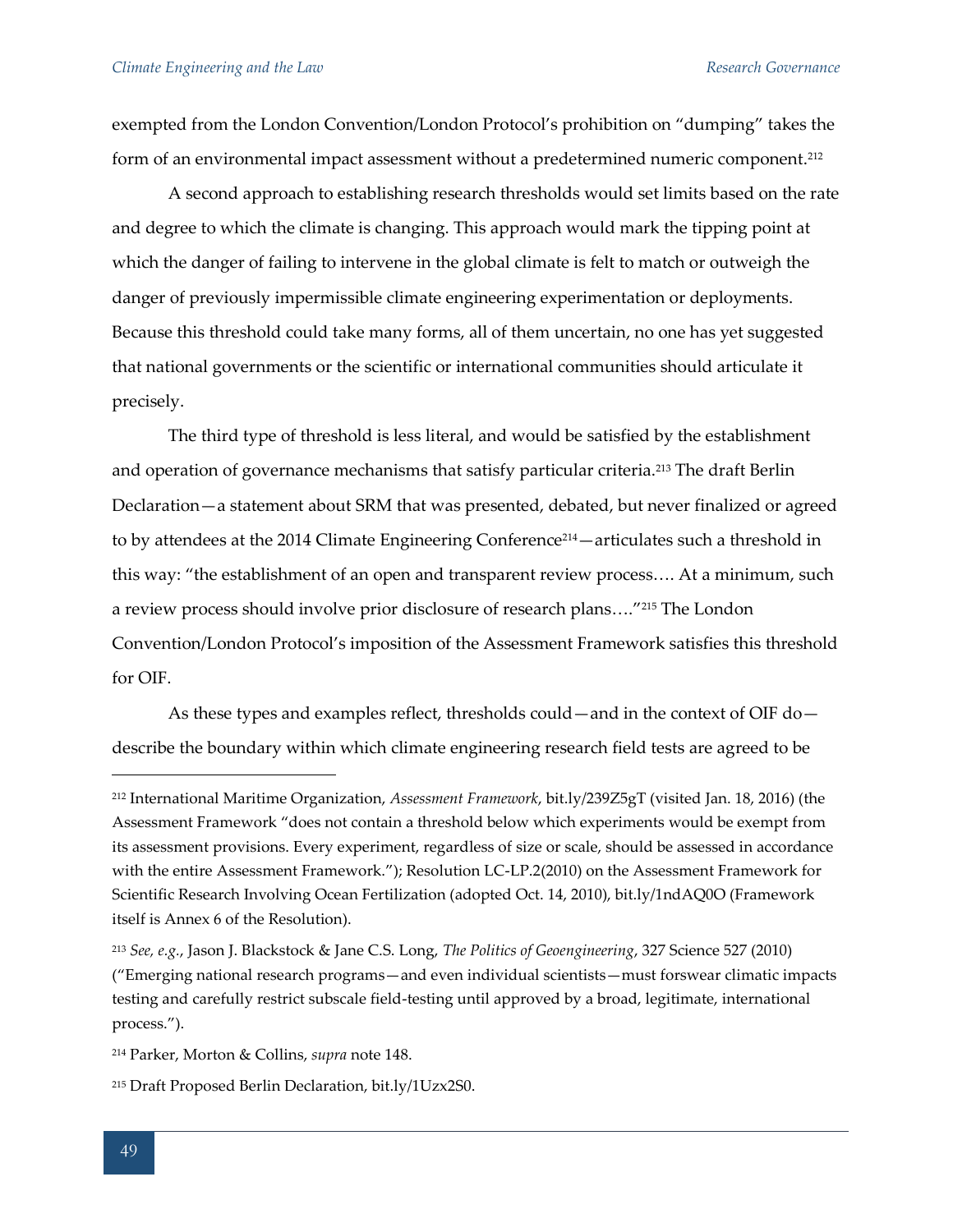safe. What the foregoing also makes clear is that thresholds can accomplish this goal only when they are combined with other governance mechanisms.

*ii. Moratoria—full or partial*. A moratorium differs from a ban in that a moratorium is temporary.<sup>216</sup> Nonetheless, it creates risks akin to those that attend outright permanent bans on climate engineering research—chiefly by inhibiting scientists who are likely to conduct research in a responsible manner,<sup>217</sup> but not necessarily those that are more likely to do so irresponsibly.<sup>218</sup> Thus most proposals for moratoria on one or more forms of climate engineering research call for *partial* moratoria,<sup>219</sup> or what the German Environment Agency calls a "general prohibition with exemptions."<sup>220</sup> The London Convention/London Protocol governs OIF research and deployment in this way, albeit in legally nonbinding fashion, by maintaining a moratorium on all OIF unless it satisfies the LC/LP Assessment Framework. The same outcome could be accomplished for stratospheric aerosol injection and marine cloud brightening by placing a moratorium on any experiment or experiments that would have a cumulative worldwide diminishment of insolation above a threshold amount.<sup>221</sup>

<sup>220</sup> UBA, *supra* note 55, at 21.

<sup>216</sup> Merriam-Webster's Dictionary, bit.ly/1SrKda0 (visited Jan. 18, 2016) ("(1)(a) a legally authorized period of delay in the performance of a legal obligation or the payment of a debt (b) a waiting period set by an authority; (2) a suspension of activity.").

<sup>&</sup>lt;sup>217</sup> Attendees at the 2014 Climate Engineering Conference rejected the draft Berlin Declaration over several concerns, including that it could be read as requiring a halt to even modeling and laboratory research efforts. *See* Parker, Morton & Collins, *supra* note 148 .

<sup>218</sup> NRC, Reflecting Sunlight, *supra* note 1, at (quoting Royal Society: "a moratorium . . . would make it almost impossible to accumulate the information necessary to make informed judgments" and "is likely to deter only those countries, firms and individuals who would be most likely to develop the technology in a responsible fashion, while failing to discourage potentially dangerous experimentation by less responsible parties."); Daniel Bodansky, *Governing Climate Engineering: Scenarios for Analysis*, Harvard Project on Climate Agreements Discussion Paper at 22, Nov. 1, 2011, bit.ly/1T0opTh ("A moratorium could thus have the perverse effect of leaving the field of geoengineering research to less responsible countries that ignore the moratorium and engage in riskier activities."); BPC Task Force, *supra* note 13, at 29 (same).

<sup>219</sup> *See, e.g.*, NRC, Reflecting Sunlight, *supra* note 1, at 133, 148; Draft Proposed Berlin Declaration, bit.ly/1Uzx2S0; Parson & Keith, *supra* note 1.

<sup>221</sup> Parson & Keith, *supra* note 1.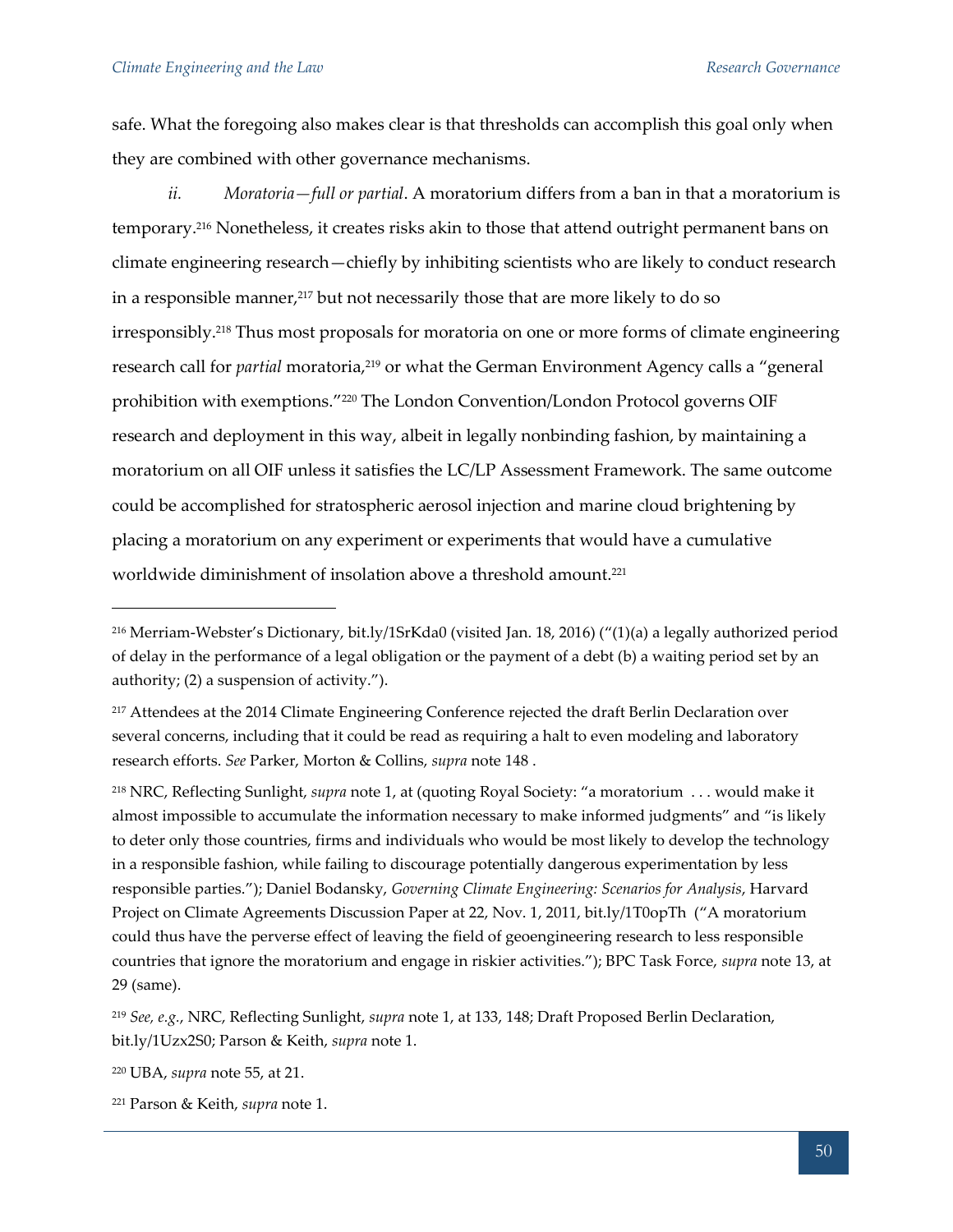In addition to these actual and proposed moratoria which focus on the effects of climate engineering and its research, others, including NRC and the authors of the draft Berlin Declaration, have proposed moratoria on SRM field testing pending the establishment of an international research governance architecture.<sup>222</sup>

*iii. An "allowed zone."* Integrating thresholds and moratoria in a way that is sensitive to concerns about needlessly impeding useful research leads to what has been called an "allowed zone." <sup>223</sup> Much like a Categorical Exclusion under NEPA, that zone would pertain to "small experiments that operate within agreed, safe limits"<sup>224</sup> and would exempt researchers from facing more burdensome requirements that might accompany experiments which exceed those limits.<sup>225</sup> Importantly, it would not constitute an exemption from all governance measures, and indeed its existence would rely on an encompassing governance scheme that imposes at least reporting requirements on research into one or more climate engineering approaches.<sup>226</sup>

Thus an "allowed zone" need not give rise to concerns that imposing an artificial distinction between research and deployment could invite a slippery slope or lock-in scenario.

<sup>222</sup> NRC, Reflecting Sunlight, *supra* note 1, at 184 ("If research and development on albedo modification were to be done at climate-altering scales, it should be carried out only as part of coordinated national or international planning, proceeding from smaller, less risky to larger, more risky projects; more risky projects should be undertaken only as information is collected to quantify the risks at each stage."); Draft Proposed Berlin Declaration, bit.ly/1Uzx2S0.

<sup>223</sup> *Geoengineering III: Domestic and International Research Governance: Hearing Before the H. Comm. on Sci. & Tech.*, 111th Cong. 273–77 (statement of Prof. M. Granger Morgan, Carnegie Mellon Univ.); *see also* SRMGI, *supra* note 62, at 55 ("take a 'hands-off' approach early in the research program and to gradually increase the extent of governance arrangements as research becomes increasingly risky, where risks are defined in terms of physical harms that may be caused by research and testing.")

<sup>224</sup> SRMGI, *supra* note 62, at 49; *see also* Morgan & Ricke, *supra* note 14, at 18 ("An 'allowed zone' might be defined in terms of a number of different variables or factors, such as the amount of radiative forcing, the duration of the forcing, and the impact that the experiment might have on ozone destruction.").

<sup>225</sup> Morgan & Ricke, *supra* note 14, at 18 (research in this zone should be allowed to proceed "without formal international approval, subject only to the requirements that their studies are publicly announced and all results are made public.").

<sup>226</sup> *See* Morgan testimony, *supra* note 223, at 273 (proposing zone that would not impose any *new* checks in addition to existing environmental and other laws).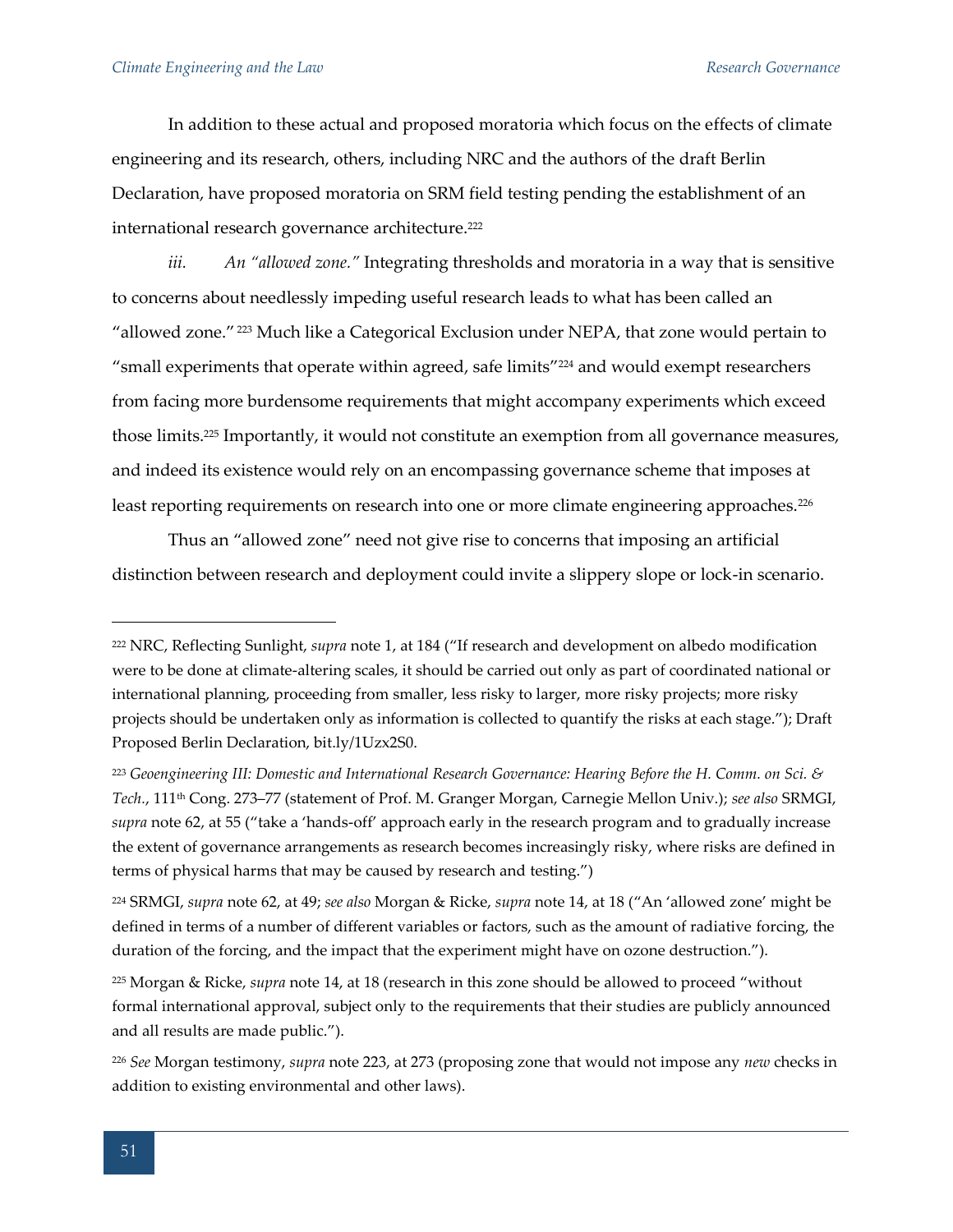Rather, it fits nicely with a stepwise approach to climate engineering research governance that understands preliminary model-based and small-scale field testing phases to be part of, rather than distinct from, subsequent phases of larger-scale testing and potential deployment.<sup>227</sup> In a 2014 paper, Professor David Keith and his co-authors depict this sort of process schematically for SRM research (see Figure \_\_, below), and show how it would incorporate predetermined decision points and criteria for proceeding from laboratory testing to field testing, and from field testing to "gradual deployment with monitoring."<sup>228</sup>



[FIGURE FROM KEITH ET AL. (2014)]

<sup>227</sup> Armeni & Redgwell, *supra* note 68, at 29–30; *see also* Caldeira & Keith, *supra* note 97 (suggesting similar).

<sup>228</sup> David W. Keith et al., *supra* note 5, at 5 ("A research programme should be sequential and iterative . . . , in the sense that one would not proceed to the next phase without a positive outcome from the prior phase. Determining that it is more difficult than expected to achieve desired outcomes, or that there are larger than expected undesired consequences would result in at least reconsideration and potentially a termination of any particular line of research").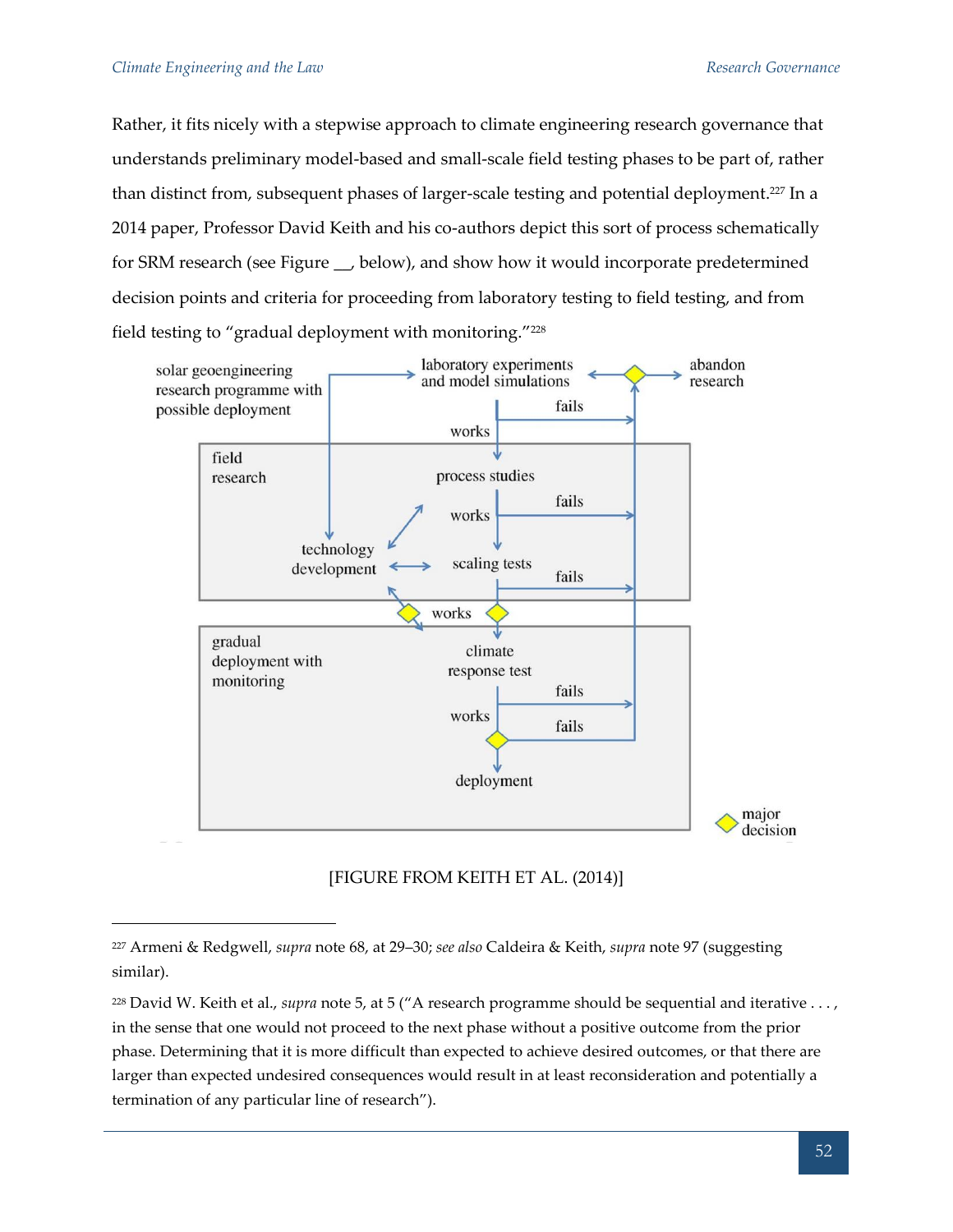By incorporating perspectives informed by political as well as scientific priorities into decision points, such a process would also ensure that those decisions are legitimate as well as responsible, and that the process as a whole is designed to shut down particular lines of inquiry on either basis.

# **C. By Whom**

Climate engineering techniques—such as direct air capture and stratospheric aerosol injection, to name just two examples—are too unlike each other in terms of goals, containment of environment impacts, safety, scope of effect, and leverage for their research and deployment to be governed in the same way.<sup>229</sup> Accordingly, governance of climate engineering research is inevitably going to be "clumsy" because it will evolve toward oversight through an untidy compilation of overlapping authorities,<sup>230</sup> including international bodies, national governments, and the scientific community.<sup>231</sup> The Institute for Advanced Sustainability Studies' commentary on its proposed Code of Conduct elaborates on this vision:

In terms of instrument choice, there are widespread calls for a flexible governance framework for research activities that interacts at multiple levels. There is also a need for an instrument that reaches beyond the traditional sphere of international law, in which States remain the principal actors, to involve other sectors of society, including intergovernmental and non-governmental organisations, companies, and scientific institutions, academies and individual scientists in order to respond to the transnational demands of climate governance.<sup>232</sup>

<sup>229</sup> Armeni & Redgwell, *supra* note 68, at 36; SRMGI, *supra* note 62, at 25; *see also* Asilomar Recommendations, *supra* note 79, at 19 ("One potential simplifying mechanism would be to subdivide the approaches into categories with common potential risks (and so likely similar issues of governance).").

<sup>230</sup> Bellamy, *supra* note 9, at 33; *see also* BPC Task Force, *supra* note 13, at 31 (calling for "an incremental but proactive approach to international engagement.").

<sup>231</sup> *Id.*; *see also* Asilomar Recommendations, *supra* note 79, at 18 ("Recognizing the potential breadth of situations, a coordinated mix of types of oversight and governance likely has the potential to be most effective and accessible.").

<sup>232</sup> IASS Code of Conduct, *supra* note 56, at 7.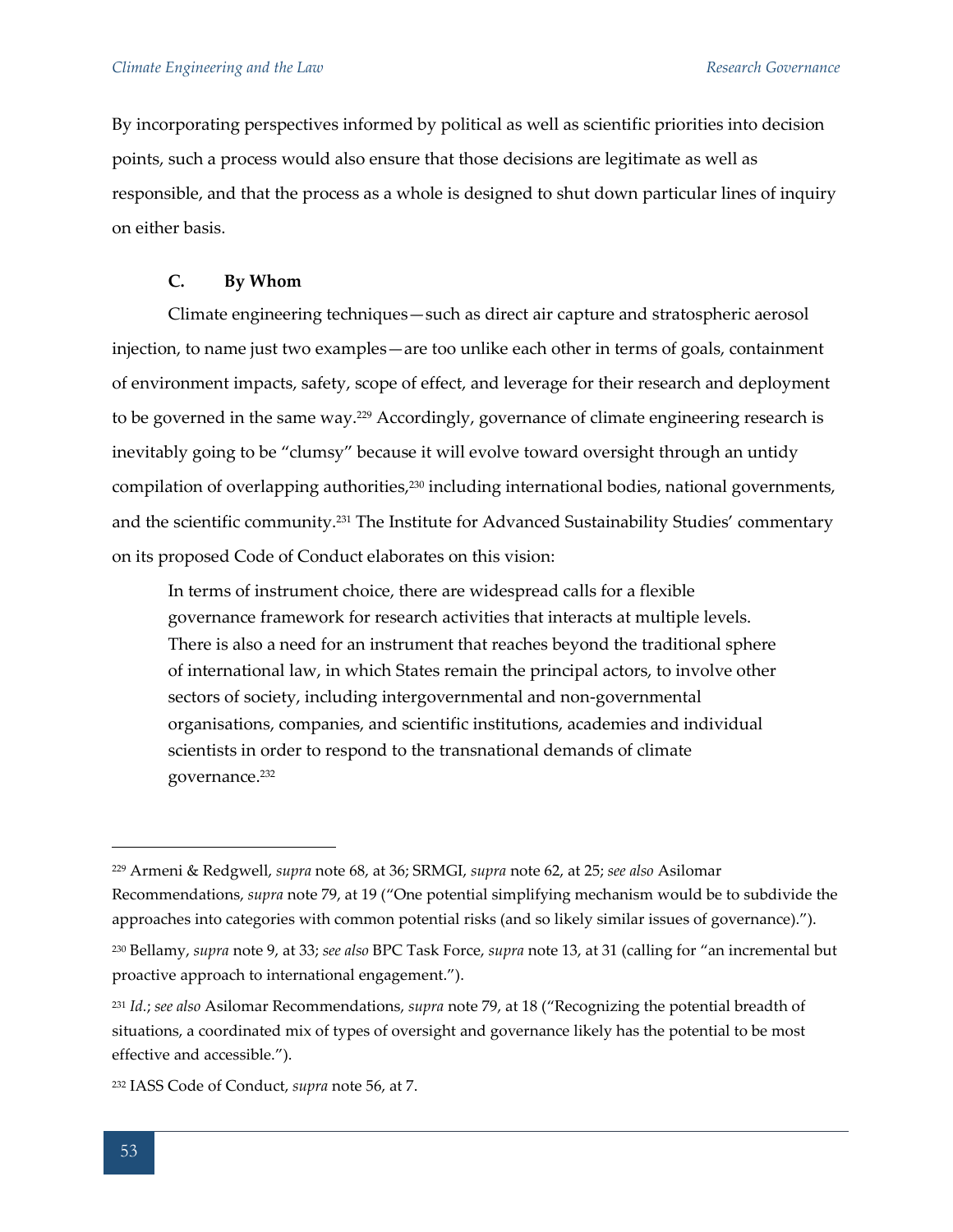As the IASS notes, the Food and Agriculture Organization's Code of Conduct for Responsible Fisheries may serve as a useful model for governing climate engineering research at this early stage. This is so because the FAO's code:

- Was negotiated by states, but directed at state and non-state actors, including members of the scientific community;
- Sought to provide a harmonizing instrument that would enhance governance, in part by facilitating the implementation of relevant existing agreements; and
- Recognized that it, a nonbinding guidance document, would foster subsequent iterations of governance rather than being the last word on fisheries governance.<sup>233</sup>

These points suit the present moment in climate engineering research governance, and may inform efforts to stitch together a comprehensive governance framework.

Such a framework must begin by matching up existing institutions to proposed climate engineering approaches based on those institutions' jurisdictions and competencies.<sup>234</sup> This match yields three groups of climate engineering approaches: 1) existing institutions, 2) adapted versions of existing institutions, and 3) new institutions for spaces where regulatory gaps exist.<sup>235</sup>

# **1. Governance by Existing Institutions**

Research into boosting albedo using desert reflectors or other land-based forms of CDR can likely be governed adequately by existing scientific and governmental institutions.<sup>236</sup> Though these approaches vary in significant ways, on a research (as opposed to deployment) scale they all share high degrees of encapsulation and reversibility, low degrees of leverage or

<sup>233</sup> *Id.* at 9–11.

<sup>234</sup> *See* Asilomar Recommendations, *supra* note 79, at 20 ("Developing an efficient and well-functioning system of review will probably require a mechanism for determining the specific institutional framework appropriate to evaluating activities of different scales and aggregate impacts.").

<sup>&</sup>lt;sup>235</sup> Peter Healey & Steve Rayner, Key Findings from the Climate Geoengineering Governance Project, CGG Working Paper no. 25, at 16 (Mar. 2015), http://bit.ly/1lMVWTi; *see also* NRC, Reflecting Sunlight, *supra* note 1, at 12 "[SRM] research is not specifically addressed by any federal laws or regulations.").

<sup>236</sup> NRC, Carbon Removal, *supra* note 10, at 107–110 (recommending the US Global Change Research Program take responsibility for coordinating various CDR research efforts and concluding that "many proposed CDR approaches do not pose novel risks or governance issues (e.g., land management, bioenergy carbon capture and storage).").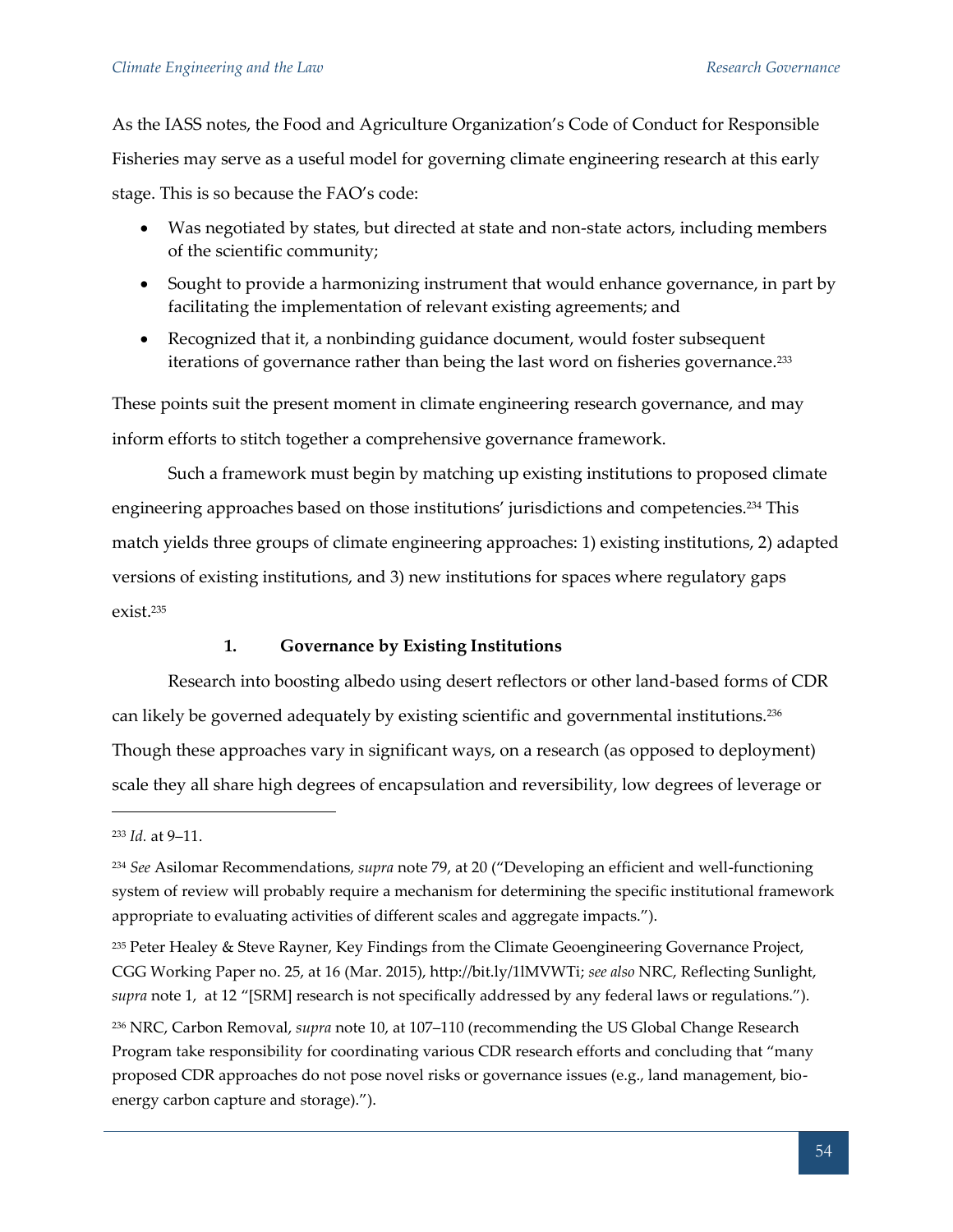cost-effectiveness, and promise limited (if any) transboundary impacts.<sup>237</sup> As such, experimentation involving small or even mid-scale field testing will ordinarily not implicate international legal requirements related to transboundary harms.<sup>238</sup> Thus national governments and the scientific community are well positioned to monitor and coordinate such research, and to resolve disputes arising from its economic and environmental effects. This conclusion is not to say that national governments have grasped the nettle of climate engineering research governance (they have not),<sup>239</sup> but only that they are able to do so in a way that addresses the concerns and performs the functions described in Parts II and III.A above.

# **2. Governance by Adapted Institutions**

The recent history of governance of research into OIF provides a helpful illustration of how adaptation by existing institutions can take place. It also provides something of a blueprint

<sup>&</sup>lt;sup>237</sup> Notably, some CDR methods, deployed on a large scale, could have significant environmental and transboundary impacts—for instance, large monoculture forests could threaten biodiversity; large-scale management of liquid or sequestered CO<sup>2</sup> could pollute adjacent surface or groundwaters; so too can waste products from amine-capture in industrial CDR.

<sup>238</sup> *See Pulp Mills*, *supra* note 74, at 203–219 (discussing when obligation to conduct environmental impact assessments obtains).

<sup>&</sup>lt;sup>239</sup> The 2010 Joint Statement of the U.S. Congress and the House of Commons on geoengineering announced parallel hearings but nothing more. H.R. Comm. on Sci. & Tech., House of Commons Select Comm. on Sci. & Tech.: Collaboration and Coordination on Geoengineering, Joint Statement, Mar. 18, 2010. Since then, only a handful of U.S. government agencies have promulgated rules that can be read as contemplating geoengineering activities, and those examples do not mention geoengineering *research*. *See*  Federal Requirements Under the Underground Injection Control (UIC) Program for Carbon Dioxide (CO2), 75 Fed. Reg. 77229 (Dec. 10, 2010) ("This final rule applies to owners or operators of wells that will be used to inject CO<sup>2</sup> into the subsurface for the purpose of long-term storage."). The German government, for its part, "does not intend to take an active role in supporting and funding research programmes in [geoengineering]." Chiara Armeni & Catherine Redgwell, Geoengineering Under National Law: A Case Study of Germany, CGG Working Paper No. 024, at 26 (Mar. 2015). The British Government has said that it is "too early to be able to establish appropriate regulatory frameworks for Geoengineering research or deployment," because it remains unclear "what needs to be regulated and why." UK Government Response to House of Commons Sci. & Tech. Comm. 5th Rep. of Sess. 2009-10: The Regulation of Geoengineering, at 1–2.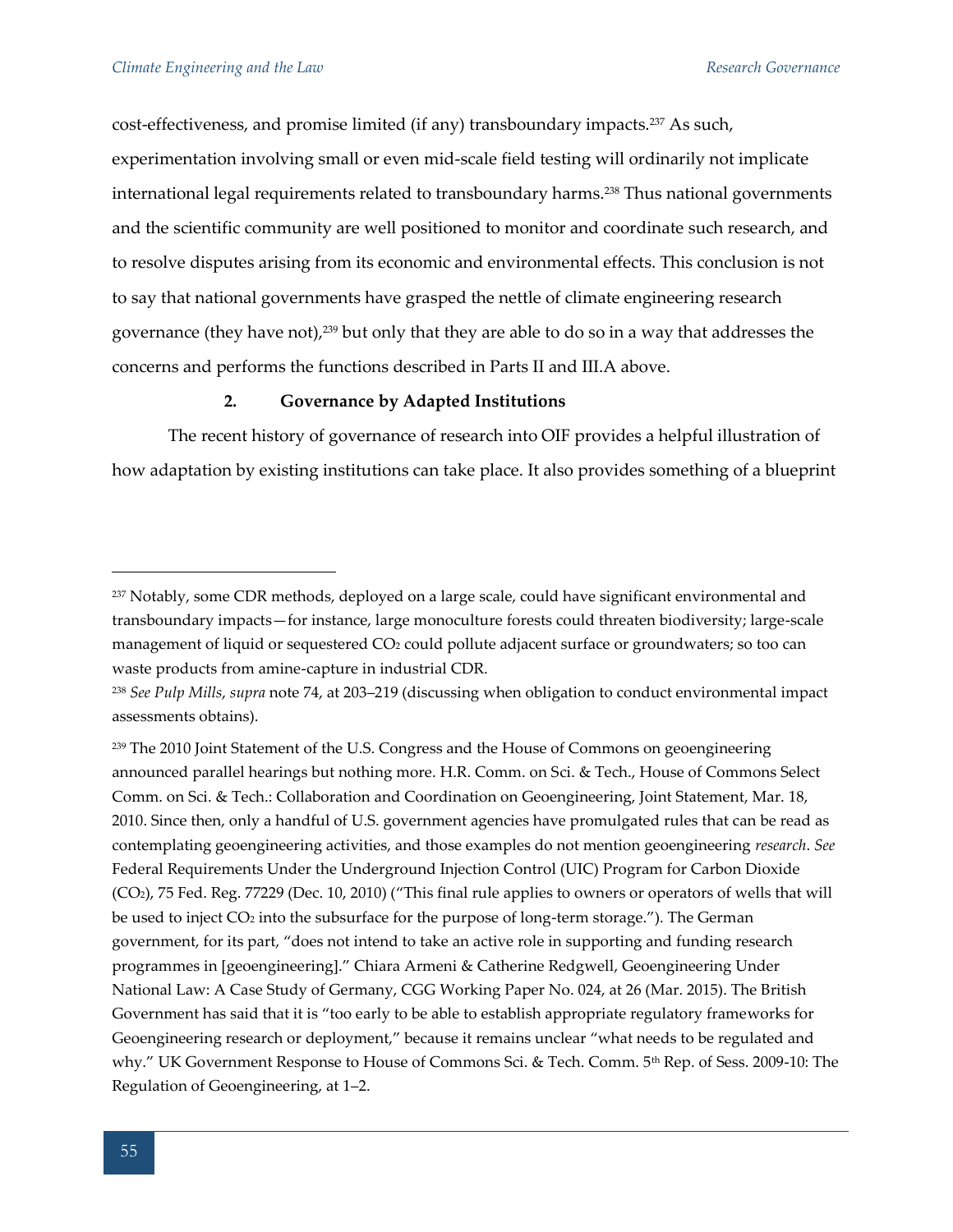for possible adaptations for governing research into other climate engineering approaches, such as marine cloud brightening.<sup>240</sup>

In June 2007, Planktos, Inc., a for-profit entity seeking revenue from carbon offsets, planned to discharge 100 tons of iron dust into waters near the Galapagos.<sup>241</sup> The plan, which was never carried out, spurred the Scientific Group of the London Convention/London Protocol (LC/LP) to issue a Statement of Concern that called for the Contracting Parties to address OIF at their next meeting.<sup>242</sup> In 2008, the parties resolved that "ocean fertilization" is subject to the LC/LP and that, "given the present state of knowledge, ocean fertilization activities other than legitimate scientific research should not be allowed."<sup>243</sup> That resolution also called for the Scientific Group to develop an assessment process for proposed projects. In October 2010 the parties issued the Assessment Framework for Scientific Research Involving Ocean Fertilization.<sup>244</sup>

In 2010, even while the LC/LP Scientific Group issued the OIF Assessment Framework and the parties to the Convention on Biological Diversity incorporated it by reference,<sup>245</sup> several members of United Nations Educational, Scientific and Cultural Organization (UNESCO)'s Intergovernmental Oceanographic Commission (IOC) resisted a proposal to give UNESCO oversight over OIF.<sup>246</sup> Those members—including the U.S., Britain, and India—prevailed in their argument that all salient aspects of OIF research governance were being overseen

<sup>240</sup> *See* UBA, *supra* note 55, at 16 ("[beyond national waters], it is arguable but not clear that cloud brightening would fall under the UNCLOS provisions against marine pollution. The LP does not prohibit cloud brightening as long as sea water vapour is used and does not constitute dumping.").

<sup>241</sup> Catherine Brahic, *Company plans 'eco' iron dump off Galapagos*, New Scientist, June 22, 2007, bit.ly/1NhieSv.

<sup>&</sup>lt;sup>242</sup> LC-LP.1/Circ.14, Statement of concern regarding iron fertilization of the oceans to sequester CO<sub>2</sub>, July 13, 2007, bit.ly/1V3qwD8.

<sup>243</sup> Resolution LC-LP.1(2008) on the Regulation of Ocean Fertilization (adopted Oct. 31, 2008), bit.ly/1Q0scOo.

<sup>244</sup> Resolution LC-LP.2(2010) on the Assessment Framework for Scientific Research Involving Ocean Fertilization (adopted Oct. 14, 2010), bit.ly/1ndAQ0O (Framework itself is Annex 6 of the Resolution).

<sup>&</sup>lt;sup>245</sup> CBD COP decision IX/16 C; X/29 para 13(e) and 57-62; X/33 para 8(w)-(x).

<sup>246</sup> *See* UBA, *supra* note 55, at 157.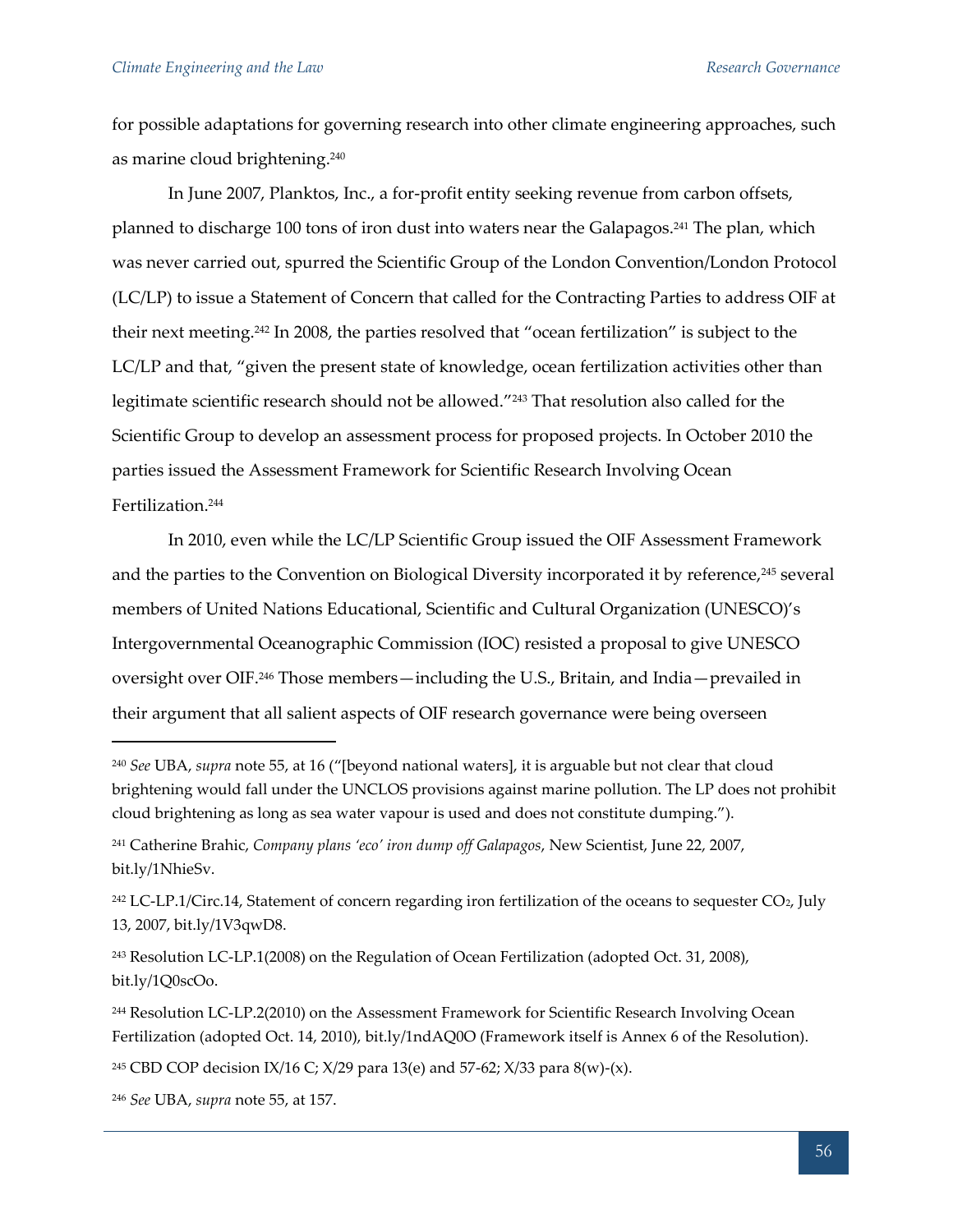adequately pursuant to the  $LC/LP$ , and the  $IOC's$  input should be scientific only.<sup>247</sup> As subsequent experience with the Haida Corporation and Canadian government in 2012 demonstrated,<sup>248</sup> however, this consolidation of jurisdictional authority over OIF and related research still relied entirely on national governments to monitor and enforce compliance with the  $LC/LP$ —a legally nonbinding regime.<sup>249</sup>

This series of steps sorted out which international body would take responsibility for guiding decisions about OIF research, educated national governments about their role in implementing that guidance, and also informed the NGO and scientific communities about the legal aspects of OIF research governance. In sum, while the unfolding of these steps appears somewhat messy in retrospect, it is also clear that existing national and international institutions adapted themselves quickly—or at least not slowly—to fill a gap in governance.

# **3. Governance Gaps for Which New Institutions are Needed**

To be effective, the governance of climate engineering research that has potentially significant transboundary impacts must restrict, encourage, and steer various activities, and must do so in a way that provides for scientific certainty, political and international legitimacy, and mechanisms for dispute resolution.<sup>250</sup> No national governments or international bodies have as yet equipped themselves to handle this composite task. As discussed at length in Chapter 4 of this volume, several U.S. laws would likely require the review and permitting of stratospheric aerosol injection activities that occur within U.S. jurisdiction. The same is true of

<sup>247</sup> *See* UNESCO Doc. IOC-XXV/3 ¶142; UNESCO Intergovernmental Oceanographic Commission (IOC), Report of the Forty-third Session of the Executive Council, Paris, June 8–16, 2010; UNESCO Doc. IOC/EC-XLIII/3 ¶155 and Annex IX at 19 (2010); *see also* D. Wallace, Ocean Fertilization: A Scientific Summary for Policy Makers, IOC/BRO/2010/2 (2010), bit.ly/1ZB2BBF.

<sup>248</sup> Martin Lukacs, *Canadian Government 'Knew of Plans to Dump Iron into the Pacific'*, The Guardian, Oct. 17, 2012, bit.ly/1nup8yT.

<sup>249</sup> *See* Bodansky, *supra* note 218\_, at 17 (noting persistent need for action on the part of national governments with respect to OIF, even after 2008 adoption of resolution under London Convention).

<sup>250</sup> *See* Ghosh, *supra* note 192 (tabulating tasks involved in international governance of geoengineering research).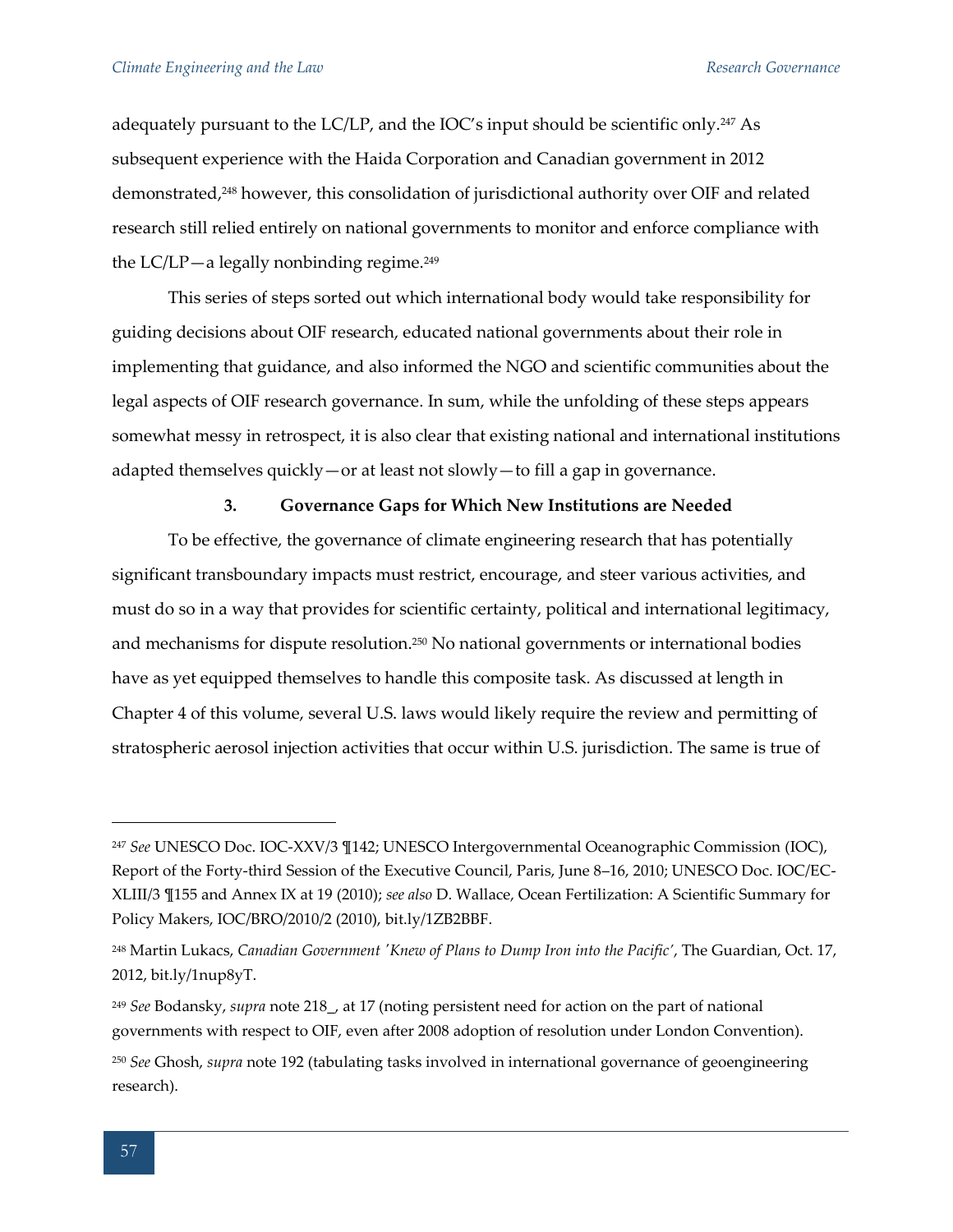laws in Germany<sup>251</sup> and Britain,<sup>252</sup> and presumably in many other jurisdictions as well. But multiple pieces must fit together to govern climate engineering research effectively. Relying on inchoate and mismatched protections such as national laws currently provide will not address all of the concerns that surround climate engineering research.

Similarly, while several international agreements would seem to be candidates for filling the governance gap created by those activities' transboundary, atmospheric effects, multiple analyses have considered and rejected them all.<sup>253</sup> For instance, the 1987 Montreal Protocol on Substances that Deplete the Ozone Layer and its parent agreement, the Vienna Convention on the Protection of the Ozone Layer, *could* provide regulatory oversight,<sup>254</sup> but these agreements concern only the restoration and protection of the ozone layer and seek to facilitate the substitution of mature single-use technologies, and they do not address the enormous question of whether and how to intervene in the operation of the climate.<sup>255</sup> Similarly, the 1984 and 1995 Protocols to the 1979 Convention on Long-Range Transboundary Air Pollution, which impose binding limits on sulfur dioxide emissions and so already in effect govern sulfate aerosol injection in some contexts, are clearly a mismatch for climate engineering research governance: the Convention and its Protocols are oriented to protect "against air pollution," seek to "gradually reduce and prevent air pollution including long-range transboundary air pollution,"<sup>256</sup> and impose thresholds far above the levels contemplated by even mezo-scale field

<sup>251</sup> UBA, *supra* note 55, at 19.

<sup>252</sup> Armeni & Redgwell, *supra* note 68, at 31–37.

<sup>253</sup> *See, e.g.*, Ghosh, *supra* note 192, at 13 ("although several multilateral environmental treaties might have some relevance to geoengineering, there is a governance gap when it comes to research. Depending on the scale and scope of research, field testing and deployment, there are several aspects that could benefit from internationally coordinated efforts."); UBA, *supra* note 55, at 22–23 (examining and rejecting as candidates all existing international agreements relating to protection of the atmosphere).

<sup>254</sup> Bodansky, *supra* note 218, at 18 ("Since research to date suggests that sulfur aerosols are likely to modify the ozone layer, they fall within the ambit of the ozone regime and could potentially be regulated by the Montreal Protocol.").

<sup>255</sup> *See* SRMGI, *supra* note 62, Appendix at 9–10.

<sup>256</sup> Convention on Long-Range Transboundary Air Pollution art. 2, bit.ly/1Aj8Ibr.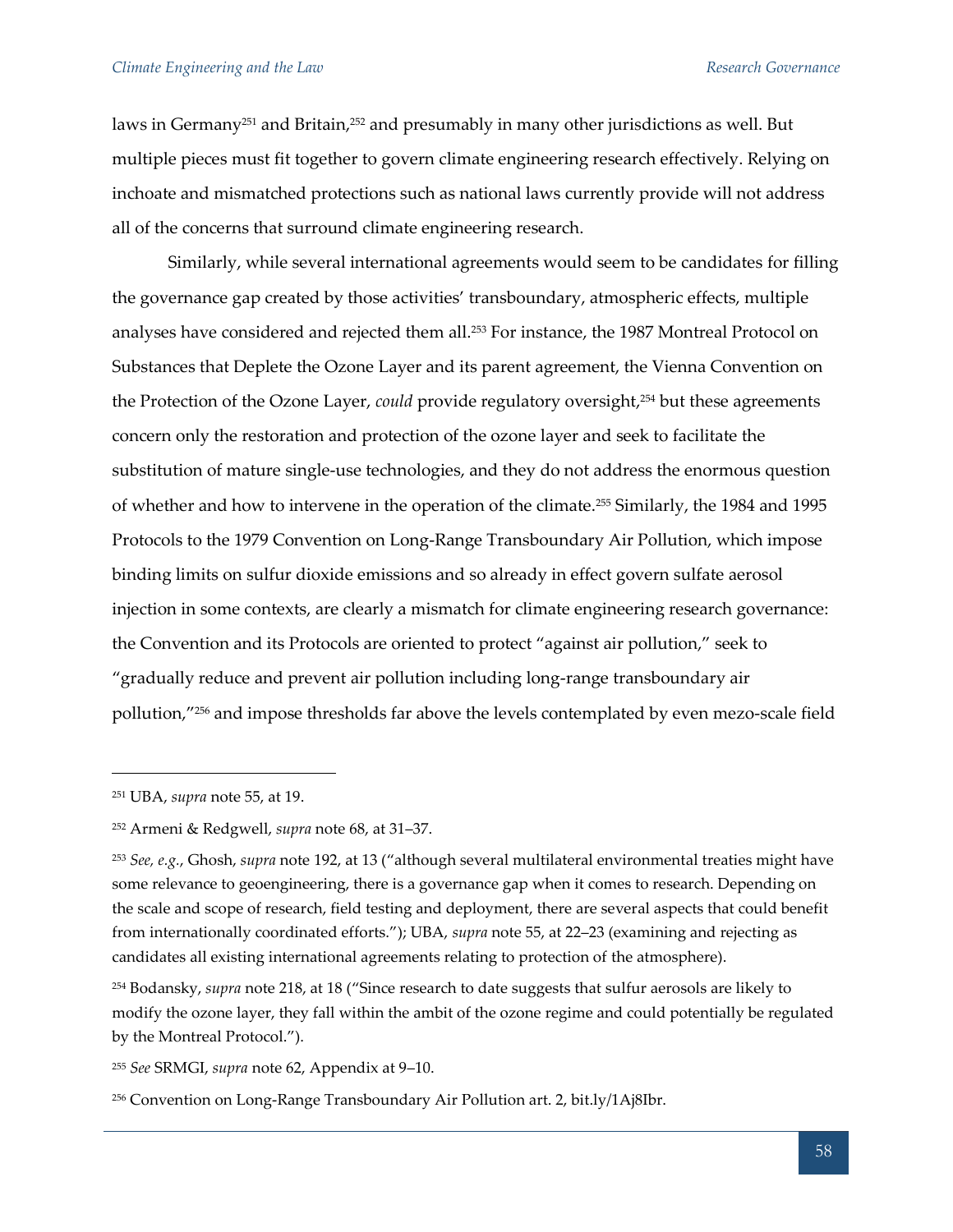testing.<sup>257</sup> A third example, the UNFCCC, is in many respects ideally suited to perform climate engineering research governance functions: it is climate-oriented, established, capable of addressing scientific and political issues, and it has nearly universal participation among states. However, several analyses reject it because it was created chiefly to pursue climate change *mitigation*<sup>258</sup> and it carries out its mandates through a time-consuming consensus-based process.<sup>259</sup> Finally, the Outer Space Treaty of 1967 has a narrow focus and no dedicated secretariat or other institutional infrastructure.<sup>260</sup>

SRMGI, established by the Royal Society, Environmental Defense Fund, and the World Academy of Sciences in 2010 to begin a discussion about "effective governance arrangements for potentially risky research,"<sup>261</sup> has arguably done just that. However, that discussion has not yet given rise to purpose-built governance institutions at the national or international level.

<sup>261</sup> *Id.* at 10.

<sup>257</sup> Bodansky, *supra* note 218, at 18. The volume of sulfate aerosols required for effective SRM deployment has been estimated to be roughly 3.5 kilotons per year, depending on the particulates used. *See* David W. Keith & Douglas G. MacMartin, *A temporary, moderate and responsive scenario for solar geoengineering*, Nature Climate Change (Feb. 2015), doi: 10.1038/nclimate2493, http://bit.ly/29yOeLa. Compare that to the 2010 emissions limitations for parties to the Convention on Long-Range Transboundary Air Pollution: the United Kingdom was limited to 980 kilotons per year, Russia to 4,297. *See* Protocol to the 1979 Convention on Long-Range Transboundary Air Pollution on Further Reduction of Sulphur Emissions, Annex II (1994), bit.ly/1VhvsGX.

<sup>258</sup> UBA, *supra*, note 55, at 23 ("the institutional logic of the UNFCCC is directed at combating climate change . . . . As a result, it might be intrinsically difficult . . . to pursue a precautionary approach that is *restrictive* to geoengineering. In addition, geoengineering does not fit easily with the overall approach of the UNFCCC aimed at mitigating greenhouse gas emissions and adapting to the impacts of climate change. The UNFCCC may thus best be considered a complementary forum that may be suitable for incentivising any 'encapsulated' geoengineering activities.").

<sup>259</sup> SRMGI, *supra* note 62, at Appendix 6 ("The Achilles' heel of UNFCCC governance is its slow decisionmaking process and overburdened agenda. The Conference of the Parties (COP) has adopted a consensus-based (or at least consensus minus one) decision-making approach, which means that there is considerable diplomatic leeway for a small number of states to block decisions approved by the majority, and – crucially for SRM – to cause gridlock on all novel issues.").

<sup>&</sup>lt;sup>260</sup> Treaty on Principles Governing the Activities of States in the Exploration and Use of Outer Space, Including the Moon and other Celestial Bodies 9 ILM (1967); *see also* Armeni & Redgwell, *supra* note 68, at 18, 26.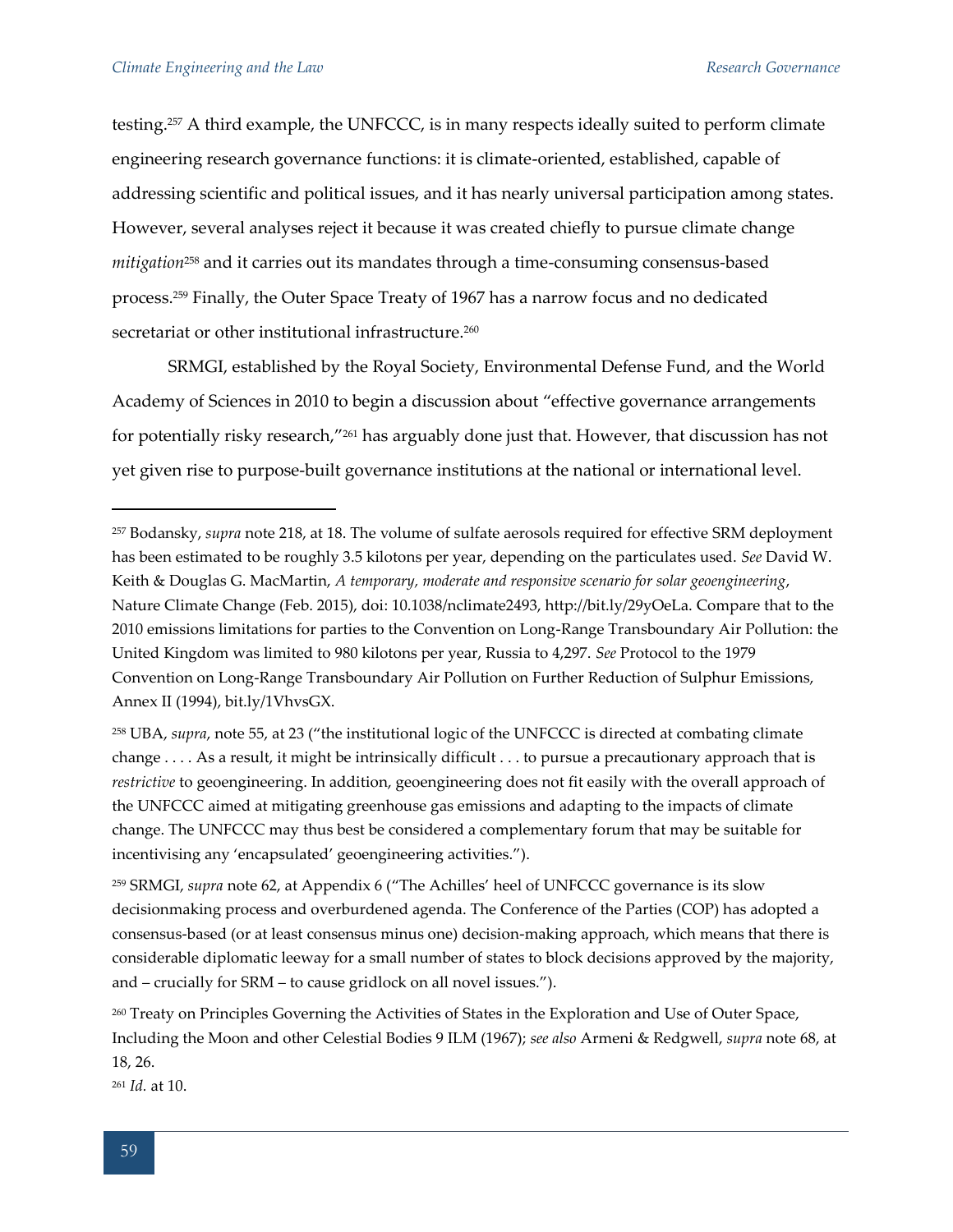National governments have established several possible models for gap-filling institutions, capable of providing for international coordination and oversight of the development of other new and consequential technologies, such as nuclear power development,<sup>262</sup> nuclear waste disposal,<sup>263</sup> and, most recently, of genetically modified organisms.<sup>264</sup> To date, however, and notwithstanding increasingly frequent calls to do so,<sup>265</sup> national governments and international bodies have, at best, only begun to create effective climate engineering governance norms, mechanisms, and institutions for those climate engineering approaches that are most likely to be both effective and dangerous.

# **Conclusion**

 $\overline{a}$ 

There is broad agreement that climate engineering research must be governed, yet this consensus has failed to spur substantial efforts by national or international actors to create and administer appropriate forms of governance. London Convention/London Protocol Resolutions on ocean iron fertilization research represent a partial exception to this point—and they would be wholly exceptional if national governments would act to implement those resolutions' key provisions. The lack of governance has variable effects: it stymies some research efforts while failing to touch others. But climate engineering proposals cannot simply be ignored. Rather, as

<sup>262</sup> *See* Ghosh, *supra* note 192, at 7–8 (describing European Organization for Nuclear Research and International Thermonuclear Experimental Reactor as partial models geoengineering research governance).

<sup>263</sup> World Nuclear Association, International Nuclear Waste Disposal Concepts, bit.ly/1ZK18cu (updated May 2016) (discussing EU resolution to establish European Repository Development Organisation); K. Smith et al., *BIOPROTA: international collaboration in biosphere research for radioactive waste disposal*, 76 Mineralogical Mag. 3233 (2012), bit.ly/1lr2Psc ("In 2012 there are 20 funding organizations in 14 countries from East Asia, Europe and North America, with additional participation from associated technical support organizations and research institutions.").

<sup>264</sup> John Komen, *The Emerging International Regulatory Framework for Biotechnology*, 3 GM Crops & Food: Biotechnology in Agriculture and the Food Chain 78 (2012) (focusing discussion on Convention on Biological Diversity and Cartagena Protocol on Biosafety).

<sup>265</sup> *See, e.g.*, NRC, Reflecting Sunlight, *supra* note 1, at 154; Jane C. S. Long et al., *Start Research on Climate Engineering*, 518 Nature 29 (Feb. 5, 2015) ("governance and experimentation must co-evolve."); Parson & Keith, *supra* note 2, at 1278.